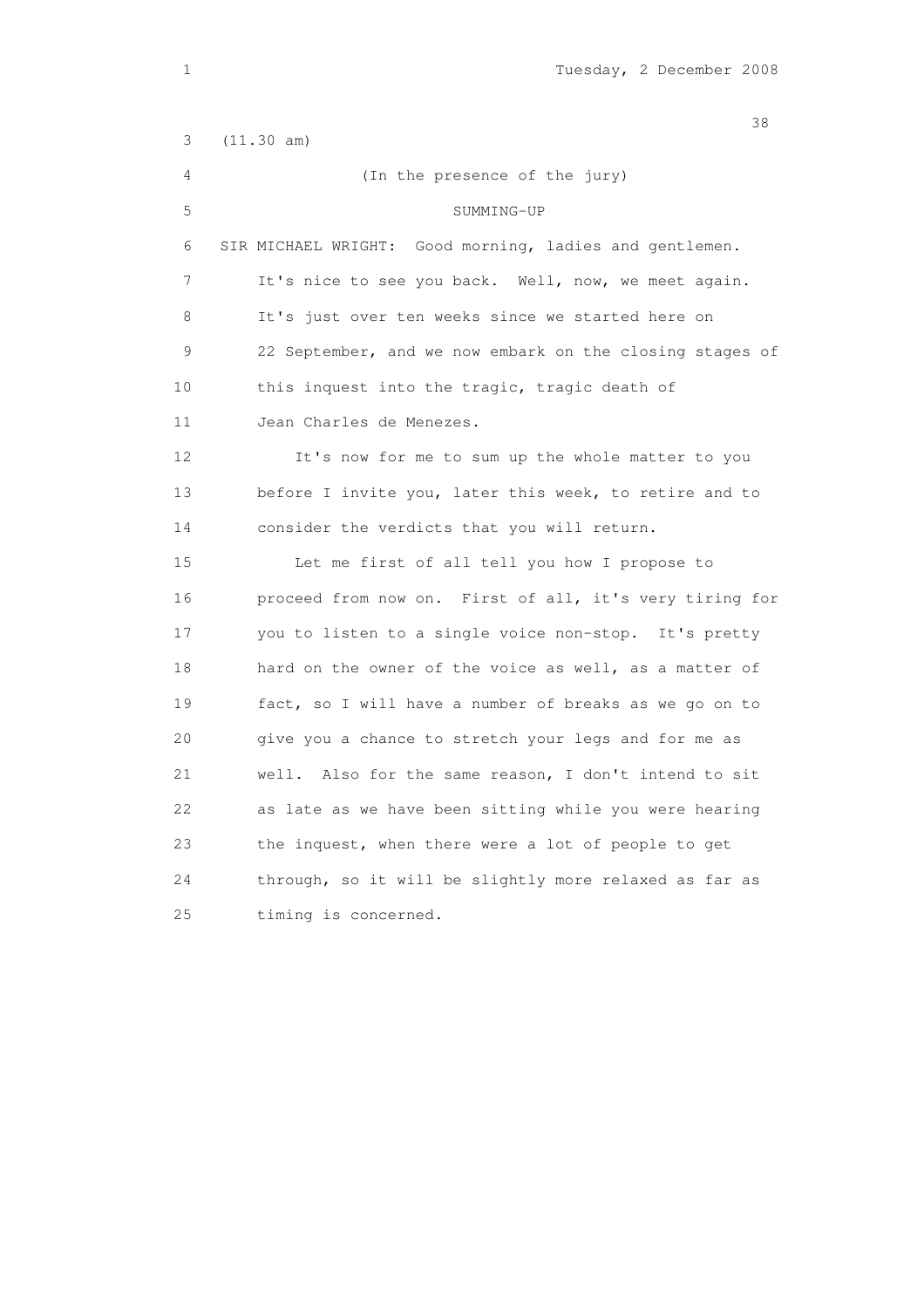1 Again, please, if you, any of you, need a break, you 2 don't need to send me a note. Just put your hand up and 3 say, "Can I have a break?", and you shall have it. 4 There is no problem. All you have to do is ask. Okay? 5 Thank you very much.

 6 Well, now, in summing this whole inquest up to you, 7 I have two tasks. I have to direct you on the law. The 8 law is my responsibility. You must take the law from 9 me.

 10 My second task is to summarise the evidence to you, 11 to remind you of its salient features and to draw your 12 attention to what appear to me to be the more important 13 issues in the case. In the course of our investigation, 14 we have of course covered a large amount of ground, and 15 that is as it should be, but inevitably some parts of 16 the material that we have covered will turn out, after 17 examination, to have been more pertinent than others.

18 But just as the law is for me, so the facts are for 19 you. It is for you to decide what evidence is relevant 20 and significant, what evidence you accept, and what you 21 reject, which witnesses you think are honest, accurate 22 and reliable. It's your view that counts. It's not any 23 view that you may think that I have. My views don't 24 matter. If you think I have a view about a particular 25 aspect of the evidence, and it doesn't accord with

 $39<sup>2</sup>$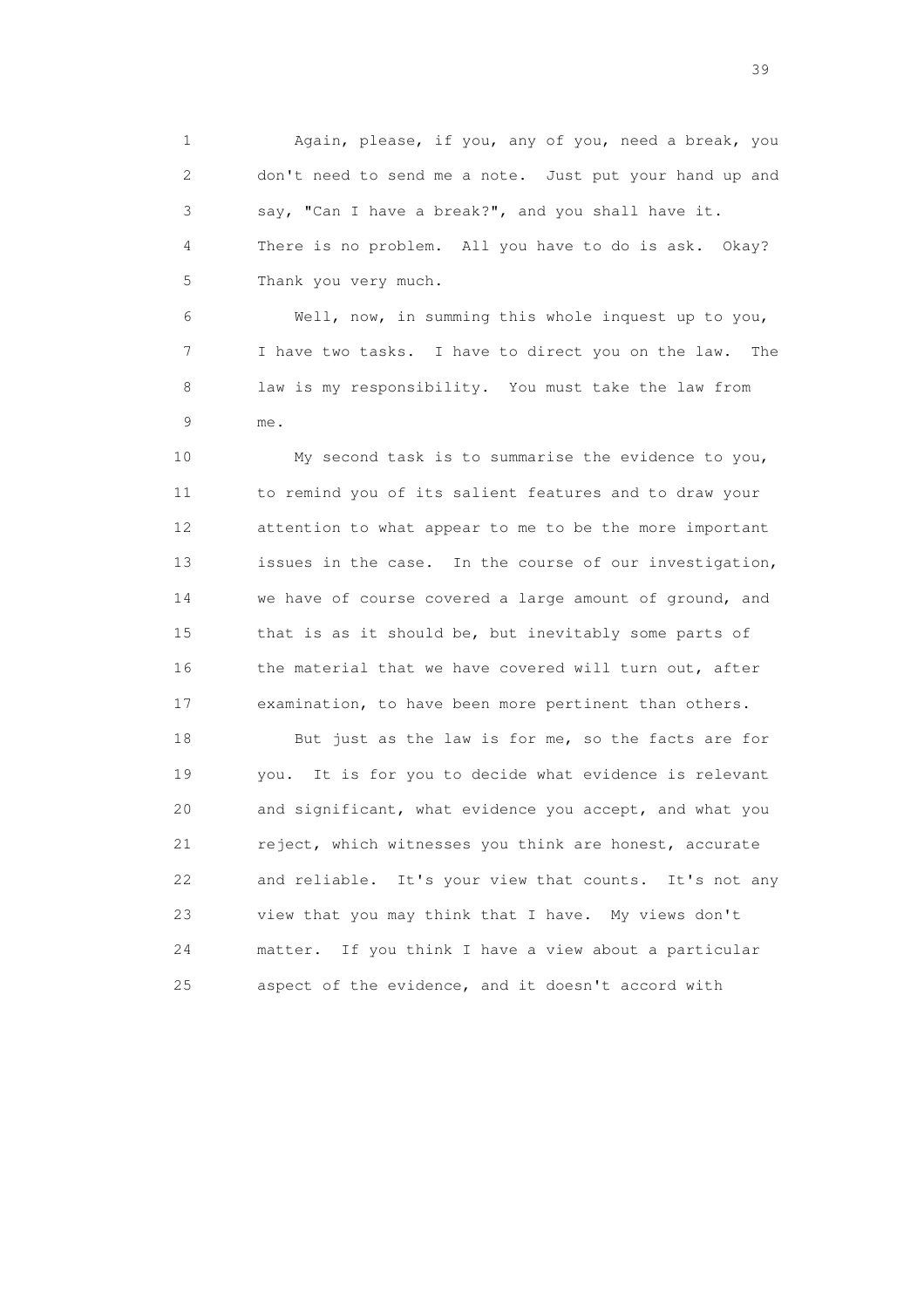1 yours, then you should reject it.

 2 Equally, if I don't refer in the course of this 3 summing-up to evidence which you consider important, you 4 should not be deflected from taking that evidence into 5 account because I haven't referred to it. You are the 6 judges of the facts. It's for you to decide what 7 evidence is important, and what is not, and you must 8 consider all the evidence that's been put before you 9 over the course of the 36 days that we actually heard 10 evidence in this inquest.

 11 In summing up the facts to you, I don't intend to 12 repeat all that you have heard, it was seven weeks in 13 fact, over the seven weeks of evidence that you have sat 14 through. I am reasonably sure that you would not 15 welcome the suggestion that we should all sit here for 16 another seven weeks while I simply read through all the 17 evidence that you have heard. This is a summing-up. It 18 is, and is intended to be, a summary.

 19 On the other hand, you did ask me, before we parted 20 last time, whether you could see the statements. 21 I think I may have misunderstood what you said, because 22 I rather thought that you meant the statements that the 23 witnesses had made, the basis on which they gave 24 evidence to you, and I told you, as indeed is the case, 25 that you could not see those documents.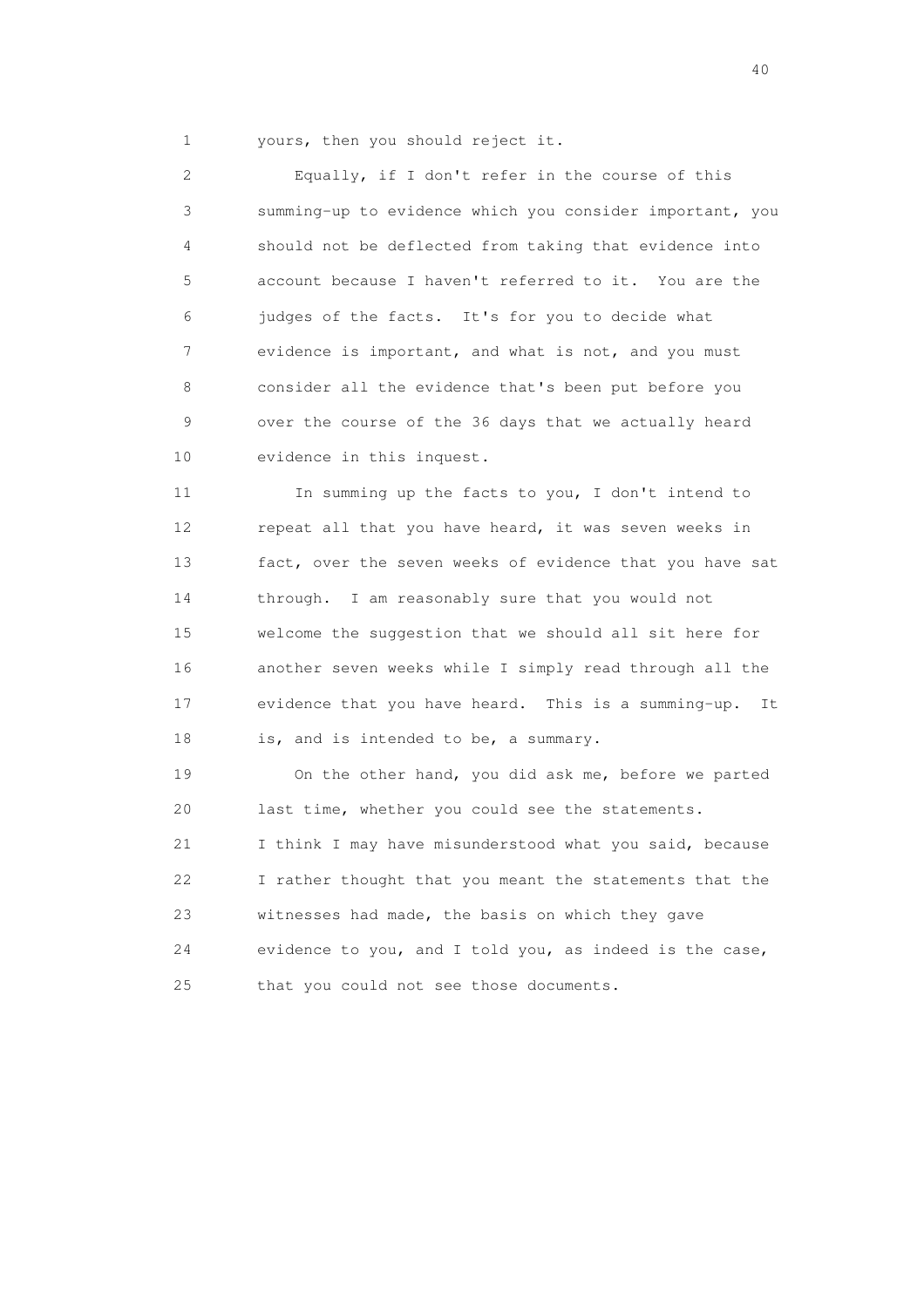1 However, there will be in your room a complete 2 transcript of the 36 days of evidence that you have 3 heard, and it's there for you to refer to during your 4 deliberations if you need it.

 5 Each day's hearings are tagged, they are in folders, 6 each day is indexed, so that you can conveniently find 7 the evidence of any individual witness who gave evidence 8 during that day, whom you may wish to refer to.

 9 Can I say, however, as strongly as I possibly can: 10 I do advise you against trying to read through it from 11 beginning to end. That's not really the purpose of the 12 transcript. It's there for your reference, as 13 a reference volume -- reference four volumes actually -- 14 if you need it. Your assessments and impressions of the 15 evidence and of the witnesses who gave that evidence 16 will have been accumulating over the period of time that 17 you were hearing the evidence, and those impressions and 18 assessments are every bit as important as the cold print 19 of the transcripts, any of the transcripts, that you may 20 refer to.

 21 Bear in mind the importance of considering all the 22 evidence on a particular point. Don't be unfairly 23 selective. If you are looking at the transcripts, bear 24 this point in mind, it's a further point which I shall 25 elaborate to you later: evidence comes from the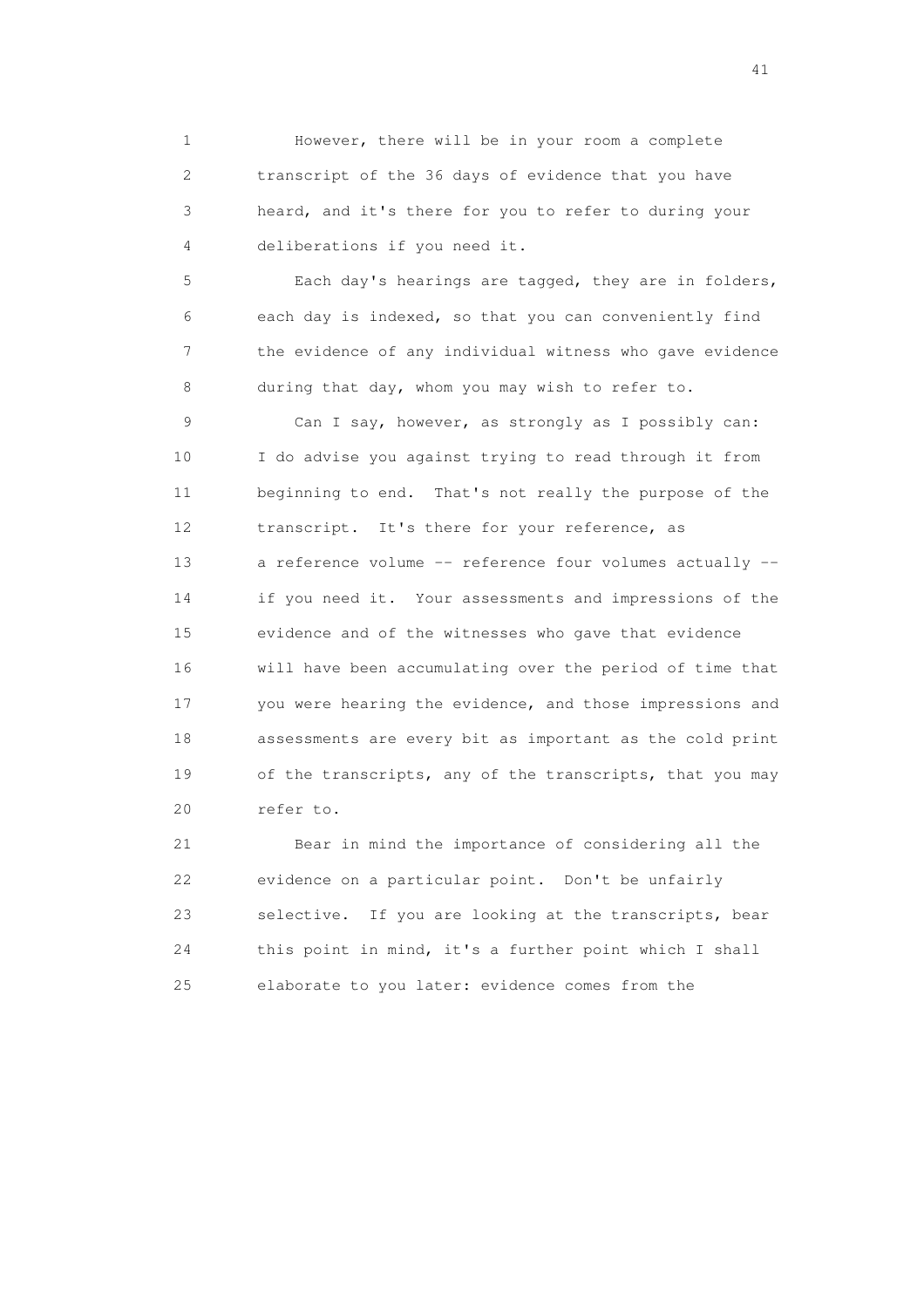1 witnesses, not from counsel, however much they might 2 like to think it did; the evidence comes from the 3 witnesses.

 4 You have, I know, because I was watching, making 5 your own notes as you have gone along and you have 6 asked, as I said you could, a significant number of 7 questions of your own. I have no doubt, as I say, that 8 you have clear impressions. I may revive them for you 9 as I summarise the evidence, but your impressions and 10 assessments of the witnesses are of paramount

11 importance.

 12 As I said many times already, and I do not hesitate 13 to repeat it again, you decide the case on the evidence 14 that you have heard in this court, and not on anything 15 else that you may have seen, read or heard elsewhere.

 16 Again, therefore, as I told you at the outset of 17 this inquest, please continue to ignore -- as I am sure 18 you have done -- media reports on the proceedings. 19 Again, as I have said before, don't conduct your own 20 investigations on the internet or elsewhere. Your duty 21 is to find the facts and reach a conclusion on the 22 evidence which is before you, which is the evidence that 23 was laid before you in this court.

 24 Don't ask for any further evidence. There will be 25 none. The time for evidence is over. Over the past six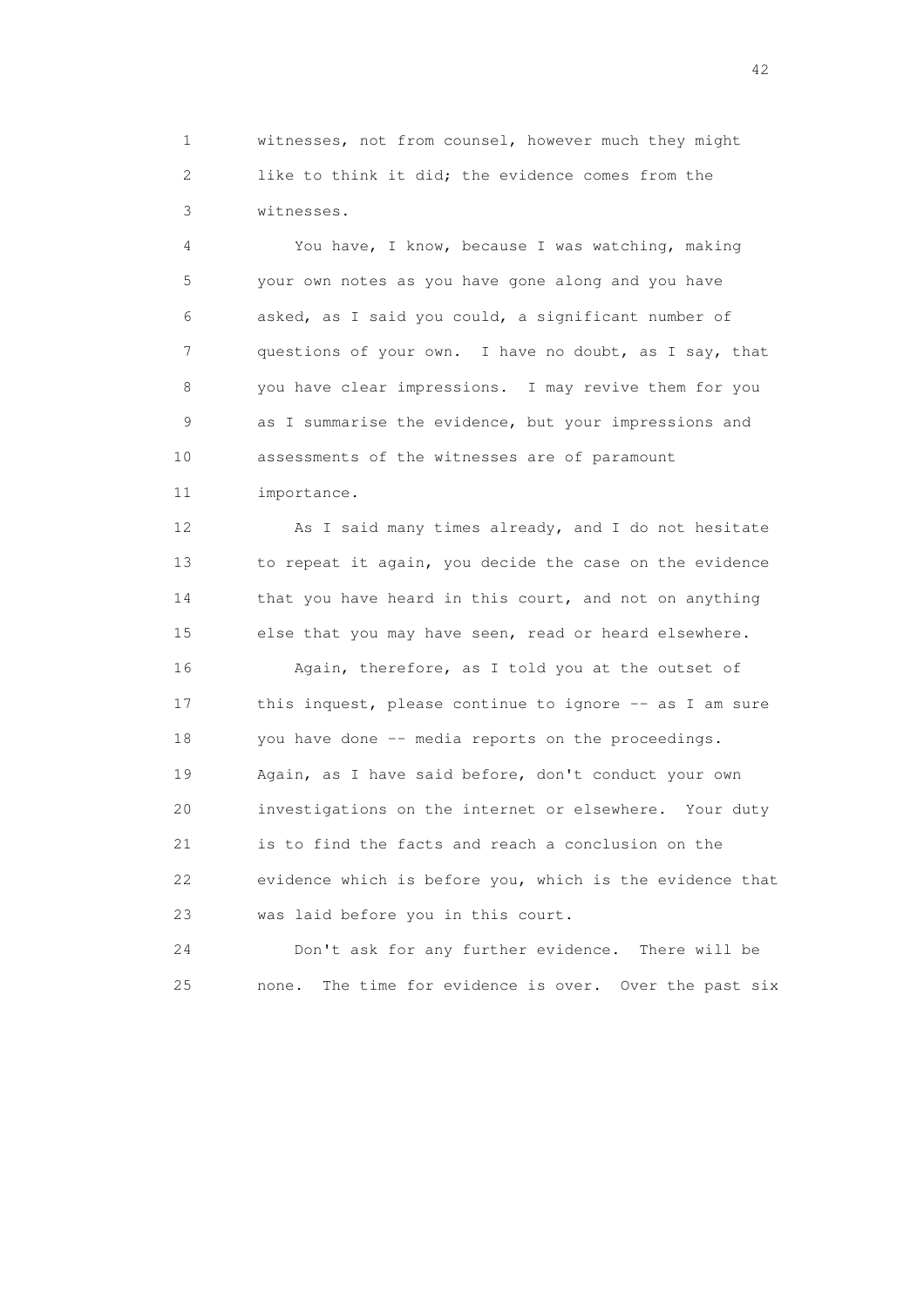1 months, in fact, my team, assisted by the Independent 2 Police Complaints Commission, have trawled exhaustively 3 through the vast volume of documentation that has been 4 created in relation to this tragic death. We are as 5 sure as we can be that there is nothing more of any 6 materiality or relevance that could be put before you. 7 So that's it.

8 In the course of this inquest, you have heard 9 evidence from one member of Mr de Menezes' family, and 10 you heard statements from others of his family read. 11 During the hearing, I don't doubt you all saw his 12 mother, sitting at the side of the court, listening 13 intently, through the earphones that she had, with the 14 benefit of the translation facilities that were 15 available, to the evidence as it developed. I know that 16 your hearts will have gone out to her. By the same 17 token, before you heard a word of evidence in this case, 18 you must all have felt disquiet at the fact that 19 an innocent member of the public could be shot and 20 killed by trained firearms officers of the 21 Metropolitan Police.

 22 Equally, when you consider the problems that were 23 facing the police on this particular occasion, you may 24 feel a tendency to sympathise with their position, 25 facing as they were a terrorist situation of this kind.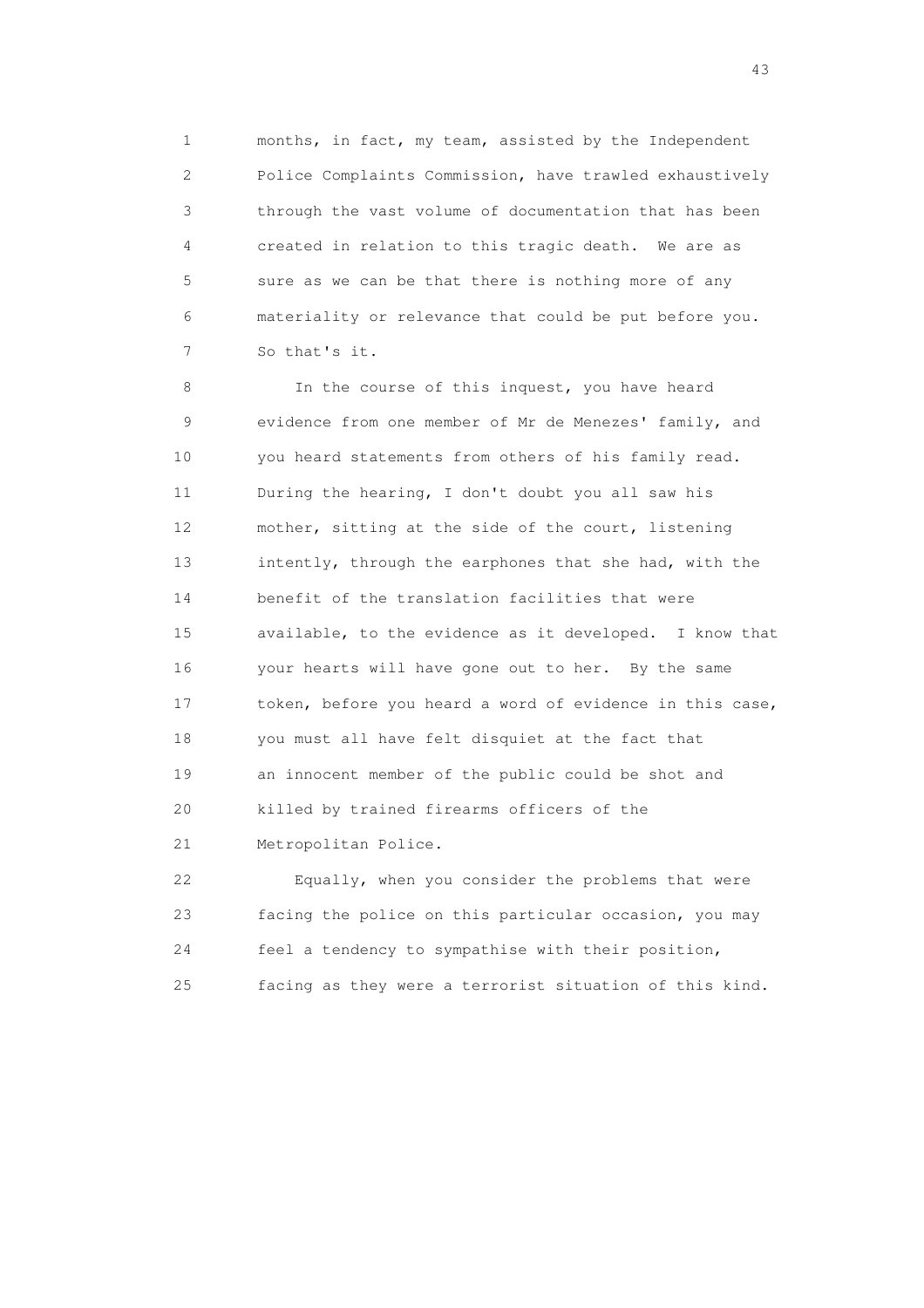1 But these are emotional reactions, ladies and 2 gentlemen, and you are charged with the duty of 3 returning a verdict on the evidence. You must decide 4 and assess what you make of the evidence 5 dispassionately. Put aside any emotions, whatever they 6 may be, your own emotions, put them on one side. 7 I come back to what I mentioned a moment ago. 8 I stress also that the evidence that you have to 9 consider in this case is the evidence that comes from 10 the witnesses, whether they gave live evidence before

 11 you or through the statements that have been read to 12 you.

 13 Counsel, who act in accordance with their 14 professional duty to the various interested persons by 15 whom they are instructed, put to many witnesses in the 16 form of lengthy and sometimes very seductive and 17 argumentative questions, their proposals or suggestions 18 as to the appropriate way in which police investigations 19 of the kind that we are considering should be conducted. 20 But I stress, as I have said already, counsel's 21 questions are not evidence. They will only become 22 evidence if, and insofar as, the witnesses to whom the 23 question is directed agrees with and accepts the 24 proposition or suggestion that's being put. I say to 25 you again: the evidence comes from the witnesses, not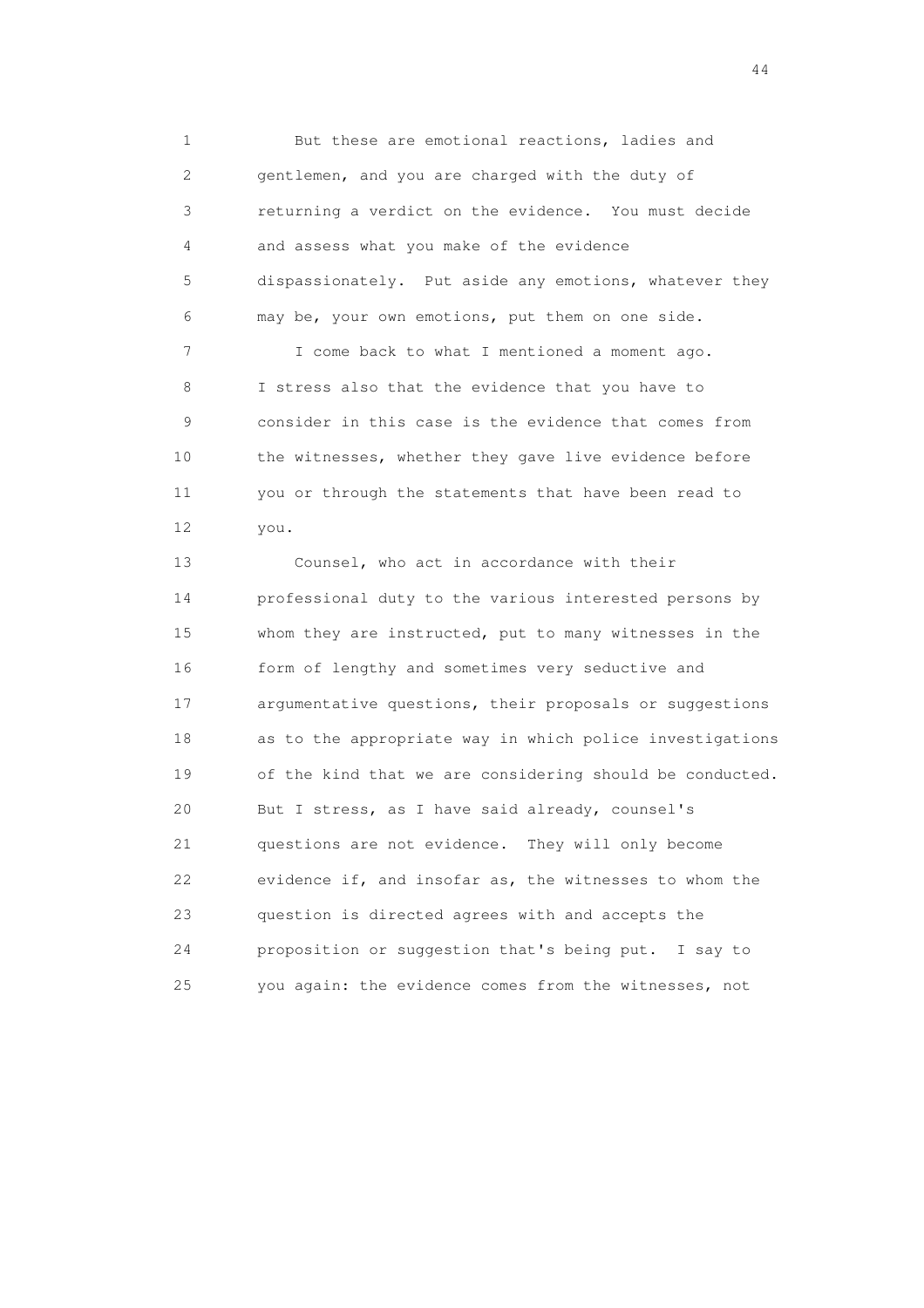1 from the barristers. Bear that in mind again when you 2 are referring to the transcripts.

 3 You have had some statements read to you by counsel 4 to the inquest. Some of those, such as the statements 5 of the members of the de Menezes family, were read 6 because nobody regarded them as controversial, and you 7 were told that at the time. Those statements you may 8 effectively regard as agreed evidence and give them full 9 effect as you think they should be.

 10 Other statements, such as those of some of the 11 bystander witnesses in the railway carriage, were read 12 to you as hearsay evidence, although they were not 13 necessarily agreed to by all the interested parties. 14 But there was simply a consensus that it was not 15 necessary, it wasn't justifiable on grounds of upheaval 16 and disturbance and expense to call the witnesses and 17 have his or her evidence tested under examination by the 18 advocates.

19 Bear that in mind, therefore, when you are 20 considering some of the evidence that you heard, 21 particularly those of the bystander witnesses which were 22 not effectively entirely uncontroversial. They weren't 23 necessarily entirely agreed to.

 24 Having mentioned the advocates, can I say a little 25 bit more about them. As I told you when I opened this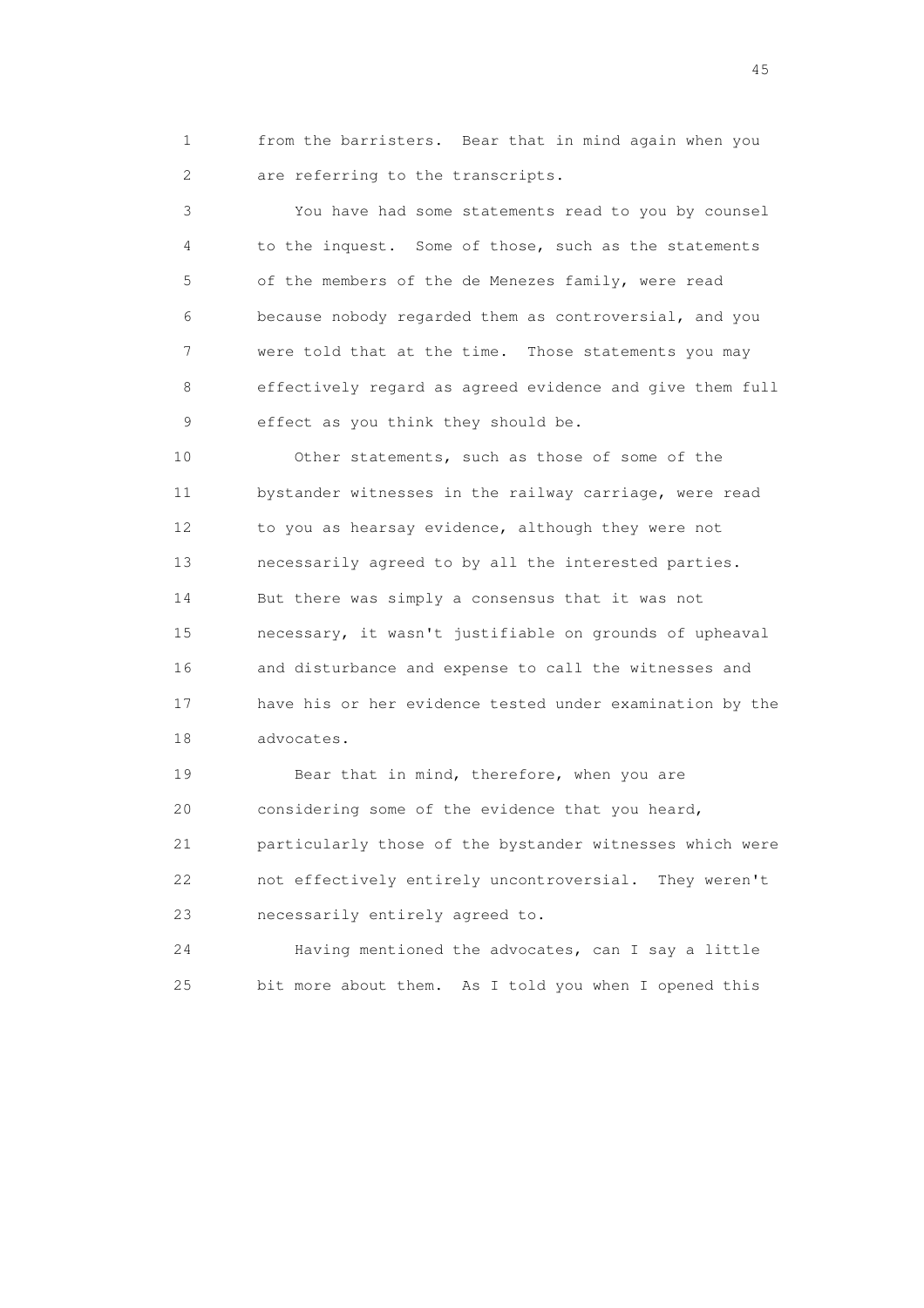1 inquest, counsel for the inquest, that's Mr Hilliard 2 Queen's Counsel and Mr Hough, are here to act entirely 3 impartially, and as such, it was their task to examine 4 the witnesses first on the facts relevant to the 5 inquiry. They have also, of course, as part of that 6 task, to assist you, tested the evidence of the 7 witnesses generally.

 8 Interested persons, in the form of the de Menezes 9 family, and altogether I think six organisations or 10 groups of persons that have been featured in this 11 inquest, are entitled to be represented and they all 12 have been. Counsel for interested persons are here to 13 represent their clients, to bring out any additional 14 facts that may be perceived to be relevant to their 15 clients' interests, and to challenge any evidence with 16 which their clients disagree.

 17 There is always a tendency to become adversarial 18 when challenging what a witness may have said, and 19 I have already told you, and I repeat, that an inquest 20 is a fact-finding exercise and not a trial, not to 21 establish either criminal or civil liability. The 22 Coroners' Rules prohibit any verdict that appears to 23 determine civil liability generally or criminal 24 liability of any named person. The underlying basic 25 purpose of an inquiry of this kind is to establish the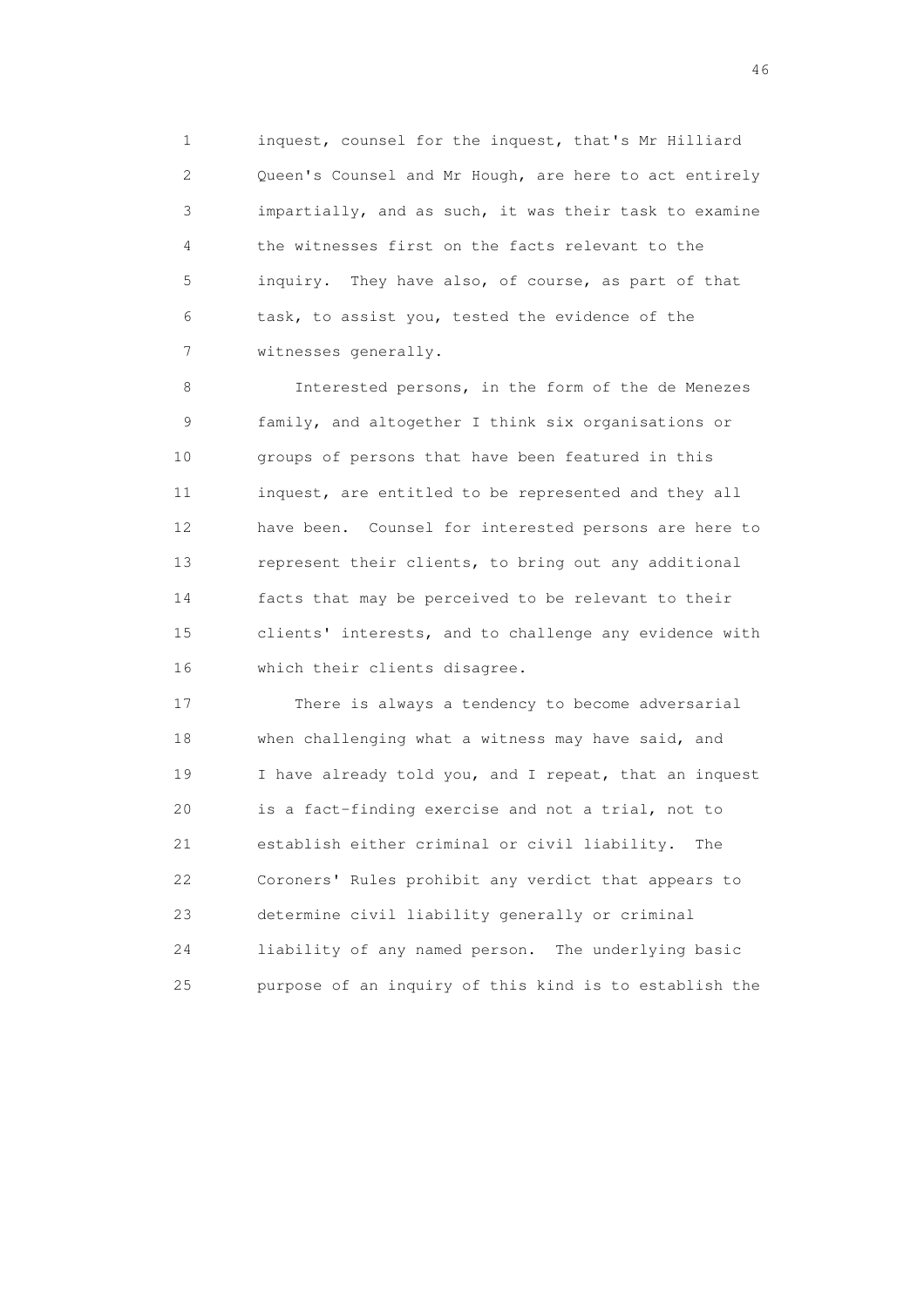1 true facts, to resolve the central issues of fact, and 2 to ensure that unsubstantiated speculation and rumours 3 are dispelled.

 4 You will appreciate that Mr Mansfield acts for the 5 family of Mr de Menezes, and so he's in rather 6 a different position from that of the other interested 7 persons. He doesn't have a client who can give him 8 instructions about what did or did not happen at any 9 particular time on 21 or 22 July 2005, and it's only 10 fair that I should remind you of that fact.

 11 This inquest is an unusual one, in a number of 12 respects, not least its length, and its complexity. 13 It's also unusual in so far that there has already been 14 a trial by jury to determine the statutory criminal 15 liability of the Office of the Commissioner of 16 Metropolitan Police in relation to the Health and Safety 17 at Work Act 1974.

18 The particulars of the offence in that trial were, 19 so far as is relevant, that the Office of the 20 Commissioner, and I'll quote now from the indictment:

 21 "The Office of the Commissioner, between 22 20 July 2005 and 23 July 2005, being an employer within 23 the meaning of the Health and Safety at Work Act 1974, 24 failed to conduct its undertaking, namely the 25 investigation and surveillance of a location believed to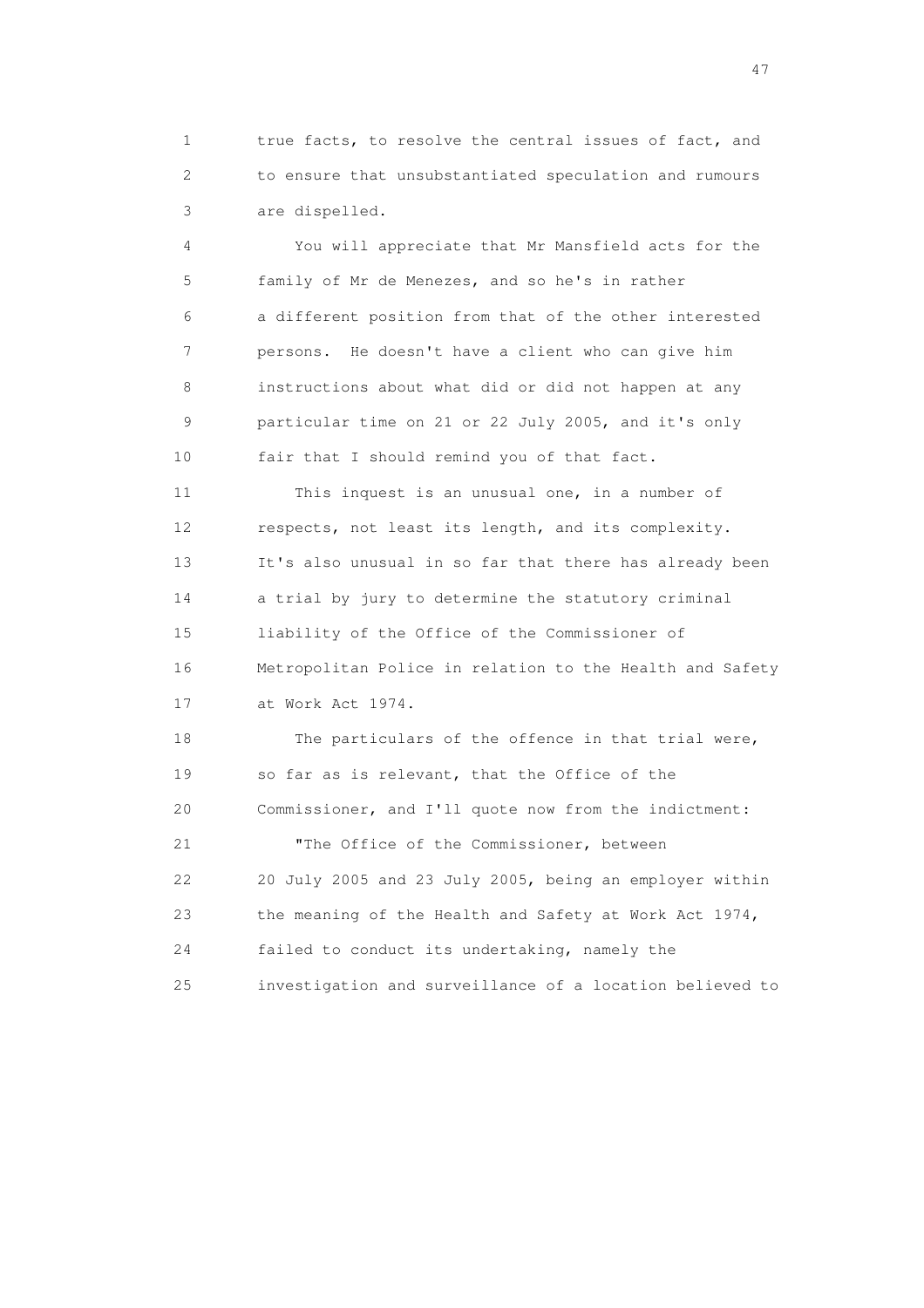1 be connected with a suspected suicide bomber, and the 2 planning and implementation of the surveillance, 3 pursuit, arrest and detention of a suspected suicide 4 bomber, and the prevention of a suicide bombing in such 5 a way as to ensure that ..."

6 Then some irrelevant words are omitted:

7 **"...** members of the public, including Jean Charles 8 de Menezes, were not exposed to risks to their health 9 and safety in contravention of the duty imposed by 10 Section 3, subsection 1 of the Health and Safety at Work 11 Act 1974."

 12 The result of that trial, as you heard, was that the 13 Office of the Commissioner was convicted, and made the 14 subject of a substantial financial penalty. The jury 15 also returned a rider to its verdict, in the following 16 terms. I quote:

17 TIn reaching this verdict, the jury attach no 18 personal culpability to Commander Dick."

 19 The law is that your finding as to the cause of 20 death should not be inconsistent with the outcome of 21 that trial. There is in fact very little risk of this 22 happening. The simple verdict of guilty returned by 23 that jury does not enable us to identify which of the 24 several complaints levelled against the Office of the 25 Commissioner by the prosecution in that case the jury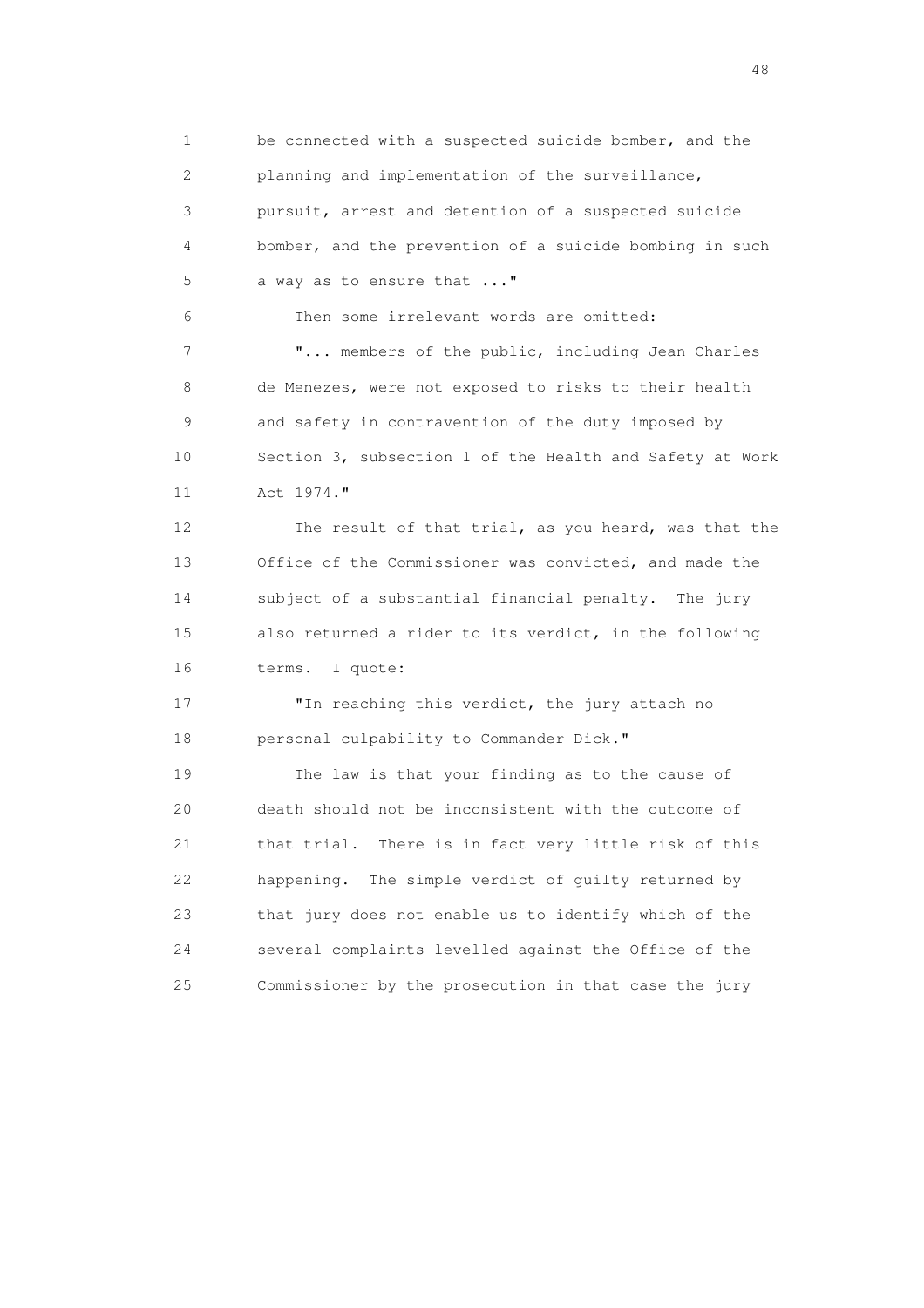1 found proved. There was just a simple guilty verdict, 2 that's all.

 3 So far as the jury's rider is concerned, it's by no 4 means clear whether this is any part of the outcome of 5 that trial. But in any event, it's not your role to 6 attach criminal or civil fault to any named person, and 7 you are not permitted to return any verdict which might 8 have that effect.

 9 What, then, is to be your approach to the witnesses 10 whose evidence you have heard in this case? First of 11 all, as I have already indicated, you will consider the 12 evidence of those witnesses who deal directly with the 13 events of 21 and 22 July, in order to decide whether the 14 witnesses themselves are honest, accurate and reliable 15 in their recollection, assisted as they have been by the 16 statements which in almost all cases they made shortly 17 after the happening of the relevant events.

 18 In addition, you are also permitted as a matter of 19 common sense to draw conclusions or inferences from the 20 facts as you find them to be. You should bear in mind, 21 however, that much of the evidence you have heard 22 relating to the events from about 9.30 on the morning of 23 22 July onwards relates to a dynamic series of events, 24 moving at an ever accelerating speed towards 25 an unexpected, shocking and frightening crisis of events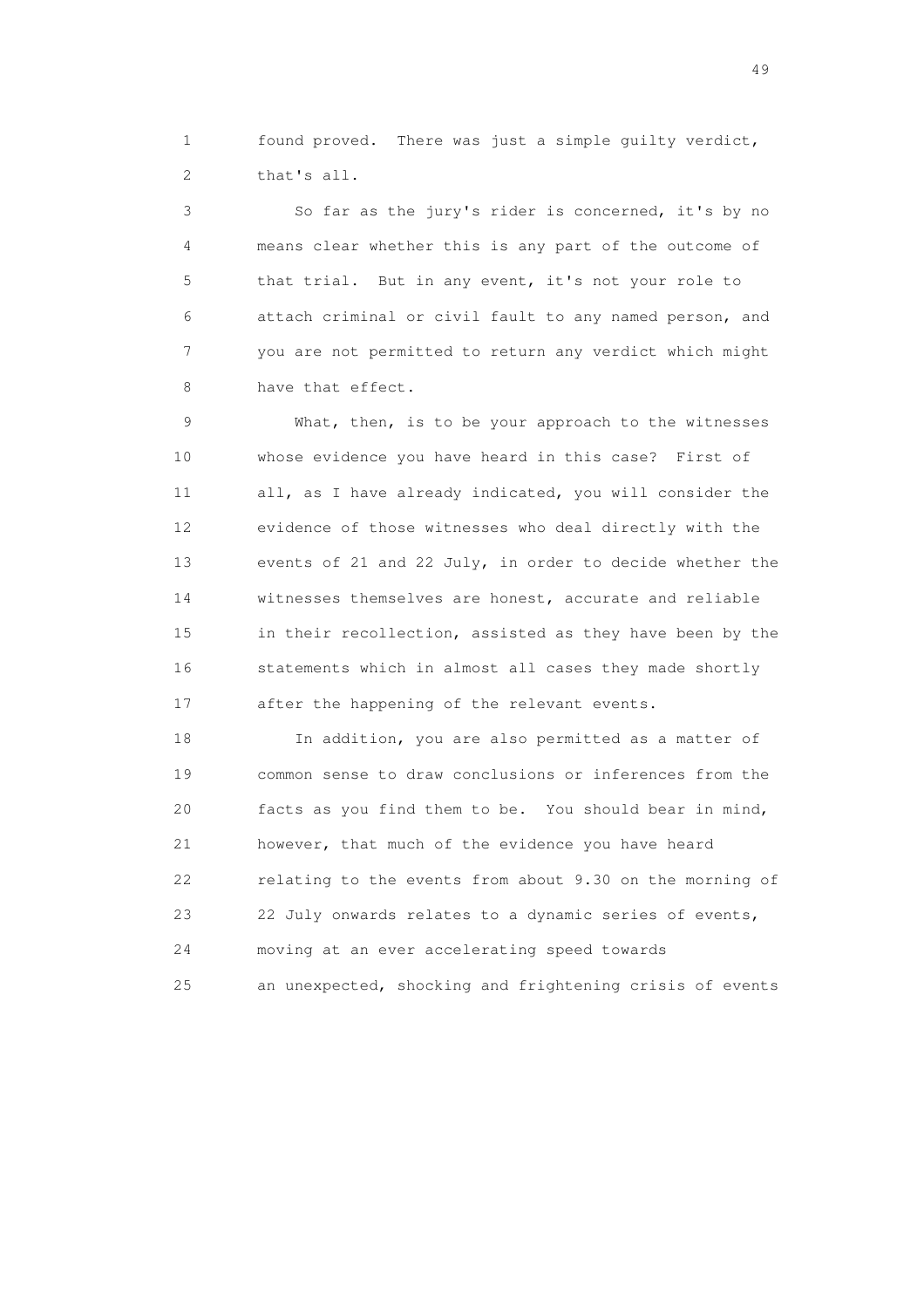1 which culminated in the shooting of Mr de Menezes.

 2 Against that background, you will have to consider 3 very carefully the possibility that individual witnesses 4 may be mistaken, may be confused, may simply have failed 5 to recollect events in the correct sequence, in the heat 6 of the moment, including quite significant events. You 7 may remember that many witnesses, particularly the 8 bystander witnesses, many witnesses spoke of their 9 recollection being of the snapshot variety, with gaps, 10 and the evidence of the bystander witnesses, whether 11 they were given orally from the witness box or in the 12 statements that were read to you, you may think were 13 eloquent testimony as to the extent to which individual 14 recollections can vary when they are describing events 15 of that kind.

 16 You also have to guard against being wise with 17 hindsight. Everybody's agreed about that. Indeed, on 18 occasions Mr Mansfield expressly said, when he was 19 advancing particular criticisms, that it should have 20 been obvious at the time that a particular approach or 21 tactic was flawed; and you have to look, obviously, at 22 what would be apparent from the circumstances existing 23 at the time.

 24 Hindsight, they always say, is 20/20 vision in 25 spades and you should be careful not to, as it were,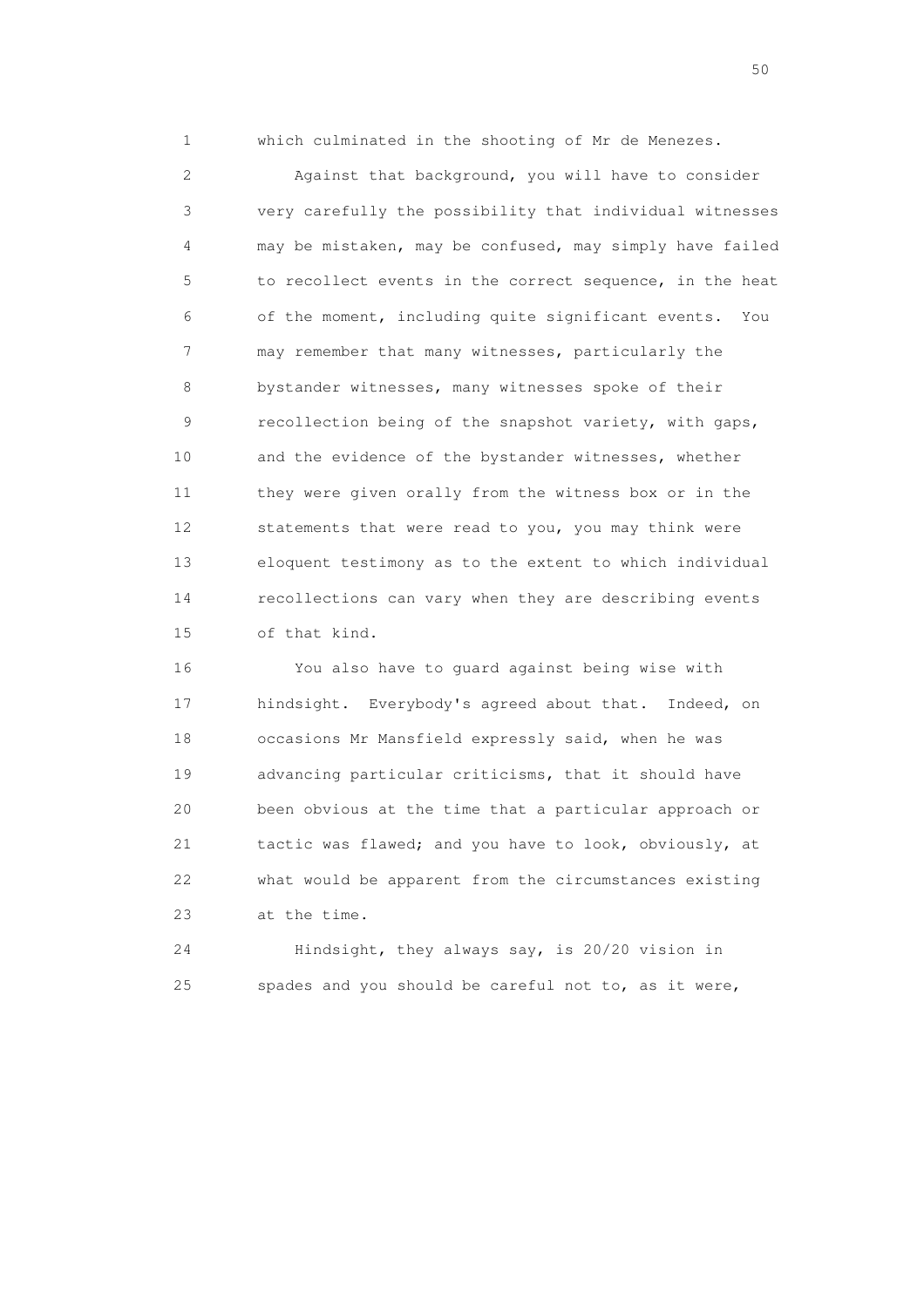1 apply it unfairly.

 2 You may also want to bear in mind that in human 3 affairs, perfection is not really very often achievable, 4 and frequently in these proceedings, we have been 5 concerned with matters of judgment to which there may 6 not have been any one right answer. Perfection is one 7 thing; competence is another. Everyone, of course, is 8 entitled to expect competence where a police firearms 9 operation is concerned.

 10 Lies. More than one witness in the course of this 11 inquest has been accused of lying. How should you 12 approach this topic? First of all, of course, you must 13 decide whether the person whose evidence you are 14 considering has lied, rather than having simply made 15 an honest mistake. If you think it is possible that it 16 is the latter, honest mistake, rather than the former, 17 a deliberate lie, you need consider it no further, and 18 you can consider the evidence given in the light of the 19 mistake as you think it to be.

 20 If you conclude that the witness has lied, then you 21 should go on to bear this in mind: people tell lies for 22 a variety of reasons, not necessarily to hide their own 23 guilt. In the context of this case, it may be to 24 mitigate the impact of what has become apparent was 25 a tragic mistake; to support others in the explanations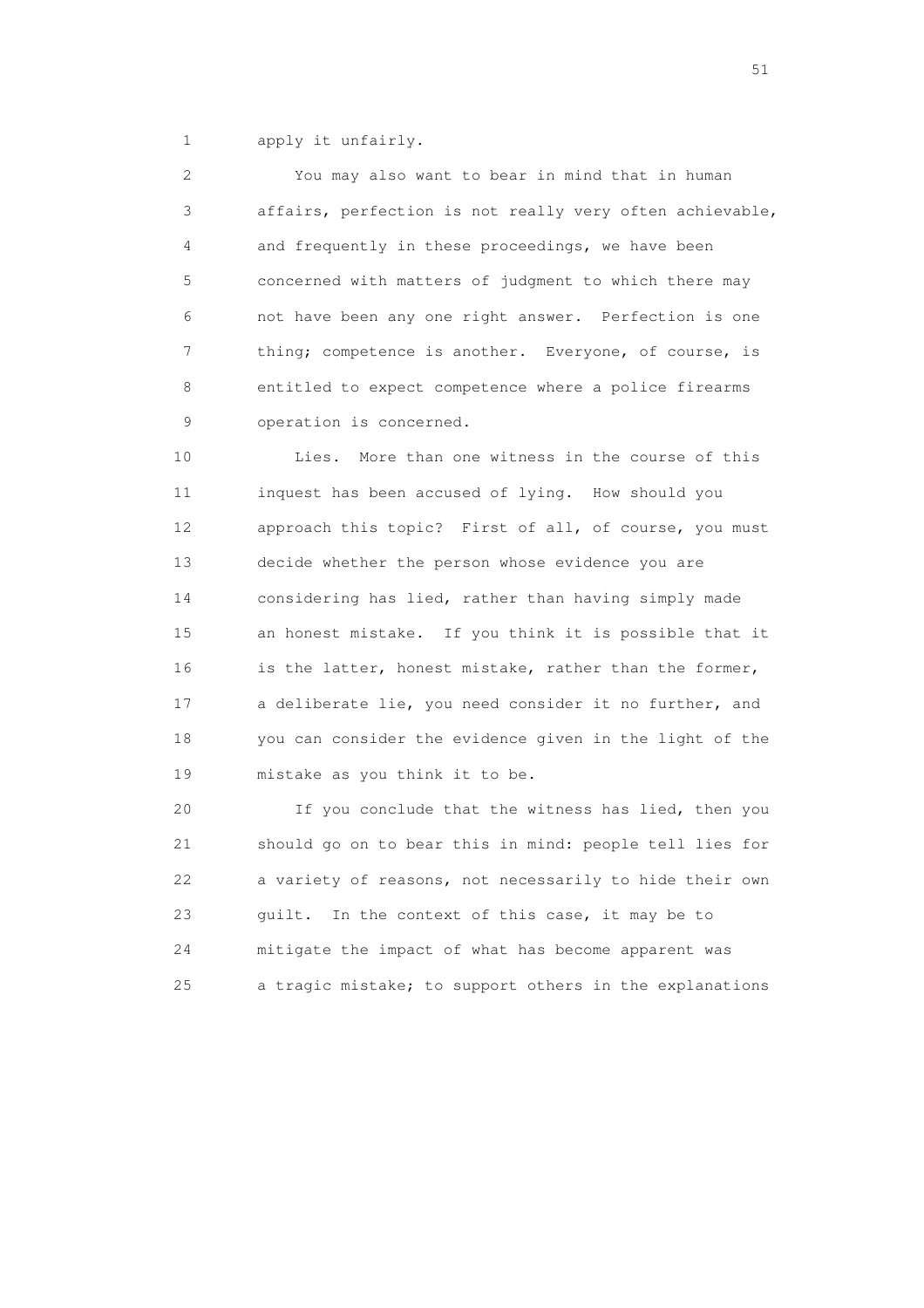1 that they have -- they may have put forward. I will 2 give you an example. Suppose you concluded, to take 3 an issue which is at the forefront of your 4 considerations, that Charlie 12 had not shouted "armed 5 police" or that Mr de Menezes had not moved towards him; 6 you would have to ask yourselves whether he was mistaken 7 or whether he was telling a lie. Even if he was telling 8 a lie, it would not automatically follow that Charlie 12 9 could not still have been acting in lawful defence of 10 himself and of others. That's merely an example. I am 11 not expressing any view whatever about Charlie 12's 12 evidence. That's for you to decide, not me.

 13 In addition, it doesn't follow that because you 14 conclude that a witness has lied in one or some matters 15 that nothing that he or she has told you can be relied 16 upon. It doesn't necessarily follow that because you 17 conclude that a witness has lied on one specific point 18 that the whole of a witness's evidence can be regarded 19 as demonstrably unreliable. It's for you to decide what 20 you can accept and what you feel constrained to reject. 21 Experts. The bulk of the evidence that you have

 22 heard in this inquest has focused entirely on the 23 factual events leading up to and surrounding the death 24 of Mr de Menezes. You have also heard the evidence of 25 various senior serving and former police officers who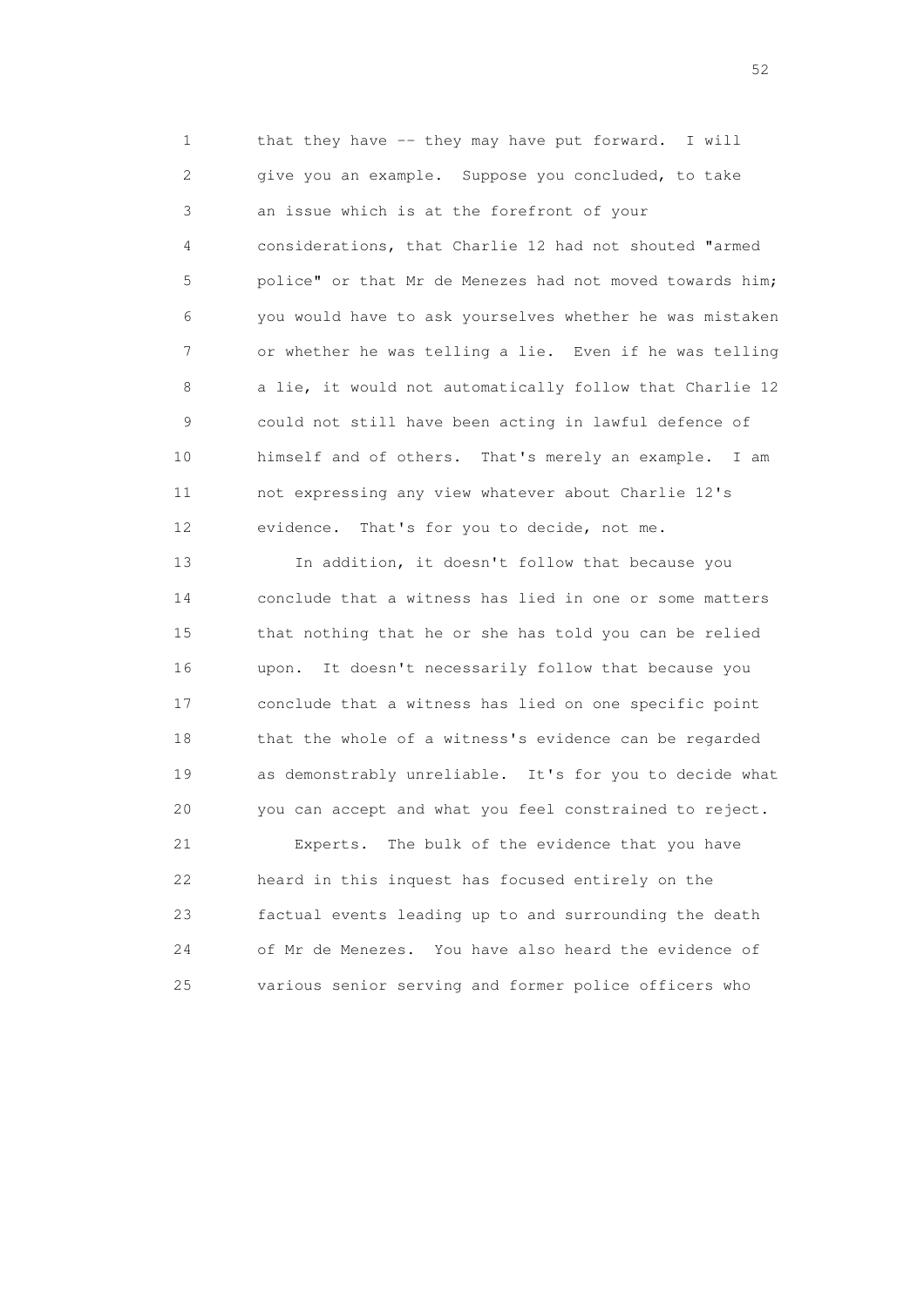1 have been invited to give you the benefit of their 2 opinions on the appropriateness or otherwise of police 3 policies, strategies, and tactics when seeking to 4 grapple with so problematic a subject as the best way to 5 deal with the threat presented by suicide terrorist 6 bombers.

 7 It's by no means unusual for evidence of this nature 8 to be permitted at an inquest, as it is indeed in many 9 criminal trials. Its purpose is to provide you with 10 information and the benefit of expert opinion which is 11 within the witness's expertise and experience but which 12 is likely to be outside your experience and knowledge, 13 or mine for that matter, as ordinary members of the 14 public.

 15 Take an obvious example: you heard from the witness 16 who went under the name of Neil to assist you with the 17 characteristics, composition, and the explosive power of 18 the materials and the devices that were used in the 7/7 19 and the 21/7 attacks. You wouldn't have known anything 20 about that without the benefit of that assistance.

 21 You also heard from Dr Shorrock, the consultant 22 pathologist, and Mr Tomei, the forensic scientist, as to 23 the nature of the injuries suffered by Mr de Menezes, 24 the range at which the shots appeared to have been fired 25 and the position of the body at the material time.

 $\sim$  53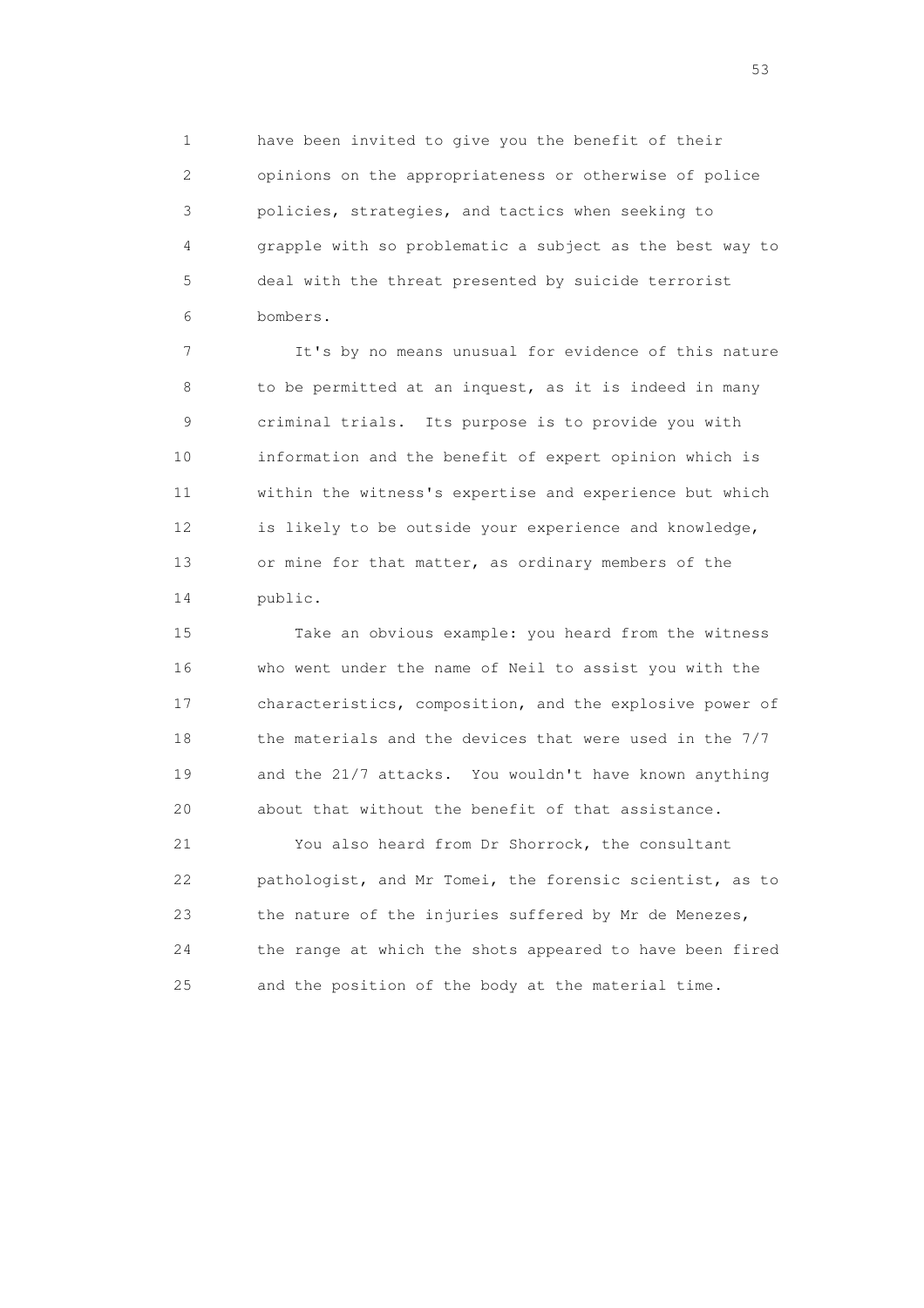1 This evidence, together with that of Dr Mould, the 2 pharmacologist who told you about the effect of cocaine, 3 which was read to you, was evidence which was 4 effectively uncontroversial. You may take it on its 5 face value. Where there was a degree of controversy was 6 over the evidence given to you by former 7 Chief Superintendent Swain who you will remember was 8 a leading member of the working party who was tasked 9 with the development of policies and strategies and 10 tactics for dealing with suicide bombers in the 11 aftermath of the 9/11 attacks in New York.

 12 He told you about the extensive research that he and 13 his working party had carried out around the world, 14 particularly in connection, his particular, what he 15 calls strand of the working party, particularly in 16 connection with tactics, training and equipment. You 17 heard about the conclusions that they came to, and about 18 the strategies that they introduced.

 19 You also heard from the former Deputy Assistant 20 Commissioner Mr Paddick, who is critical of the strategy 21 that was developed by Commander McDowall for the 22 operation on 22 July, particularly in relation to the 23 designation and use of a designated senior officer, 24 a DSO, and the absence of any appropriate code words. 25 You will remember that there is some conflict between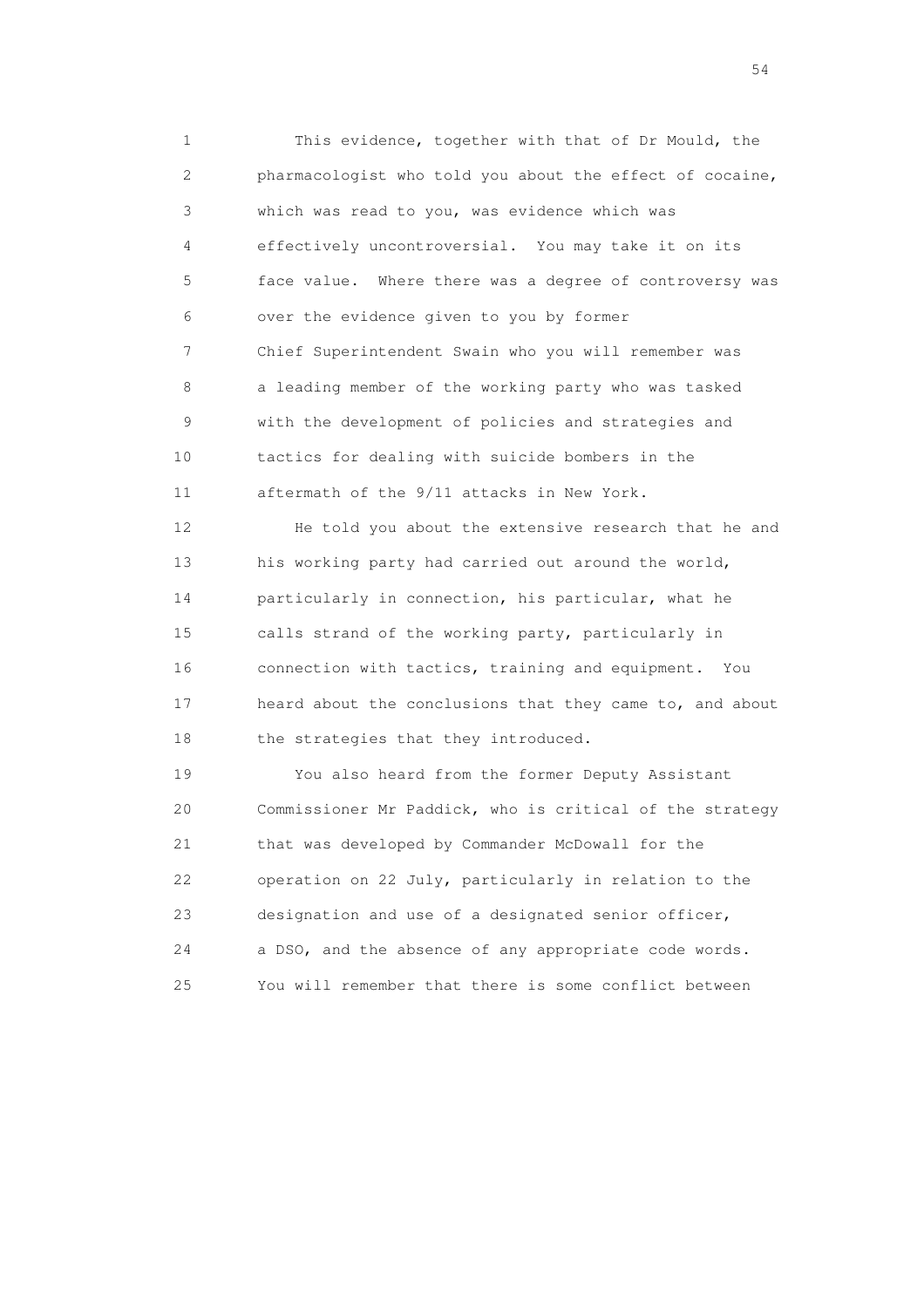1 the evidence of Mr Swain and Mr Paddick.

 2 A witness who is called as an expert is entitled to 3 express an opinion in respect of the matters that he 4 deals with and on which he has expertise. These 5 officers were called as senior officers who have 6 experience and expertise on such matters. You are 7 entitled and would no doubt wish to have regard to this 8 evidence, and to the opinions that are expressed by the 9 experts, when you come to your conclusion on various 10 aspects of the case.

 11 As I have said already, where there is no opposition 12 being voiced to the opinions of any of the experts, like 13 Neil or the pathologist, that sort of thing, then you 14 may have little difficulty in feeling able to rely upon 15 those opinions, where they are relevant or you find them 16 to be relevant, in your deliberations.

 17 But where there is controversy, then you approach 18 such witnesses in exactly the same way as you would 19 approach any other witness in the case. You weigh up 20 the impression that each witness makes upon you, and you 21 assess what weight you feel that you can give to that 22 witness's opinions. And in particular in this case, you 23 may wish to consider the level and extent of the 24 expertise and experience that you think that each such 25 witness is able to bear on the topics in respect of

the state of the state of the state of the state of the state of the state of the state of the state of the state of the state of the state of the state of the state of the state of the state of the state of the state of t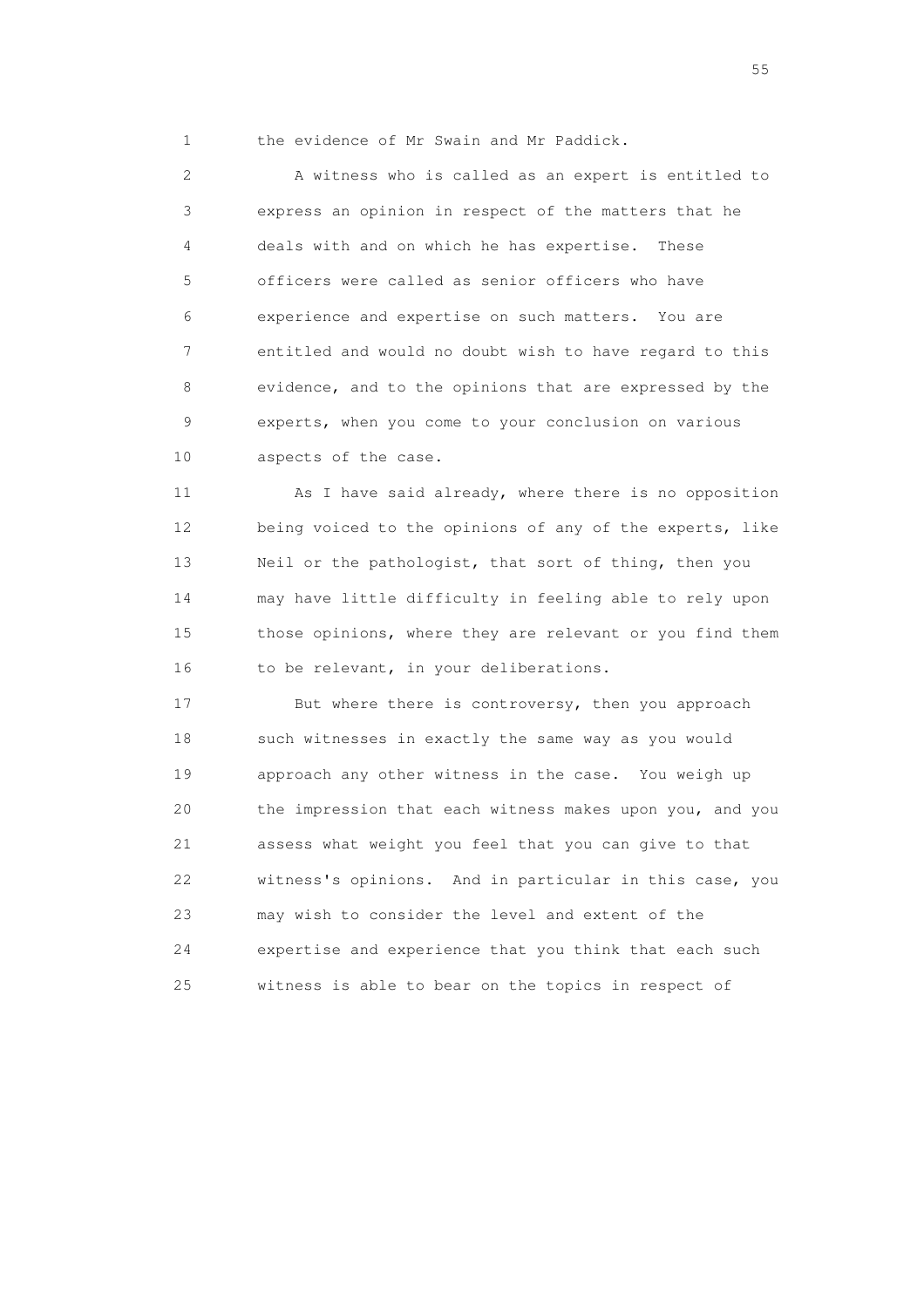1 which he is giving you his opinion.

 2 The evidence that you have heard in this inquest has 3 presented a graphic illustration of the topic that's 4 already been referred to by counsel from time to time; 5 that is the difficulty of achieving a reliable, positive 6 identification of any person whose identity is in 7 question.

 8 Juries in our criminal courts always have to be 9 reminded about how careful one must be in approaching 10 what may appear to be confident identification evidence, 11 but one which is given under difficult circumstances, 12 for instance in a poor light, at a distance, for a brief 13 instant only, and so on. They are told always of the 14 need for special caution in such cases because 15 experience has shown that ghastly mistakes can be made.

 16 It's because of this well recognised difficulty that 17 it may be unreasonable to expect officers, surveillance 18 officers or any other police officers in the context of 19 this case, to be able to establish with confidence the 20 identity of a person who is under surveillance until 21 observation has been able to be maintained over 22 a significant period of time.

 23 As I told you at the start of the case, the law 24 states that the function of a Coroner's jury is to 25 answer four important but limited questions: who the

 $56<sup>o</sup>$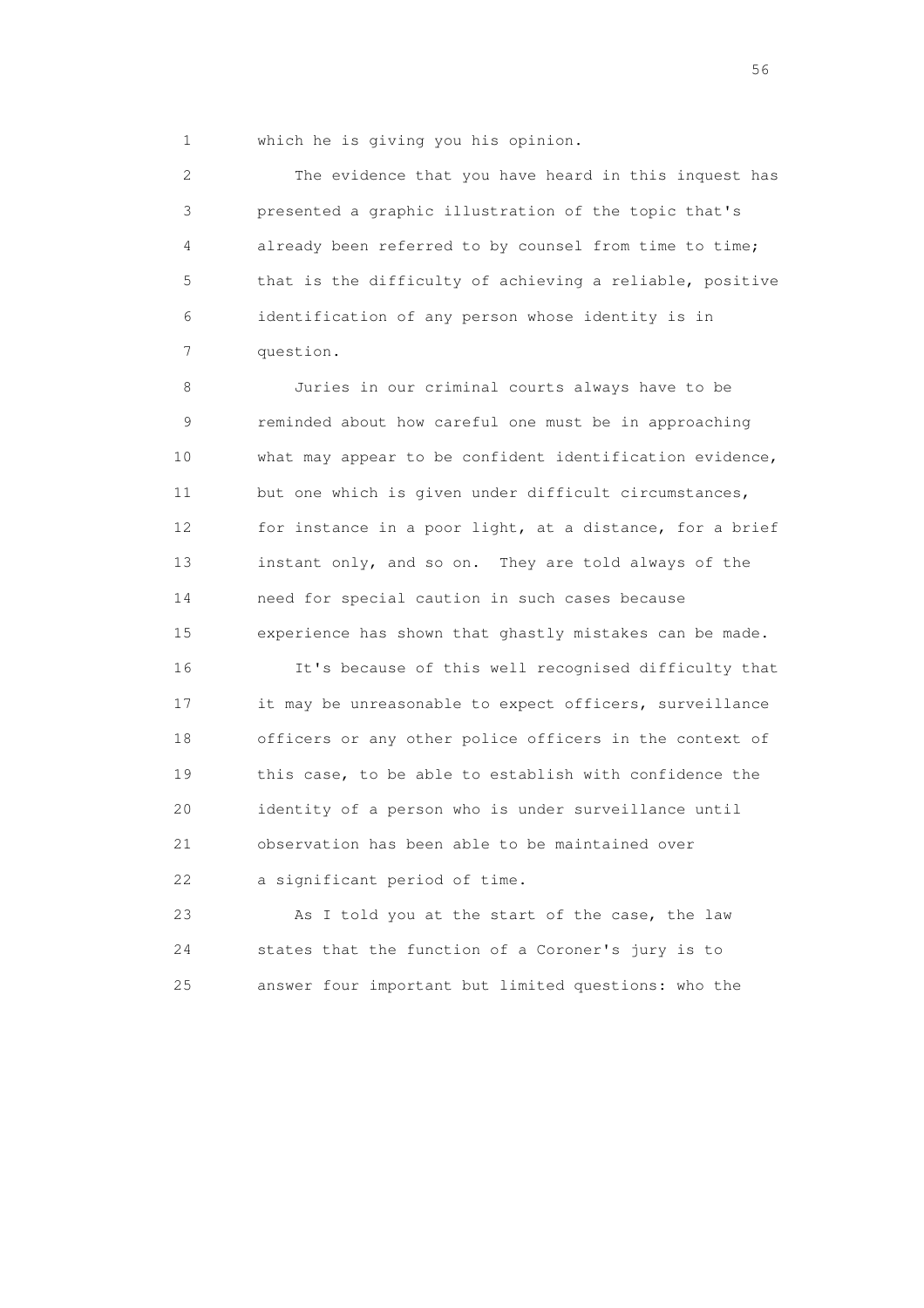1 deceased was; when he came by his death; where he came 2 by his death; and how he came by his death. That last 3 phrase means by what means and in what circumstances he 4 came by his death. You are not limited to looking at 5 the immediate physical cause of death.

 6 In addition, you are required to confirm various 7 formal matters which are required for the registration 8 of death. Beyond those matters that I have told you 9 about, you are not entitled to express an opinion on any 10 other matter. I repeat yet again, you have heard it 11 many times, that the law prevents you from making any 12 findings which appear to determine any question of the 13 criminal liability of a named individual or any question 14 of civil liability whatever.

 15 However, you are entitled to express judgmental 16 conclusions of a factual nature. The law requires me to 17 consider, after I have received your verdict, whether 18 I should make any recommendations to the relevant public 19 bodies for any changes in their future procedures and 20 practices. But that's my responsibility.

 21 So, legal directions. I now turn to direct you as 22 to the verdicts that I am going to invite you to 23 consider. Conventionally and traditionally the verdicts 24 of a Coroner's jury are expressed in brief and in some 25 cases uninformative terms. These are what are known as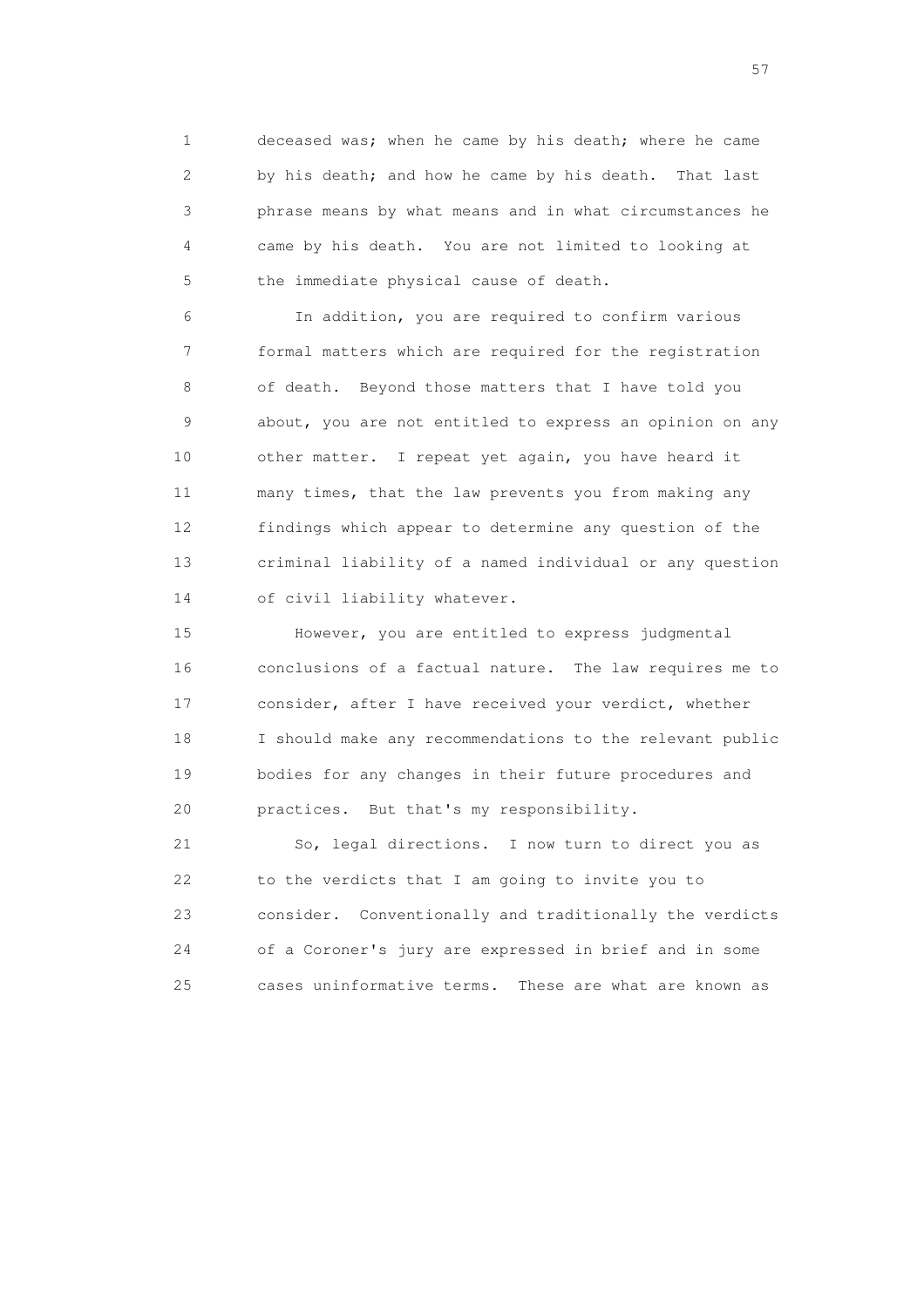1 short form verdicts. They include those that are 2 familiar to you, and to the press, and to the public 3 alike, such verdicts as suicide or accidental death.

 4 Of course, suicide and accidental death obviously 5 could in no way be appropriate in the circumstances of 6 this case. Of the other short form verdicts that are 7 available, it is my responsibility to determine whether 8 any and, if so, which the law allows to be left to you 9 to consider, and this is my duty. I am only permitted 10 to leave a verdict to you if there is sufficient 11 evidence, taken at its highest, to permit a jury, 12 properly directed, properly to return such a verdict.

 13 On Thursday and Friday of the week before last, 14 having considered extensive written submissions from all 15 the interested persons, I heard oral submissions again 16 from all persons including counsel to the inquest. 17 I have considered all those submissions, and the 18 conclusion that I have come to, and I so direct you, is 19 that the evidence in this case taken at its highest 20 would not justify my leaving verdicts of unlawful 21 killing to you. This is so in respect of Charlie 12 and 22 Charlie 2, concerning their direct involvement in the 23 shooting of Mr de Menezes, and also in respect of any of 24 the particular senior officers in relation to their 25 management and conduct of the operation which was

the state of the state of the state of the state of the state of the state of the state of the state of the state of the state of the state of the state of the state of the state of the state of the state of the state of t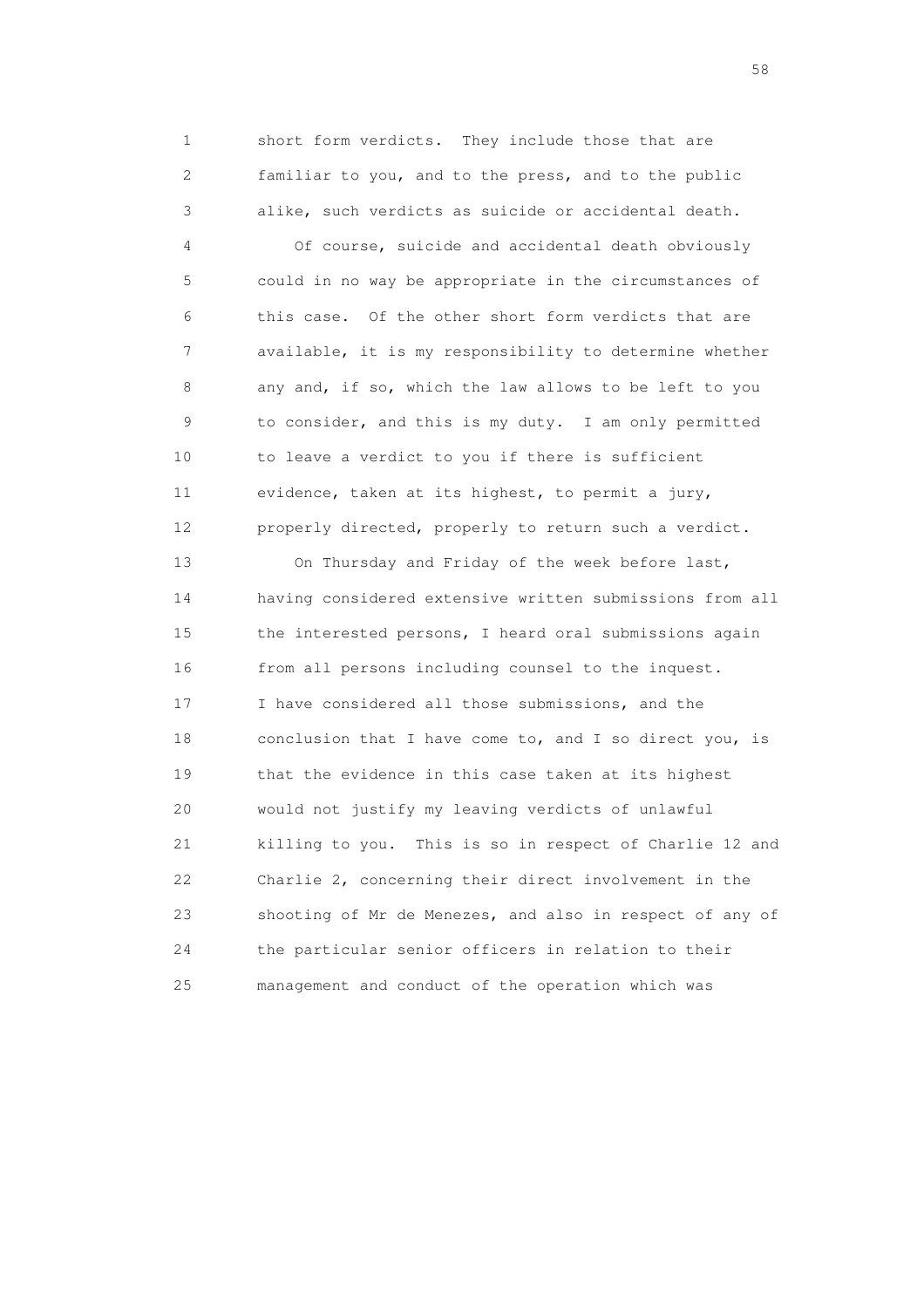1 designed to find, follow and detain a suicide bomber.

 2 I so conclude, bearing in mind, as I must, the 3 extremely high standard of proof on the criminal basis 4 which is required before you could properly come to such 5 a verdict. In other words, a verdict of that kind could 6 only be returned if a jury were sure beyond reasonable 7 doubt that Mr de Menezes had been unlawfully killed.

8 Now, in directing you that you cannot return 9 a verdict of unlawful killing, I am not saying that 10 nothing went wrong in a police operation which resulted 11 in the killing of an innocent man. All interested 12 persons agree that a verdict of unlawful killing could 13 only be left to you if you could be sure that a specific 14 officer, a specific officer, had committed a very 15 serious crime, murder or manslaughter.

 16 In these circumstances, the law does not allow for 17 an unlawful verdict(sic) to be left or returned on the 18 basis that a number of people made different mistakes, 19 the cumulative effect of which was to result in the 20 death of Mr de Menezes; and in any event, as I shall 21 tell you, I shall be leaving to you verdicts and 22 conclusions which will allow you to determine whether 23 the use of force by the officers Charlie 2 and 24 Charlie 12 was legally justified and which allow you to 25 determine what factors led to the death.

the contract of the contract of the contract of the contract of the contract of the contract of the contract of the contract of the contract of the contract of the contract of the contract of the contract of the contract o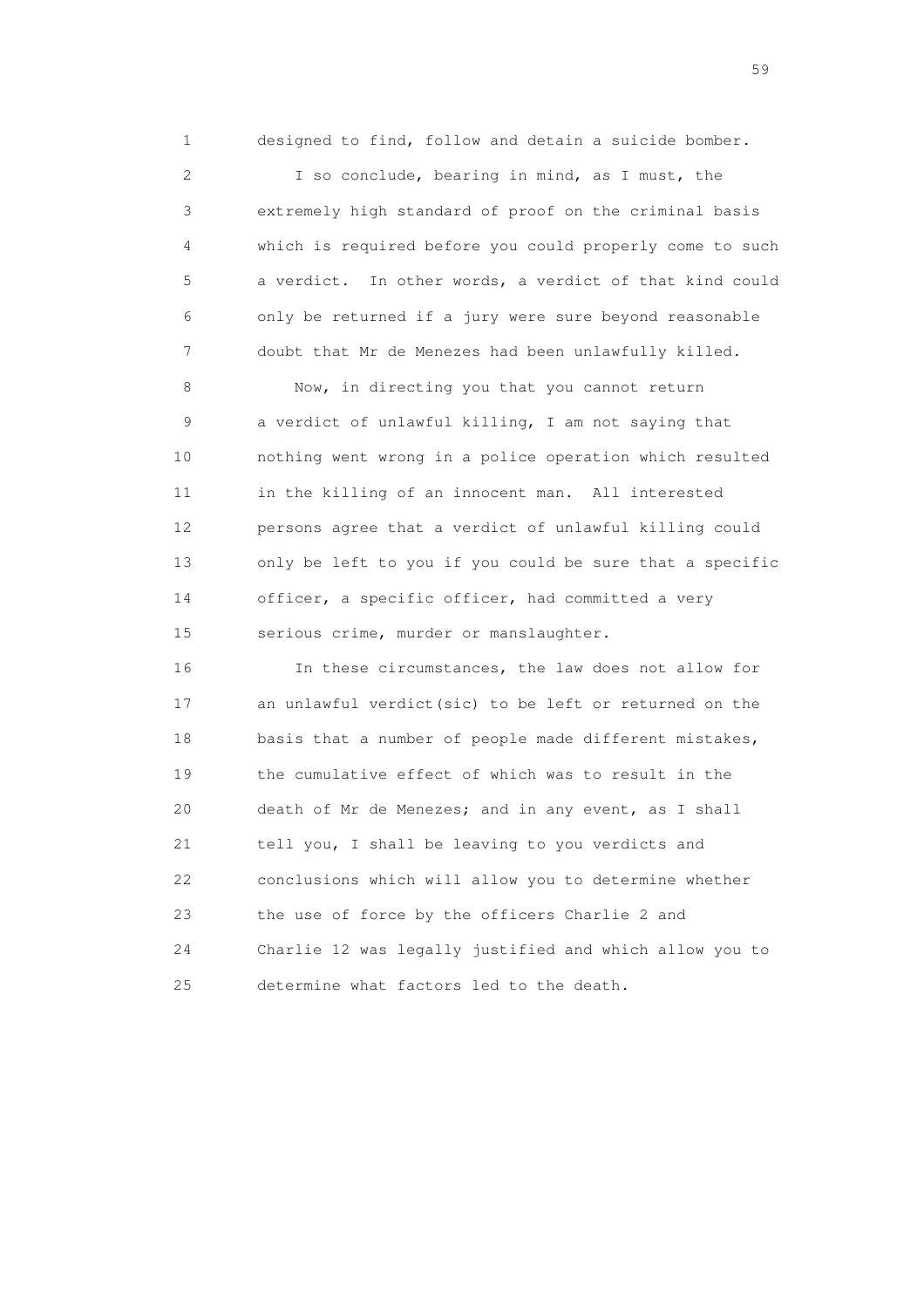1 I will leave for your consideration the option to 2 return either a verdict of lawful killing or an open 3 verdict. That choice will allow you to determine 4 a central issue in the case; that is whether the use of 5 force by Charlie 2 and Charlie 12 was justified. All 6 interested persons are agreed that you could properly 7 return either of those verdicts, and they are obviously 8 alternatives, either of those verdicts depending on your 9 assessment of the evidence. I shall shortly be telling 10 you how to approach those verdicts.

 11 In order to understand the law that you must apply 12 in relation to these verdicts, you must first understand 13 that although the verdicts that are in use in this 14 context in a Coroner's court use the slightly bland 15 expressions of "lawful" or "unlawful killing", the 16 accusation that is in fact being made against Charlie 2 17 and Charlie 12 on behalf of the family is an allegation 18 of murder; that is to say the deliberate killing of 19 another human being without any lawful excuse. That is 20 an allegation of murder.

 21 The response of the two officers to that accusation 22 is that they were acting in the lawful defence of 23 themselves and of many other people in that they fired 24 their weapons in order to prevent the detonation of 25 a body-borne improvised explosive device, an IED, or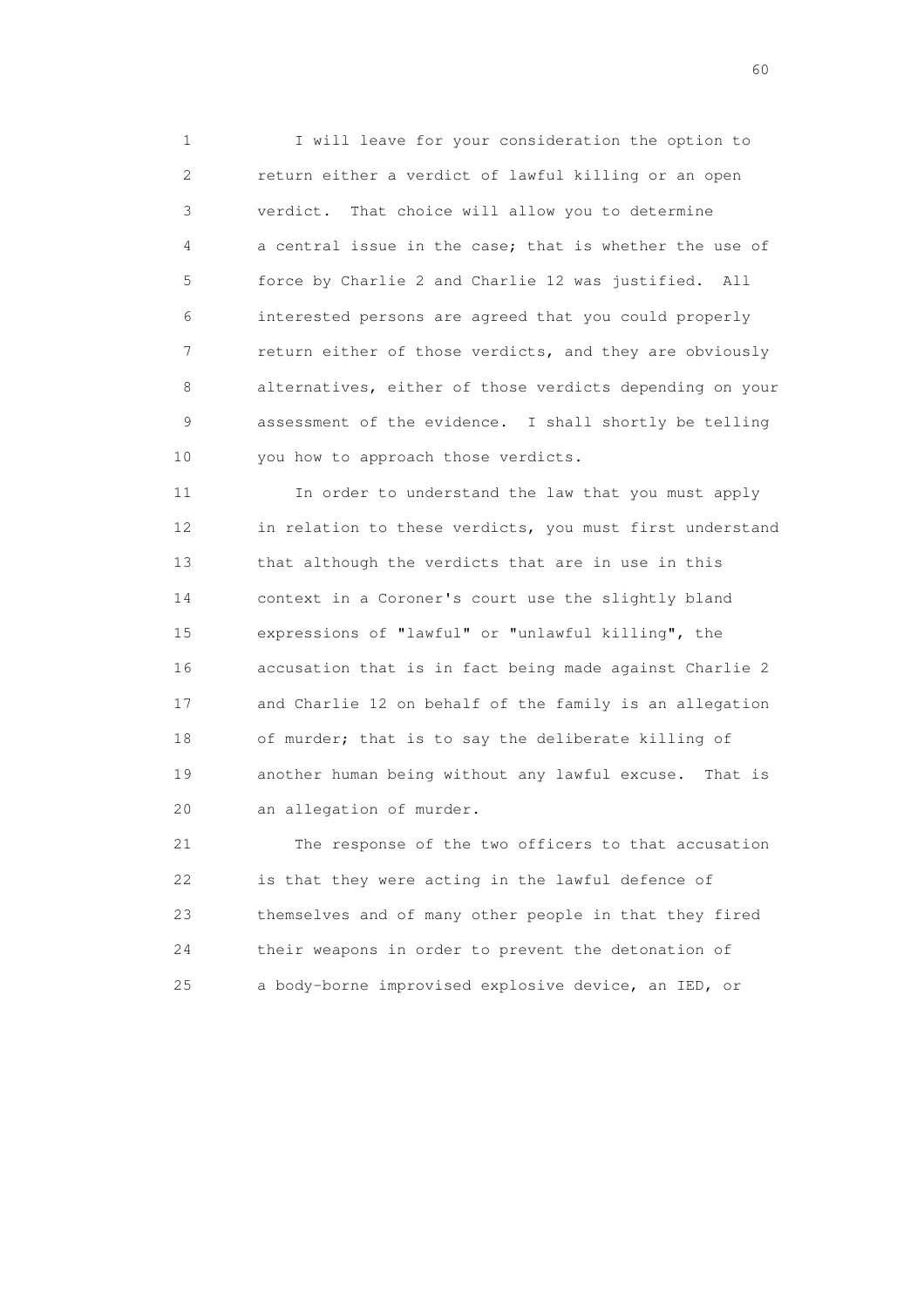1 a bomb, which they honestly, albeit mistakenly, believed 2 that Mr de Menezes was carrying and which he intended to 3 detonate.

 4 I am now going to ask my usher to hand out a set of 5 written directions on the law. (Handed). If we may, we 6 will go through them together.

 7 Just take a moment, please, to glance through the 8 first section, the general directions. I am not going 9 to read them again because it repeats in effect what 10 I have just told you. (Pause). With me so far? Thank 11 you.

 12 The next section begins "Short Form Verdicts", and 13 as you will see, it gives you the choice between lawful 14 killing and an open verdict, and you should consider 15 lawful killing first.

 16 Then I hope you will find the next section useful 17 because it sets out in print what I have just told you. 18 A lawful killing verdict should be returned where the 19 evidence shows that it is probable, that is to say more 20 likely than not, that the deceased died by the 21 deliberate application of force against him, and that 22 the person causing the injuries used reasonable force in 23 self-defence or defence of another person, or to prevent 24 a crime, or to assist in a lawful arrest, even if that 25 force was, by its very nature or the manner of its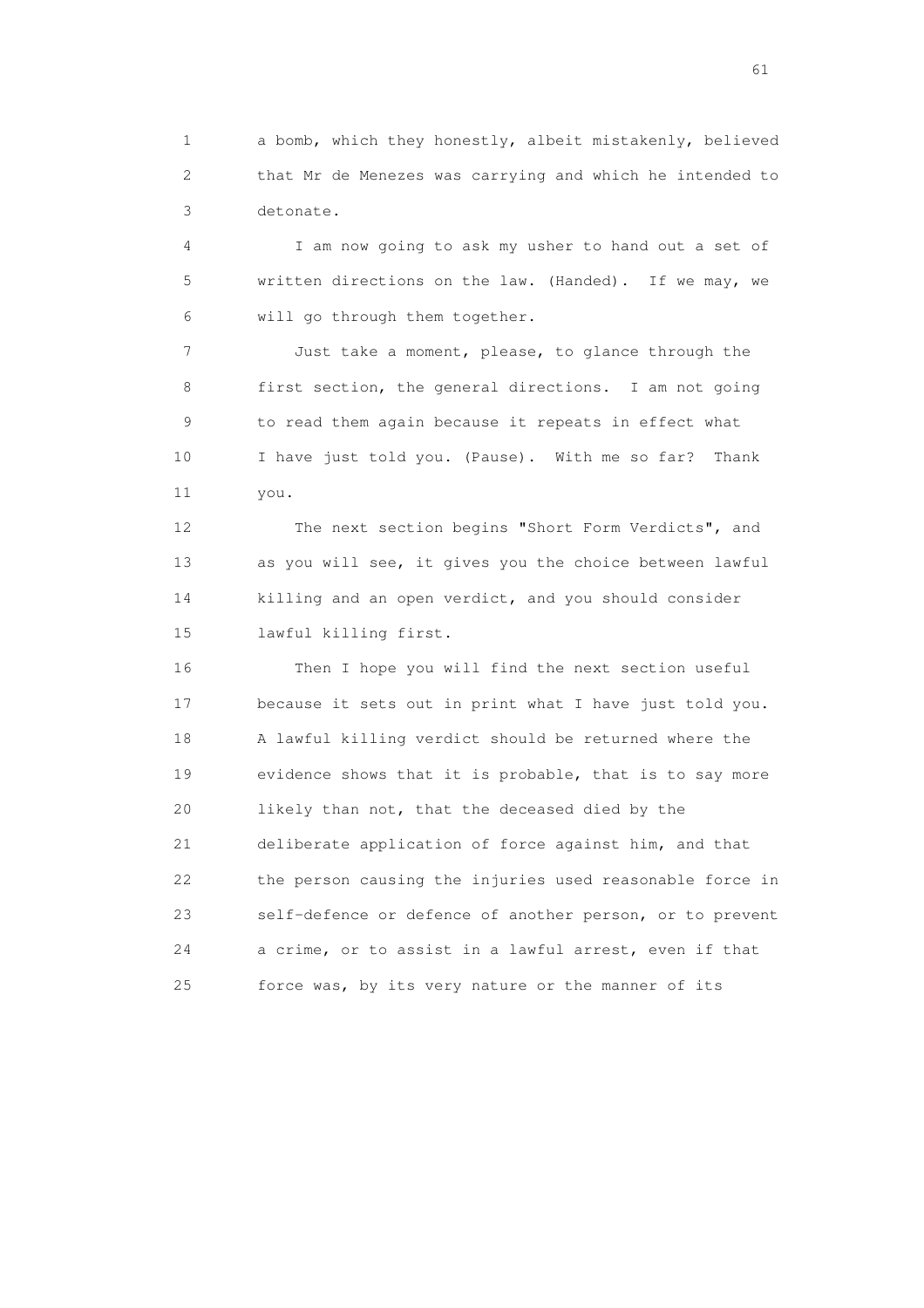1 application, likely to be fatal.

 2 I'll leave you just to read that through again for 3 yourselves. (Pause). One aspect of that definition you 4 will notice immediately is that the basis upon which you 5 approach that verdict is that it is probable, more 6 likely than not, which is the civil burden of proof and 7 not the much higher criminal burden of proof which 8 I told you a moment ago was to be sure beyond reasonable 9 doubt. It is sufficient for you to find a lawful 10 killing if you conclude that the criteria set out in 11 that section is established on the balance of 12 probabilities: more likely than not.

 13 You will see that the direction provides that you 14 should return a verdict of lawful killing if you find 15 that the two officers, Charlie 2 and Charlie 12, when 16 they shot Mr de Menezes, were acting in lawful defence 17 of themselves or others. As you will see, in order to 18 return that verdict, you will have to be satisfied of 19 two matters on the balance of probabilities, and I now 20 focus on the facts of this case.

 21 You must be satisfied that it's more likely than not 22 (a) that at the time they fired their weapons, they 23 honestly although mistakenly believed that Mr de Menezes 24 represented an imminent mortal danger to them and to the 25 other people around them; and (b)  $-$  two things  $-$  that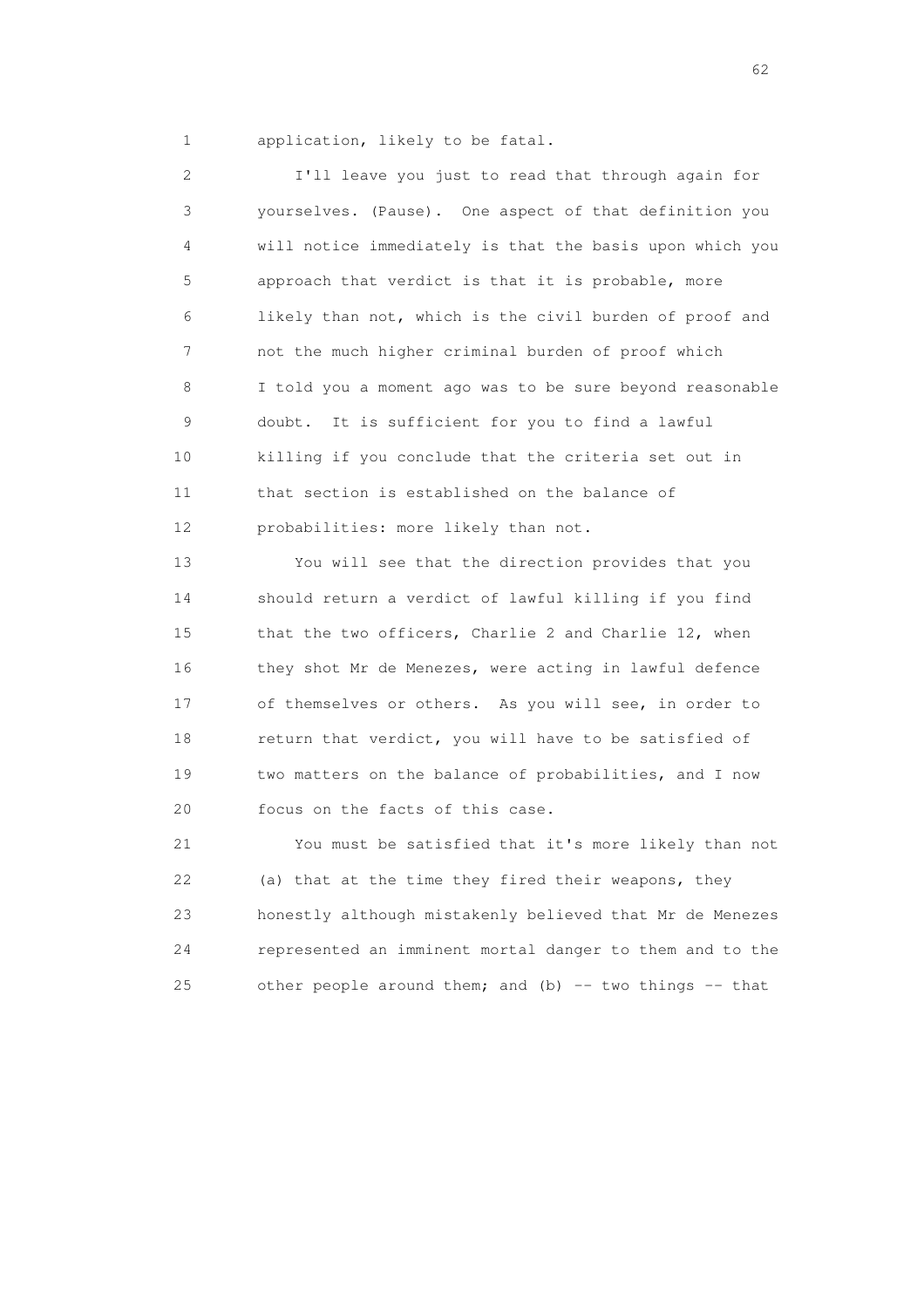1 they used no more force than was reasonably necessary in 2 the circumstances as they honestly believed them to be. 3 When you consider question (a), you need to remember 4 that the question is whether the officers honestly 5 believed that Mr de Menezes represented an imminent and 6 mortal danger. If the answer to that question is yes, 7 then you would be saying that the officers made 8 an honest but tragic mistake. The question is not 9 whether that belief which we now know was mistaken was 10 a reasonable one for them to hold. You can only 11 consider whether it was reasonable if that helps you -- 12 if and insofar as that helps you to determine the real 13 question: did they actually believe this?

 14 In other words, the crucial question is: did they 15 honestly and genuinely hold that belief, even though it 16 may be mistaken and even though you may think that the 17 mistake was unreasonable? The only relevance of the 18 unreasonableness is if that assists you to conclude, to 19 decide, whether they actually did hold that belief.

 20 If you consider that the answer to question (a) is 21 yes, you should then consider question (b) on your 22 paper. When considering that second question, which is 23 about the reasonableness of the force used, you should 24 bear this in mind: the law says that a person who is 25 facing a threat or an attack does not have to judge too

experience of the contract of the contract of the contract of the contract of the contract of the contract of the contract of the contract of the contract of the contract of the contract of the contract of the contract of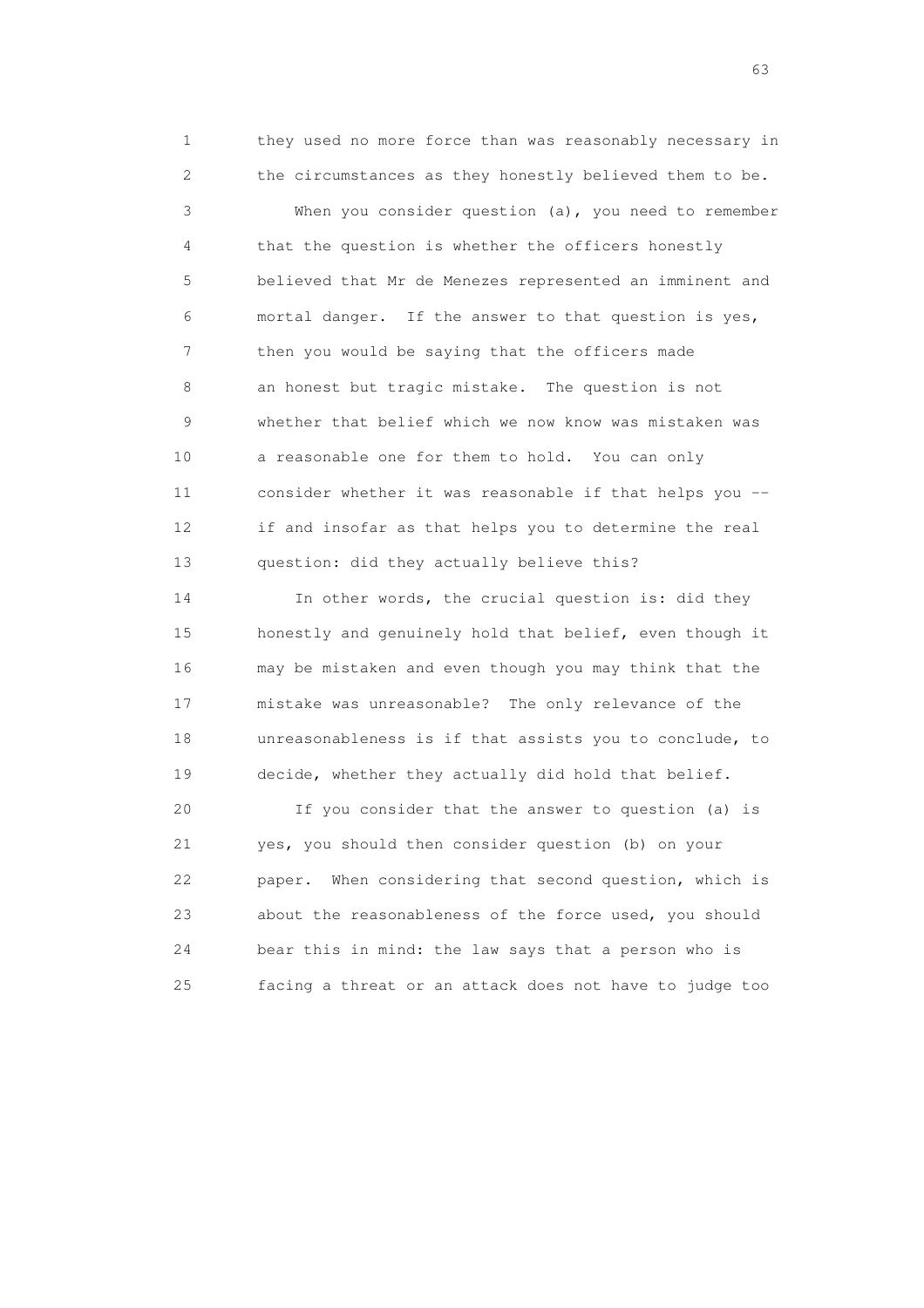1 precisely how much force he should use. He may not have 2 very much time. It can be reasonable to use lethal 3 force in self-defence.

 4 You should also bear this in mind when considering 5 this verdict: the law does not require a person who is 6 under attack or is fearing an attack to wait for 7 an attack before he takes defensive action. You don't 8 have to wait until somebody is shooting at you before 9 you take appropriate defensive action. A pre-emptive 10 strike, to use the tactical expression, can be justified 11 depending on the circumstances.

 12 If you think that the officers genuinely believed 13 that Mr de Menezes presented an immediate and mortal 14 threat to all around him, then you may think -- although 15 it's a matter for you -- that the use of lethal force by 16 the officers was reasonable in order to counter that 17 threat.

 18 In any case, where the threat perceived is so 19 extreme, then the measures taken to deal with such 20 a threat may also have to be of an extreme nature. In 21 that respect, even if you think that more shots may have 22 been fired than was strictly necessary to ensure that 23 Mr de Menezes was incapacitated or dead, which in these 24 circumstances probably amounted to the same thing, then 25 you may think that the suggested overreaction that was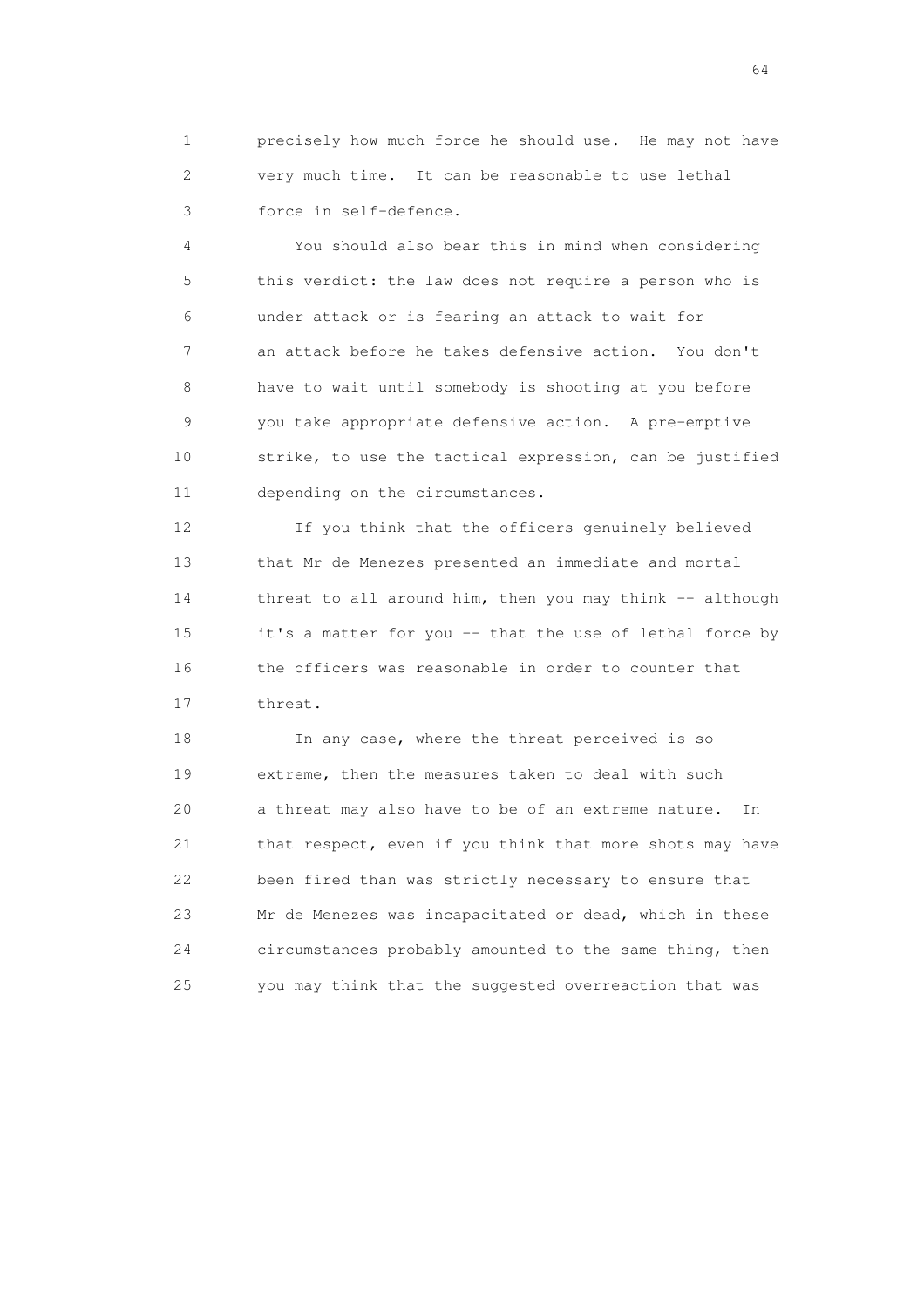1 put to the officers may not perhaps be so unexpected 2 under the influence of extreme pressure, and in any case 3 you may well think that the precise number of shots may 4 have made no difference to the ultimate outcome when you 5 remember the evidence of Dr Shorrock and Mr Tomei that 6 Mr de Menezes might very well have been killed by the 7 very first shot.

 8 I will remind you again of all these legal questions 9 when I come to review the evidence on these aspects of 10 matters.

 11 May I now ask you, please, to look over the page of 12 the written legal directions? Again you will find set 13 out, at the top half of the second page, the directions 14 that I have just given you, and I am not going to read 15 them again.

 16 Coming now to the section of the document which is 17 headed "Open Verdict". If, having considered all the 18 evidence, you consider that the necessary elements of 19 a lawful killing verdict are not established as being 20 more likely than not, then you should return an open 21 verdict; in other words if you did not conclude that the 22 officers probably held the requisite honest belief, or 23 if you did not conclude that they probably used 24 reasonable force, then you should return an open 25 verdict.

 $\sim$  65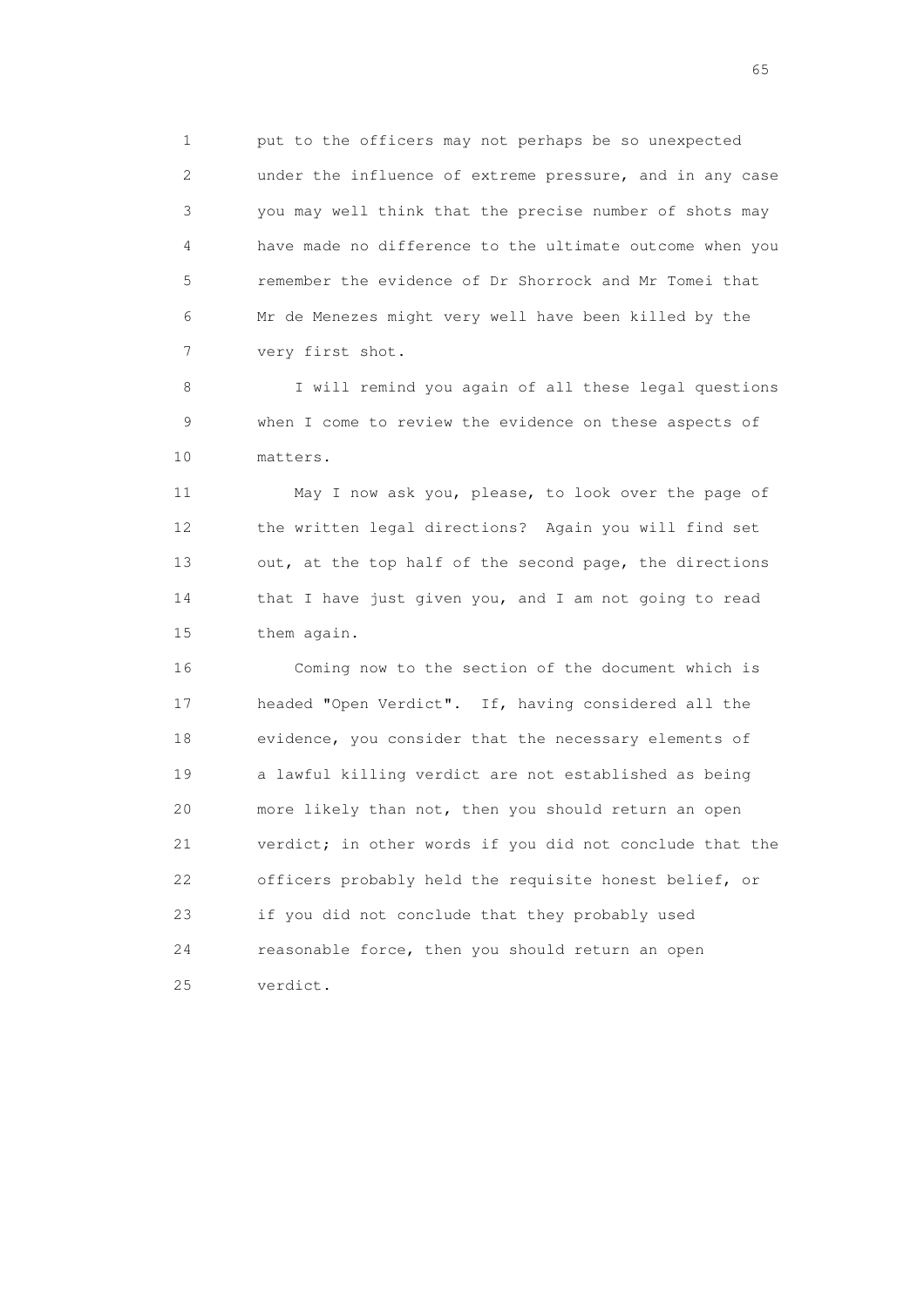1 Please bear in mind the following points, and they 2 are in the document: first, you should not return 3 an open verdict just because you cannot establish 4 a peripheral point of fact about the death. Secondly, 5 you should not return an open verdict because you 6 disagree among yourselves. Whichever verdict you 7 return, as I shall be telling you at the very end of 8 this summing-up, you must all agree on it.

 9 Thirdly, you should not return an open verdict as 10 a mark of disapproval or to make any sort of statement.

 11 Fourthly, if you were to return an open verdict, 12 that would not represent a failure on your part, nor 13 a failure on the part of the inquest. It would be 14 simply a reflection of your view of the state of the 15 evidence that you have heard.

 16 In order to enable you to give your conclusions on 17 the other central factual issues that have been debated 18 during the course of this inquest, I intend to put 19 before you a number of questions for you to consider, 20 and now, if I may, I am going to ask my usher to put 21 before you a draft form of inquisition and a draft 22 verdict questionnaire. (Handed). You should each have 23 two documents. (Pause). Please look first at the 24 inquisition. That one (indicated). You will see the 25 formal introduction. In the box, firstly it tells you

 $\sim$  66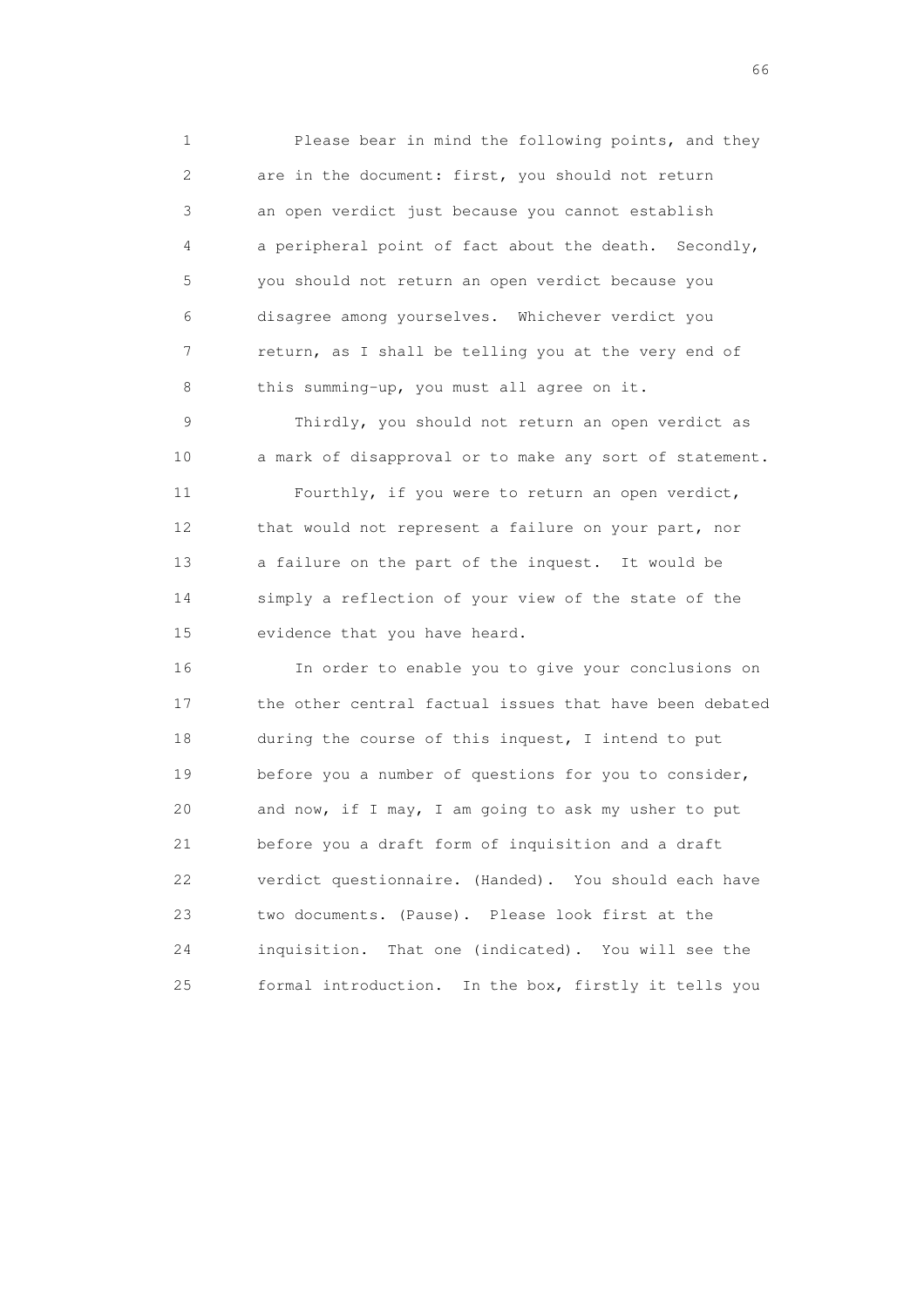1 where this is all happening and the dates that we have 2 been sitting. It tells you who I am and who you are, 3 and then box 1 is written in the name of the deceased. 4 These are all uncontroversial and I have written them in 5 in advance.

 6 In box number 2, the medical cause of death is 7 given: severe disruption of the brain resulting from 8 multiple gunshot wounds to the head. That you remember 9 was Dr Shorrock's finding on the post-mortem.

 10 In box 3 there is the neutral and uncontroversial 11 description of the circumstances of death. It sets out 12 that Jean Charles de Menezes died as a result of being 13 shot by armed police officers of the Metropolitan Police 14 in an Underground train at Stockwell Underground station 15 at approximately six minutes past 10 on 22 July 2005.

 16 In box 5, jumping 4 for a moment, are the various 17 particulars which are required for registration of 18 death. Mr de Menezes' date and place of birth, date and 19 place of death, his full name, his address at the time, 20 his occupation and so on. I am hoping, I hope with some 21 confidence, that you will find all those entries 22 uncontroversial and that you will be entirely happy to 23 subscribe to them. If you are not content with any of 24 them, please write me a note.

25 Box 4 is the key section, and as you will see, I am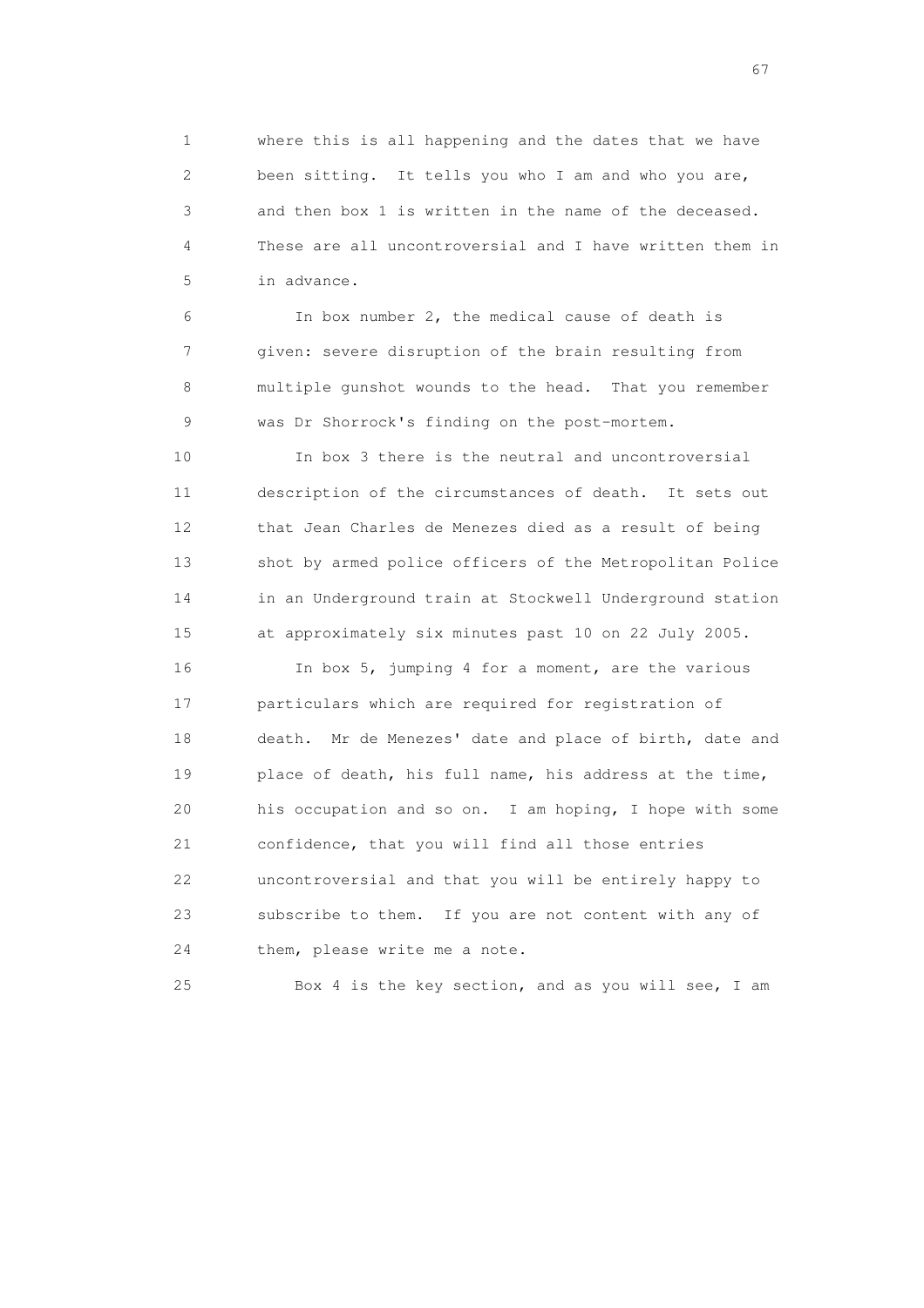1 not asking you to write anything in there, the 2 conclusion of the jury as to the death, because I am now 3 going to look, please, at the separate document, which 4 is the attached questionnaire, the verdict 5 questionnaire.

 6 Can we look, please, at that one now. First of all, 7 there is a section for the short form verdicts that 8 I have left to you. When you have decided whether to 9 return a lawful killing verdict or an open verdict, you 10 should write that into the box marked towards the top, 11 alongside those two choices.

 12 By choosing between those verdicts you will be able 13 to express your conclusion on the legal justification of 14 the force that was actually used.

 15 Next, you should consider three factual questions 16 which are again central questions that have been debated 17 over the course of this inquest. The first question is: 18 did officer Charlie 12 shout the words "armed police" at 19 Mr de Menezes before firing? The second question: did 20 Mr de Menezes stand up from his seat before he was 21 grabbed in a bear hug by an officer going under the name 22 of Ivor? Third, did Mr de Menezes move towards officer 23 Charlie 12 before he was grabbed in a bear hug by 24 officer Ivor?

25 Just going back to question 1 for a moment, you will

en de la construction de la construction de la construction de la construction de la construction de la construction de la construction de la construction de la construction de la construction de la construction de la cons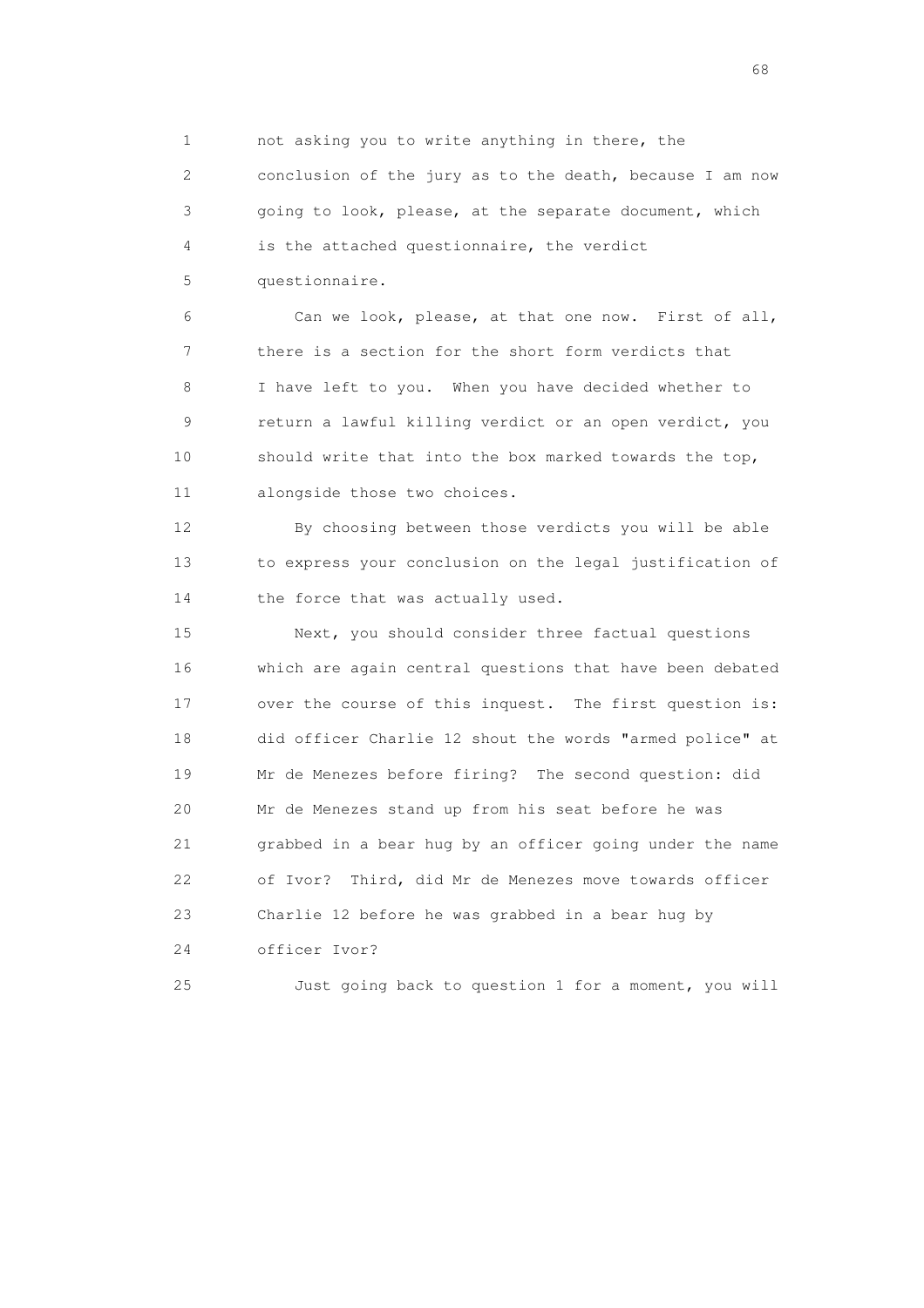1 see what is set out in the parallel box against that 2 question 1. If you conclude that it is more likely than 3 not that the officer shouted the words before firing, 4 place a tick against "yes". If you decide that it is 5 more likely than not that the officer did not shout 6 those words before firing, tick "no". If you cannot 7 give a yes or no answer on the evidence before you, tick 8 "cannot decide". It's all pretty basic, but I need to 9 recite it with you.

 10 These questions, those three questions, will allow 11 you to express your conclusions about what happened in 12 the railway carriage.

 13 Turn over. Question number 4 asks you to consider 14 which, if any, of a number of factors contributed to the 15 death of Mr de Menezes. There are in fact nine 16 sentences there, (a) to (i), each of which expresses 17 a factor which in the course of this inquest it has been 18 suggested made some contribution, and let me read them 19 out to you. (a), the suicide attacks and attempted 20 attacks of July 2005 and the pressure placed upon the 21 Metropolitan Police in responding to the threat.

 22 (b), a failure to obtain and provide better 23 photographic images of the suspect Hussain Osman for the 24 surveillance teams.

25 (c), a failure by the police to ensure that

entral de la construction de la construction de la construction de la construction de la construction de la co<br>1990 : la construction de la construction de la construction de la construction de la construction de la const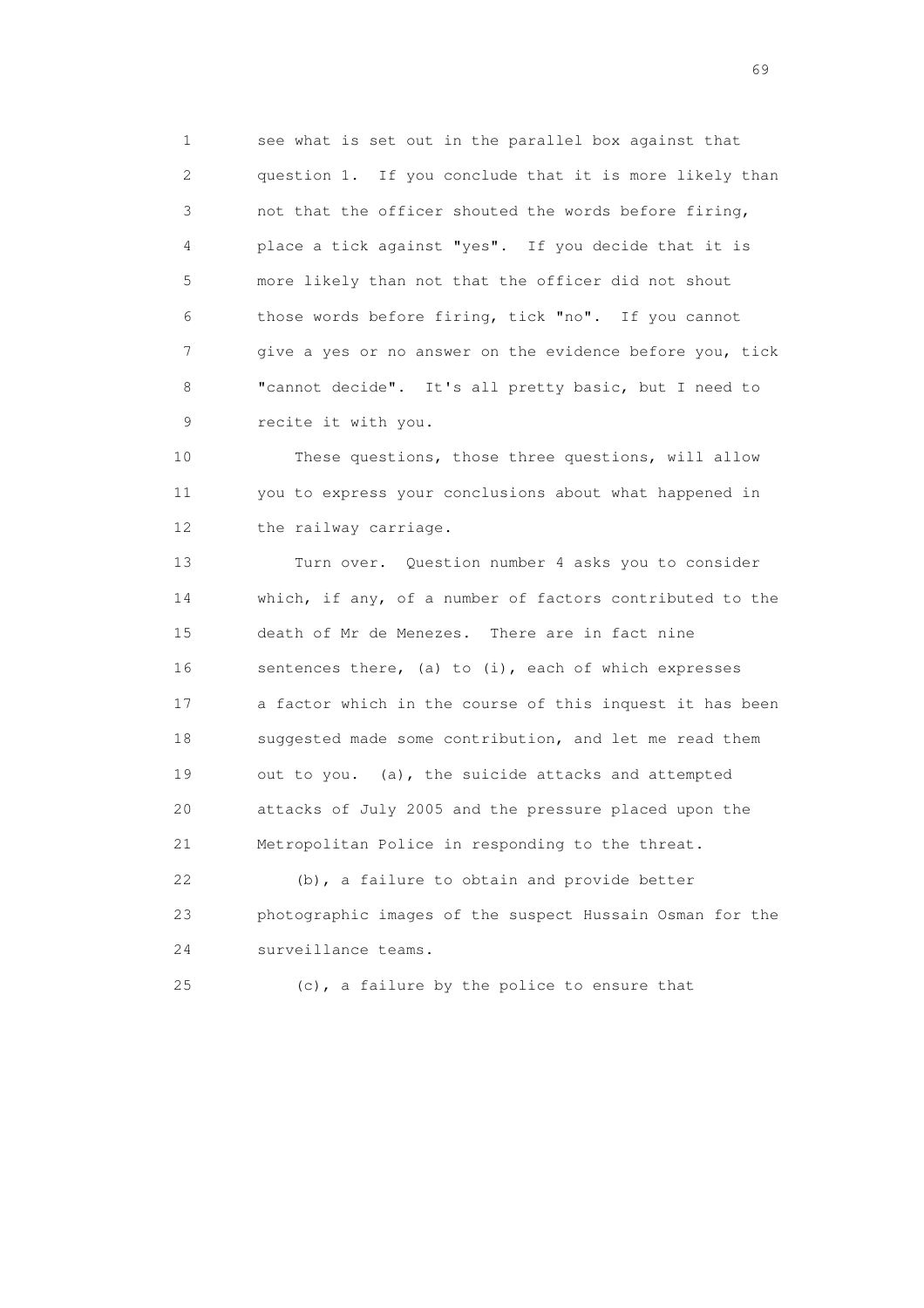1 Mr de Menezes was stopped before he reached public 2 transport. 3 (d), the general difficulty in providing 4 an identification of the man under surveillance, that's 5 Mr de Menezes, in the time available and in the 6 circumstances after he had left the block at 7 Scotia Road. 8 (e), the innocent behaviour of Mr de Menezes which 9 increased the suspicions of some of the officers. 10 (f), the fact that the views of the surveillance 11 officers regarding identification were not accurately 12 communicated to the command team and to the firearms 13 officers. 14 (g), the fact that the position of the cars 15 containing the firearms officers was not accurately 16 known to the command team as the firearms officers were 17 approaching Stockwell station. 18 (h), any significant shortcomings in the 19 communications system as it was operating on the day, 20 between the various police teams on the ground and with 21 New Scotland Yard. 22 Finally, (i), a failure to conclude at the time that 23 surveillance officers should still be used to carry out 24 the stop of Mr de Menezes at Stockwell station, even 25 after it was reported that specialist firearms officers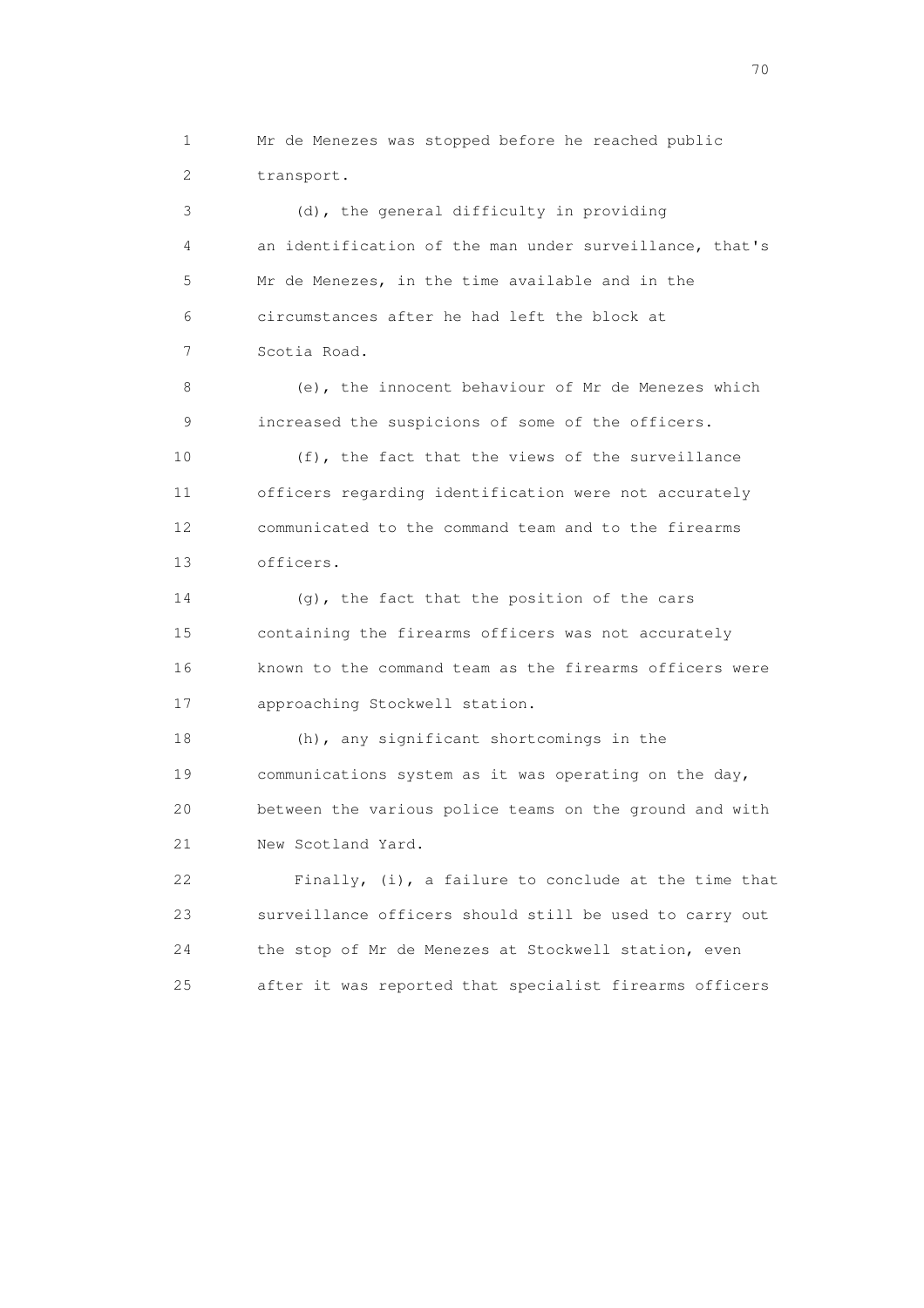1 could perform the stop.

 2 Again, you will see, same series of choices, yes, no 3 or we can't decide.

 4 Consider each of these, (a) to (i) separately. When 5 considering each, again you apply the balance of 6 probabilities standard: is it more likely than not? If 7 you decide that the sentence reasonably accurately 8 describes something which happened and that it caused or 9 made a more than minimal contribution to the death of 10 Mr de Menezes, then you should tick "yes" in the box 11 next to the sentence. If you decide that the sentence 12 either does not describe something which happened or, if 13 it did happen, you think that it did not cause or 14 contribute to the death of Mr de Menezes, you should 15 tick "no" in the box next to the particular sentence. 16 But if, on all the evidence before you, you cannot 17 decide, then you so say by ticking against the words 18 "cannot decide".

 19 Now, these questions have been drafted carefully to 20 ensure that you can express your conclusions on various 21 matters which may or may not have played some part in 22 causing the death, but they are also drafted in such 23 a way, the wording has been chosen in such a way that 24 there is no risk of you infringing the legal rules that 25 I have told you about. You remember about criminal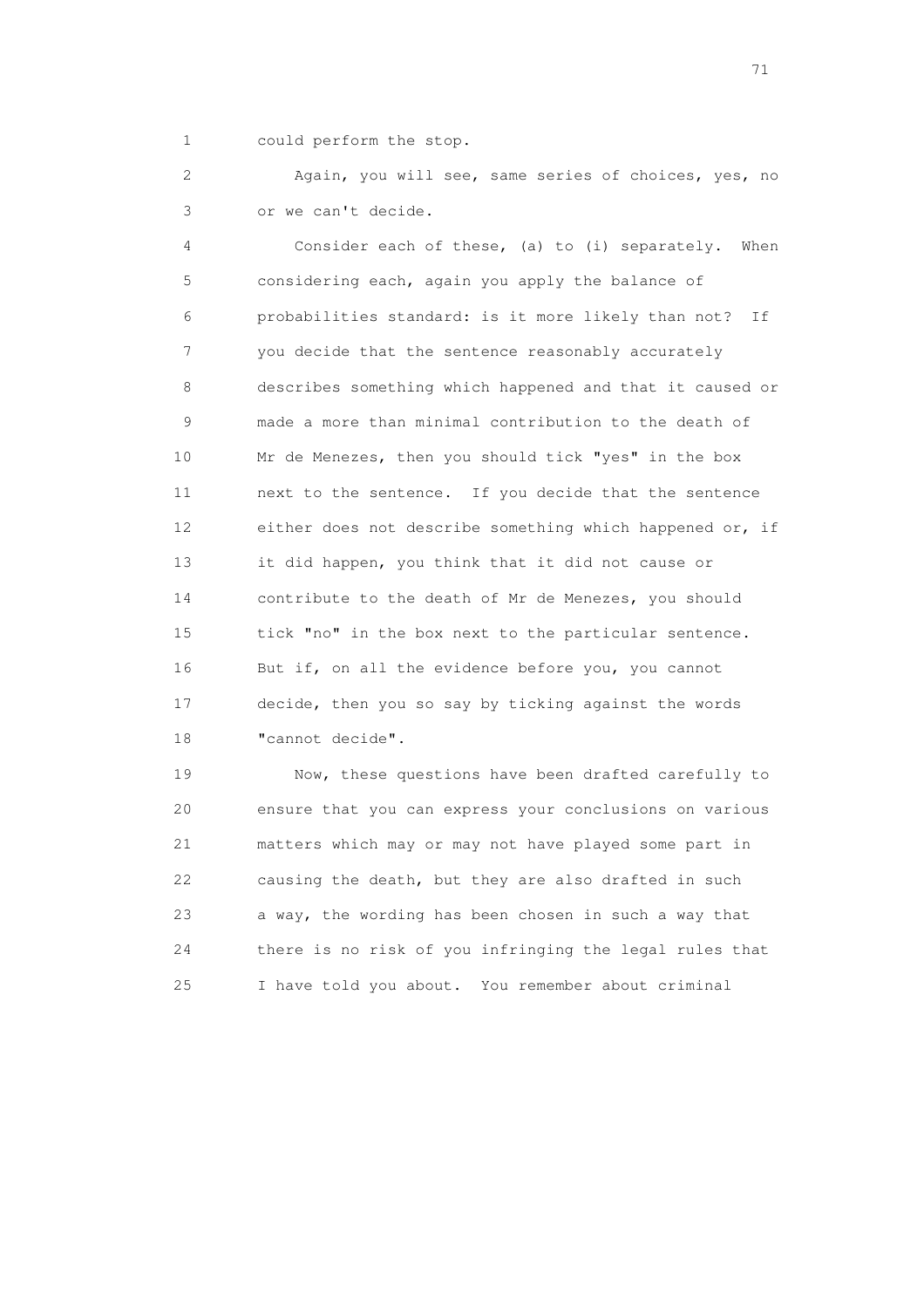1 liability and civil liability and so forth.

 2 Here again in relation to those questions and 3 factors, I shall remind you of the issues raised when 4 I have concluded my review of the evidence, which I am 5 about to start. I say again that this is necessarily 6 for your sake and for mine, this is a selective review, 7 and that you should consider all the evidence that you 8 regard as significant and not just what I remind you 9 about now. 10 The strong temptation is to break off at this point. 11 You have probably had enough for a bit, and I will start 12 my review of the evidence at 2 o'clock. 13 (12.35 pm) 14 (The short adjournment) 15 (2.00 pm)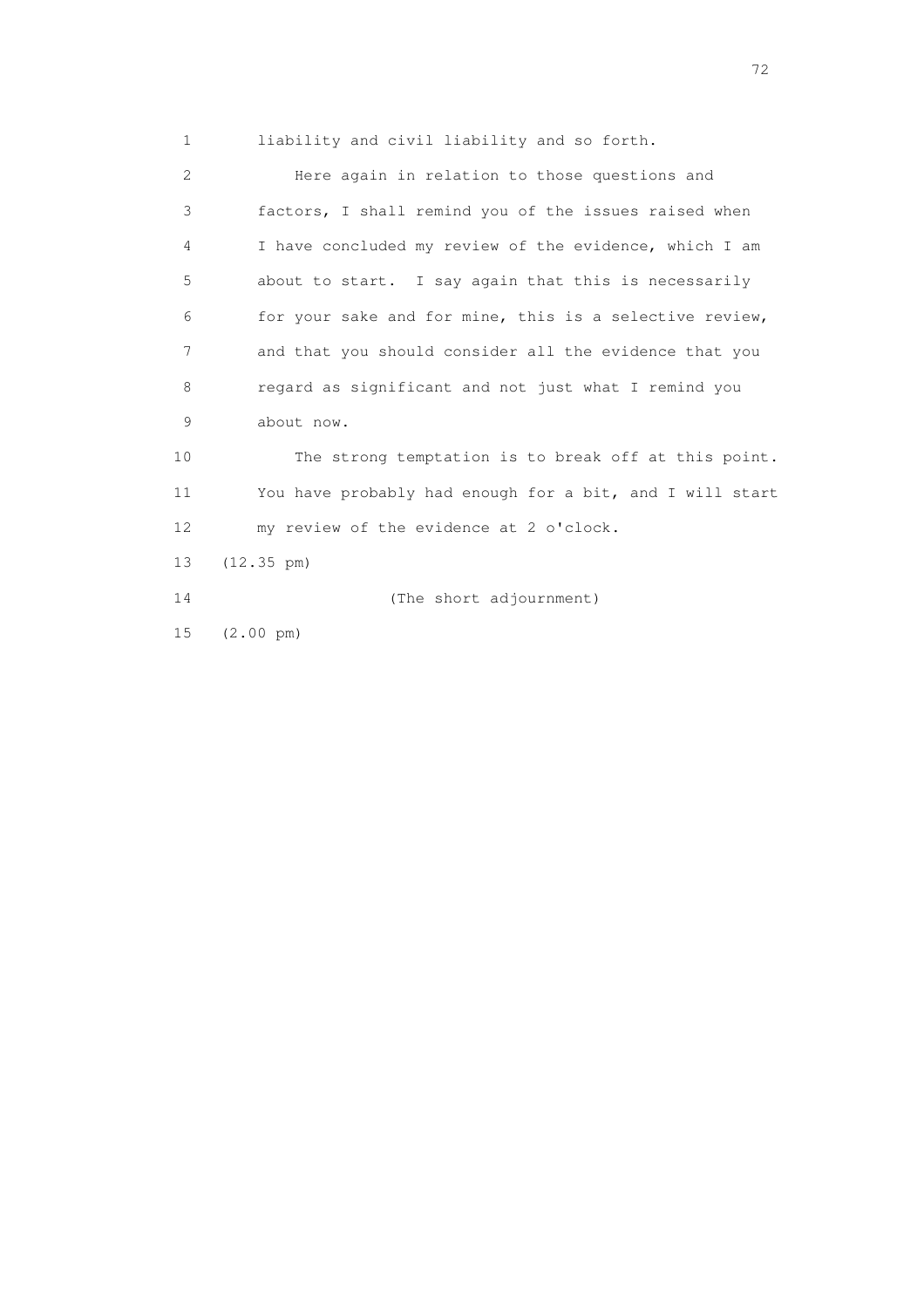| 4               | $(2.13 \text{ pm})$                                      |
|-----------------|----------------------------------------------------------|
| 5               | (In the presence of the jury)                            |
| 6               | SUMMING-UP (continued)                                   |
| 7               | Two things, ladies and gentlemen.<br>SIR MICHAEL WRIGHT: |
| 8               | First of all, I am afraid it happens from time to time,  |
| 9               | there was a slip of the tongue in the directions I gave  |
| 10              | you about unlawful killing, and what I am going to do,   |
| 11              | instead of saying, as I now know having looked at the    |
| 12 <sup>°</sup> | LiveNote, instead of saying "unlawful killing verdict",  |
| 13              | I said "unlawful verdict". I am going to correct it and  |
| 14              | read you the paragraph again so you get the full effect  |
| 15              | as it should have been. This is what I said:             |
| 16              | "In directing you that you cannot return a verdict       |
| 17              | of unlawful killing, I am not saying that nothing went   |
| 18              | wrong in a police operation which resulted in the        |
| 19              | killing of an innocent man. All interested persons       |
| 20              | agree that a verdict of unlawful killing could only be   |
| 21              | left to you if you could be sure that a specific officer |
| 22              | had committed a very serious crime, murder or            |
| 23              | manslaughter. In these circumstances, the law does not   |
| 24              | allow for an unlawful killing verdict to be left or      |
| 25              | returned on the basis that a number of people made       |

<u>23</u> and 23 and 23 and 23 and 23 and 23 and 23 and 23 and 23 and 23 and 23 and 23 and 23 and 23 and 23 and 23 and 23 and 23 and 23 and 23 and 23 and 23 and 23 and 23 and 23 and 23 and 23 and 23 and 23 and 23 and 23 and 23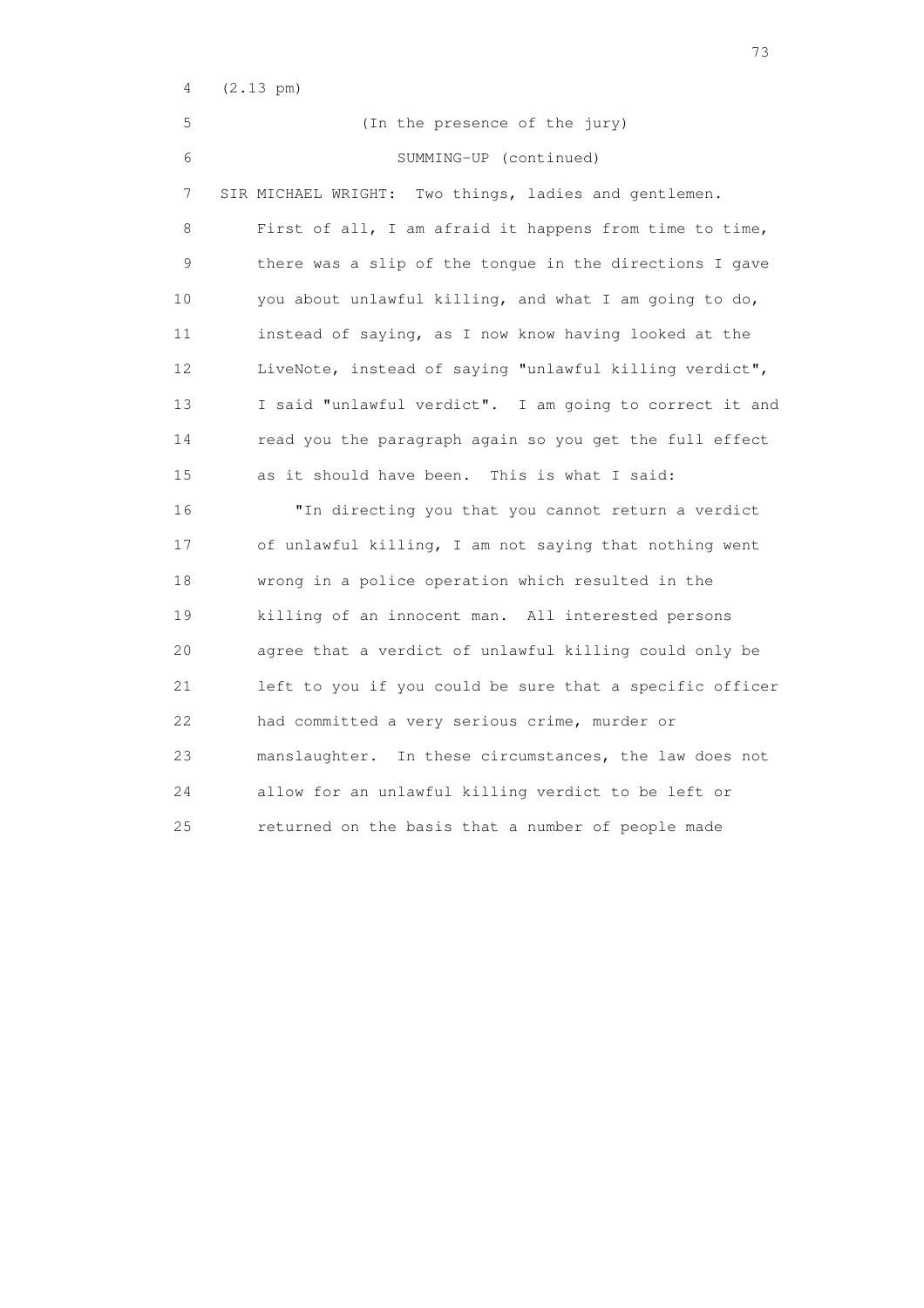1 mistakes, the cumulative effect of which was to result 2 in the death of Mr de Menezes."

3 I hope it's clear. Thank you.

 4 The other thing is, before I embark on a review of 5 the evidence, I gave you -- I'll take you back 6 momentarily to the inquisition. I have given each of 7 you a copy of the inquisition document, but can I make 8 clear that when you come to return your verdict, you 9 should return one only, which you all -- I say you can 10 fill them out how you like, but what you must produce at 11 the end is a single document containing your agreed 12 answers, and if you look over the second page you will 13 see that there is provision for your signatures.

14 Thank you very much.

 15 Now, I return, then, to my review of the evidence 16 which I tell you again is a summary, and that it does 17 not in any way replace your consideration of the 18 evidence which you regard as significant, not just what 19 I remind you about now. I start with the background to 20 terrorism insofar as it's relevant to this case.

 21 The story really starts with the attack on the 22 Twin Towers in New York in September 2001. That was 23 an unprecedented event. Before that date, there had 24 never been a suicide terrorist attack on any Western 25 democracy. At that time there were no detailed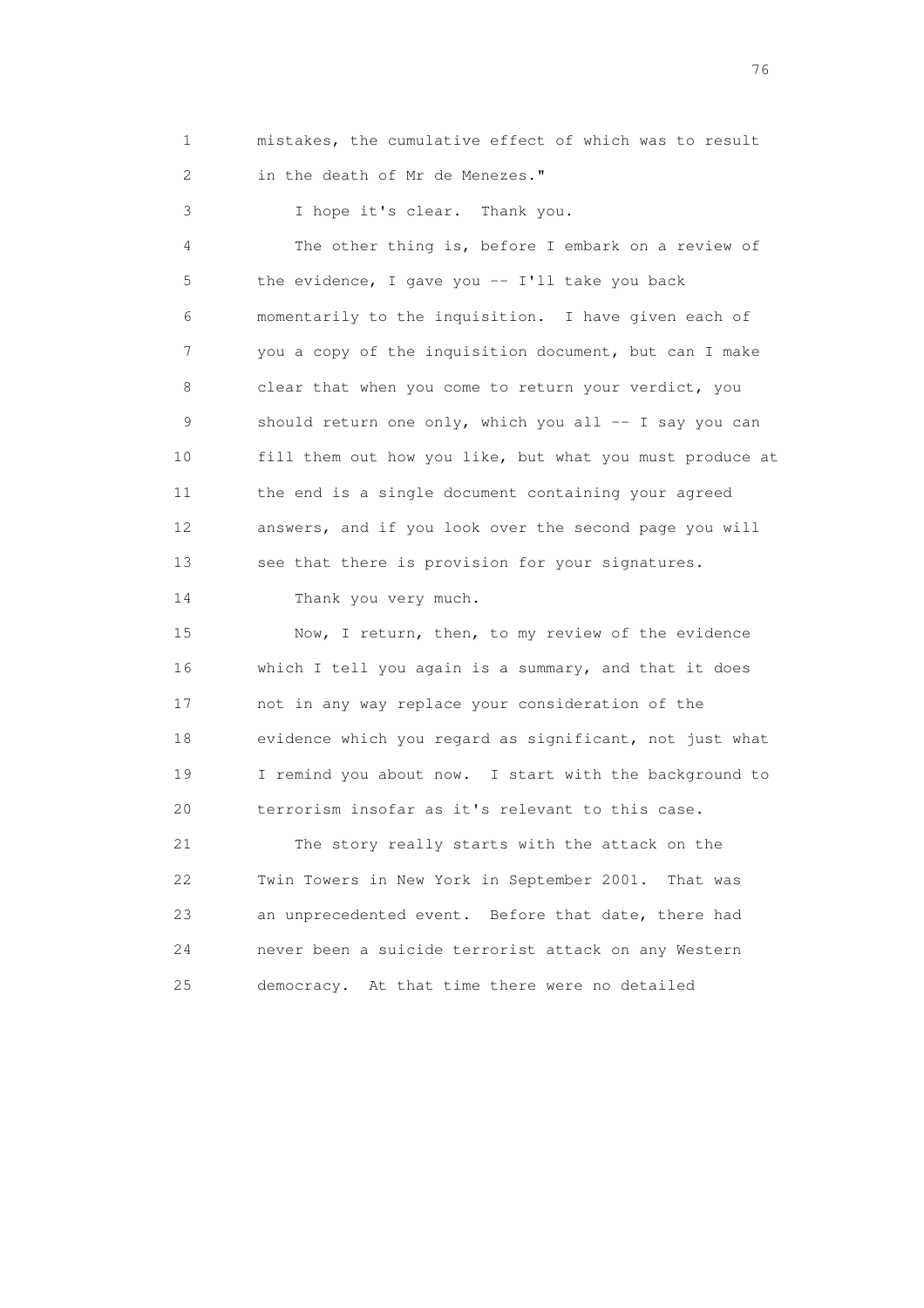1 strategies or guidance developed in the United Kingdom 2 about suicide terrorism and indeed, there had been no 3 single case in the United Kingdom. It was rapidly 4 appreciated in this country that there was a need to 5 research and develop such strategies, and this led to 6 the setting up by the Metropolitan Police of a working 7 party to look at suicide terrorism and how to respond to 8 it.

 9 Mr Swain, Mr Steve Swain, I am sure you will 10 remember, was a leading member of that working party, 11 and he was leading the strand of the research dealing 12 with tactics, training and the equipment of front line 13 police officers. This involved leading a team with 14 representatives from all the relevant parts of the 15 Metropolitan Police, SO12, SO13, CO19, and the other 16 departments connected with the public order, 17 intelligence, the information room, organisation and 18 traffic. 19 In the course of their researches, the team visited

 20 over 20 countries but their principal attention was 21 focused on the three main hot spots for suicide 22 terrorism: Israel, Sri Lanka and Russia.

 23 The products of Mr Swain's research can be 24 summarised in the following way. Point 1: it's not easy 25 to identify a potential suicide bomber from his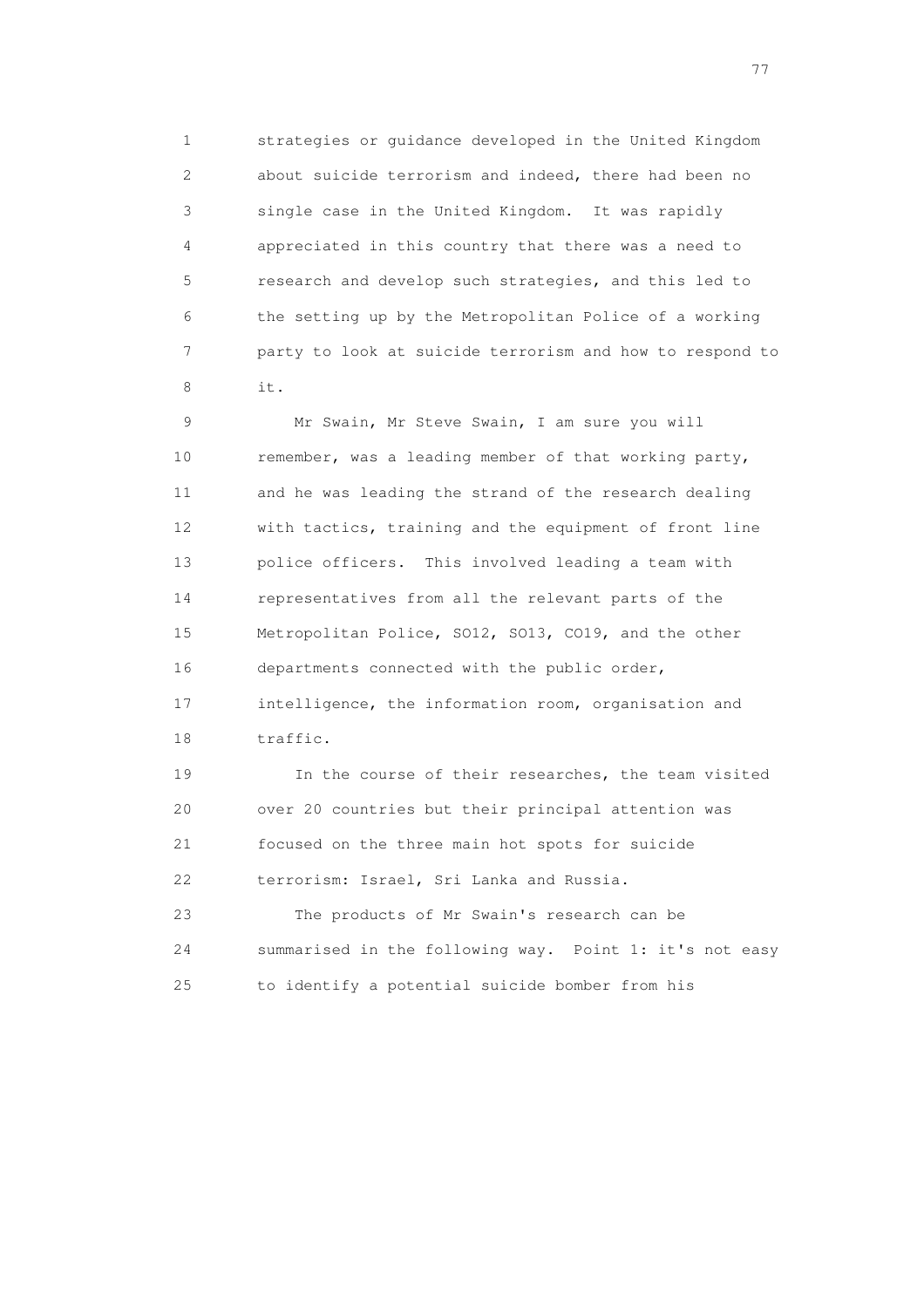1 behaviour. In the early stages, it was thought that 2 nervousness, sweating, praying, reading from the Koran 3 or something of that kind was indicative, and indeed 4 that aspect of matters was still considered to be quite 5 important in July 2005. But more recent experience, 6 including the 7/7 attacks themselves, has led to the 7 conclusion that these behavioural characteristics are by 8 no means always present and nor indeed are they of 9 themselves reliable indications that the subject is 10 a suicide bomber.

 11 Point 2, the commonest forms of detonation are by 12 means of a switch on the device itself which is carried 13 around the body, with a cut-out pocket or something like 14 that, to allow access by hand or a rocker switch held in 15 the hand with wires passing up the sleeve to explosives 16 carried elsewhere on the body.

 17 Accordingly, in these, the commonest versions of 18 such devices, the bomber needs to have at least one of 19 his hands free in order to initiate the device.

 20 The explosive used in both the 7/7 and the 21/7 21 attacks was a peroxide-based explosive. While this is 22 an explosive that can be made from chemicals that are 23 readily accessible, it is exceptionally volatile and 24 dangerous. It's so volatile that it doesn't actually 25 need a detonator. It can be set off by friction or

na na matsayang mga kasang mga kalendaryon ng mga kasang mga kasang mga kasang mga kasang mga kasang mga kasan<br>Mga kasang mga kasang mga kasang mga kasang mga kasang mga kasang mga kasang mga kasang mga kasang mga kasang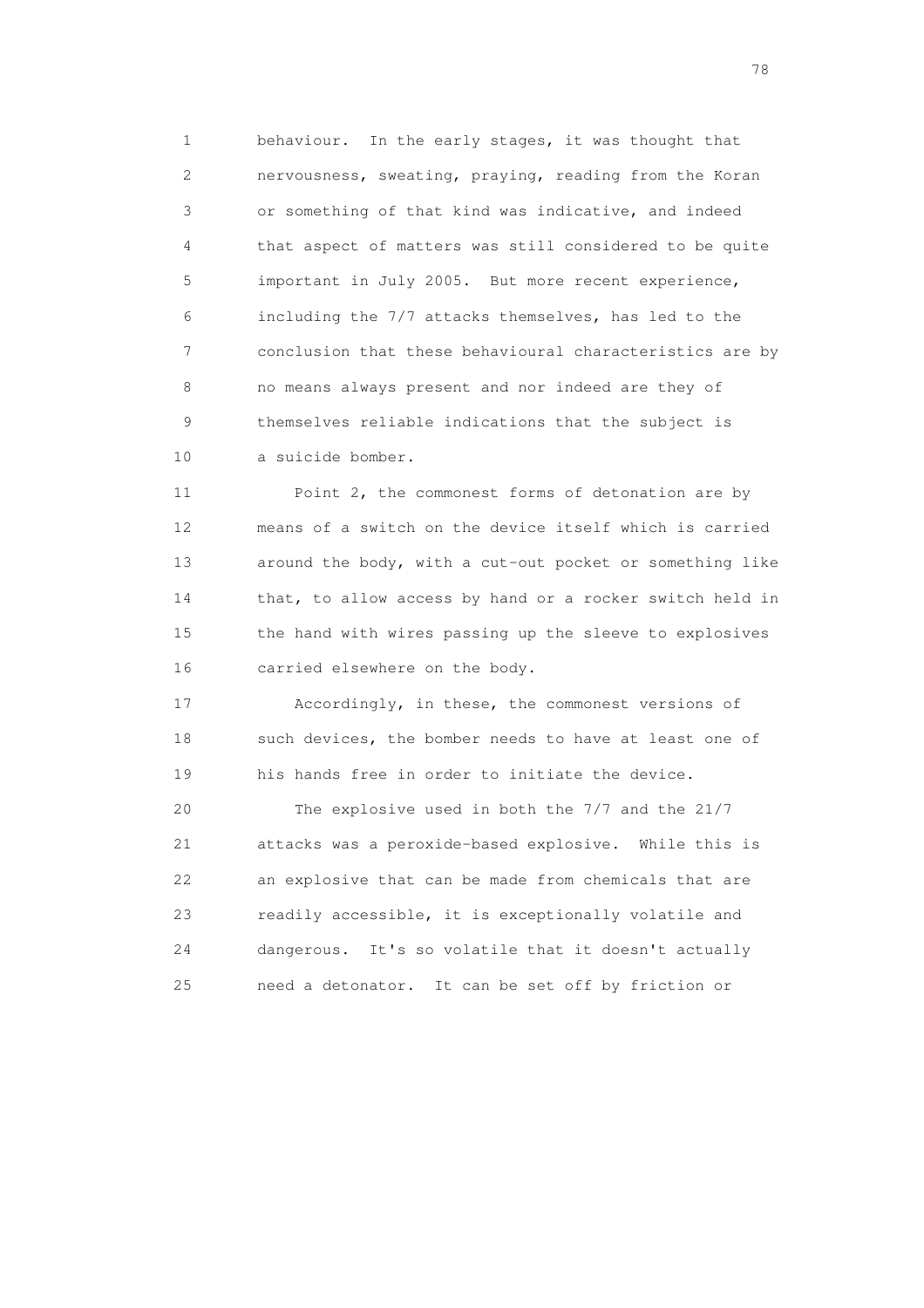1 a blow or even by the static electricity within the 2 human body.

 3 In fact, the usual detonation device will be a torch 4 bulb with the glass removed, connected to a 9-volt 5 battery. The typical size of a peroxide bomb is between 6 3 and 5 kilograms, made up into a sheet of perhaps 7 an inch thick wrapped around the body. The killing 8 range of such a bomb is something between 10 and 9 15 metres. If the bomb is covered with metal 10 fragmentation material, such as ball bearings or nuts 11 and bolts, the killing range extends out to something 12 like 150 metres.

13 I have jumped point 3, I think, without mentioning 14 it. Yes, that's the explosives.

 15 Point 4, according to Mr Swain, the general method 16 of concealing such bombs is to carry them under the 17 body, concealed under clothing. A bomb of the type 18 described can be concealed -- can be concealed -- under 19 English summer clothing. There is not much variation in 20 concealment techniques. The whole point of a suicide 21 bomber is to defeat security measures and to achieve 22 penetration into an area where maximum damage can be 23 caused; and for that reason, rucksacks are extremely 24 unusual, and Mr Swain had never encountered the use of 25 a rucksack prior to the attacks of 7/7.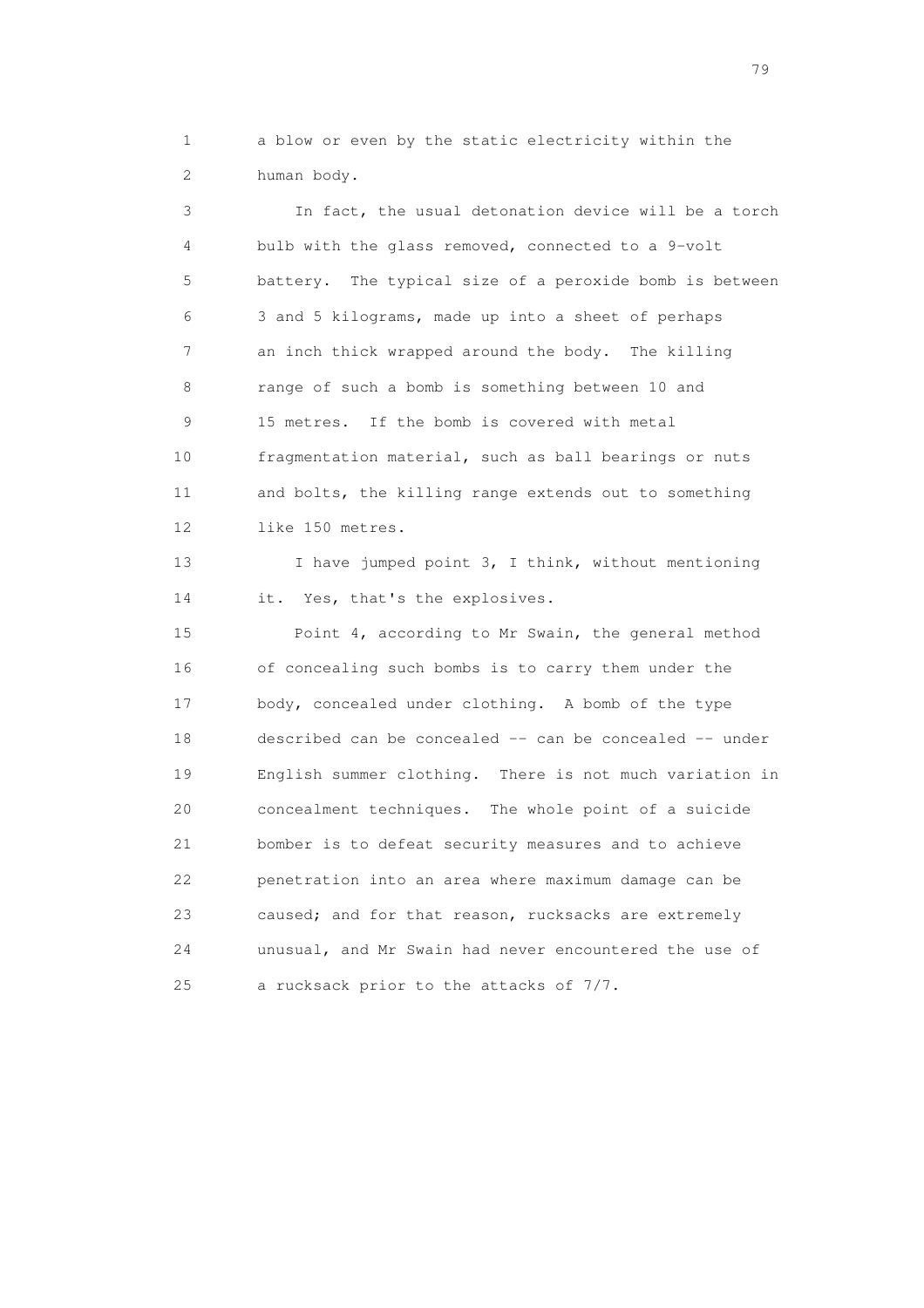1 Point 5, when speaking about the techniques or 2 tactics developed in the rest of the world about 3 challenging suicide bombers, Mr Swain said this, and 4 I quote:

 5 "It is very clear from the evidence of all the 6 places we visited that if you challenge these people 7 [and by that he was referring to suicide bombers] they 8 will blow the device up."

 9 That was a very clear pattern throughout all the 10 research: if you challenge suicide bombers, they will 11 detonate the device.

 12 Point 6, Mr Swain added this about tactics for 13 confrontations:

 14 "In a crowded environment where it is not possible 15 to challenge from a safe distance, or to obtain suitable 16 cover, the police officer will have to get fairly close 17 and then neutralise the threat by the use of firearms." 18 I quote again:

 19 "You would not want to give an oral challenge, 20 because if you did, that would give the bomber that very 21 short space of time to actually detonate the device so 22 that the whole thing about this is that you have to do 23 it covertly."

 24 You will consider the more generalised guidelines 25 that are contained in the ACPO manual, Association of

entration of the state of the state of the state of the state of the state of the state of the state of the state of the state of the state of the state of the state of the state of the state of the state of the state of t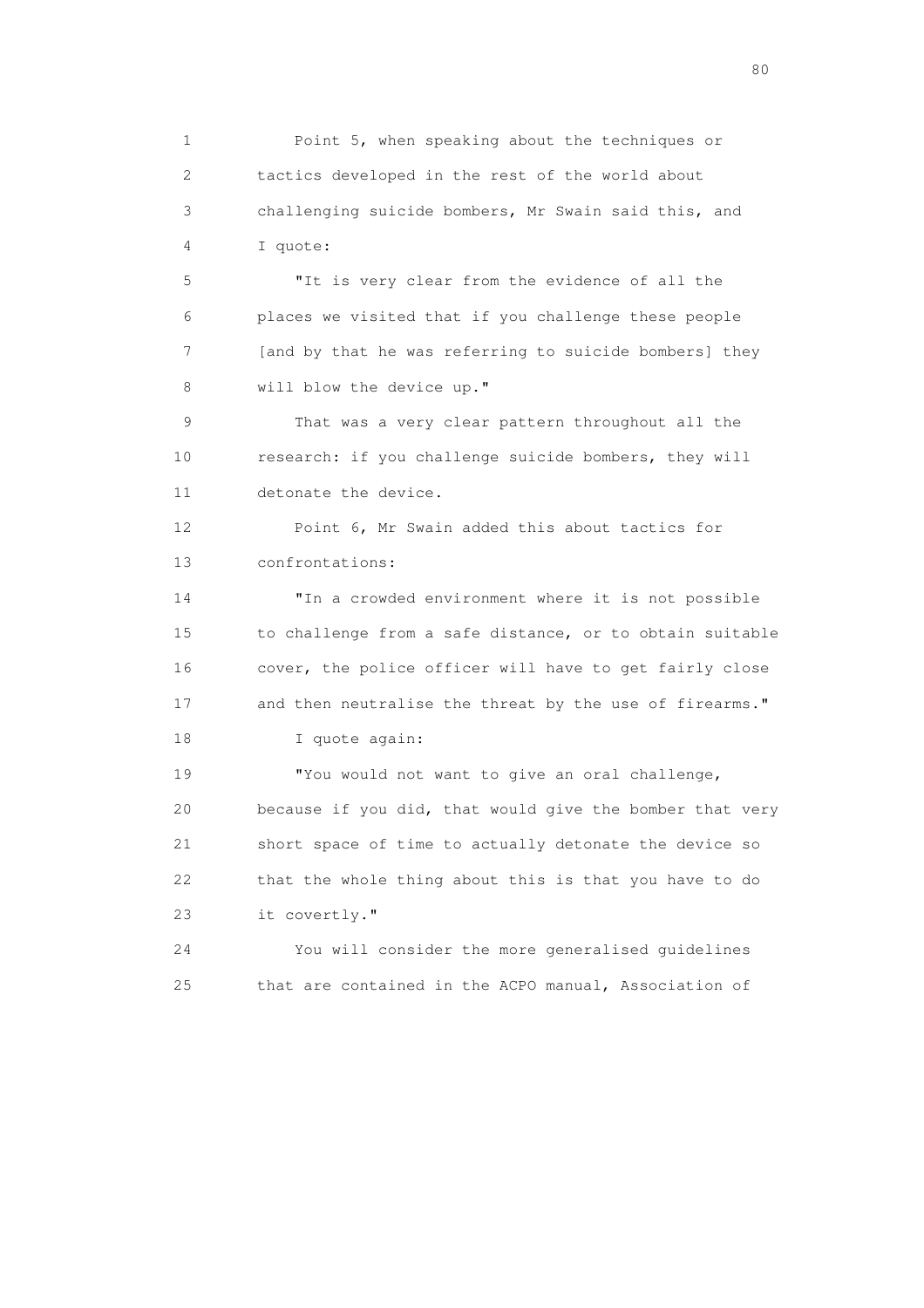1 Chief Police Officers, and other documents about the use 2 of firearms, and the necessity for a challenge in most 3 but importantly not all circumstances, and referring to 4 a wide variety of situations which may call for the 5 involvement of specialist firearms officers.

 6 When you are considering such general guidelines, 7 you may wish to put into the scales of your 8 consideration the specific expertise that Mr Swain has 9 been able to give you when dealing with the very special 10 area of the tactics to be used when dealing with suicide 11 bombers.

 12 Point 7, in that context, Mr Swain was able to 13 respond to the suggestion that was made by Mr Mansfield, 14 particularly to Mr Esposito and to Trojan 84, that in 15 Israel there is a rule that an officer must actually see 16 some kind of visible evidence of an explosive device on 17 a subject before he fires a critical shot. Mr Swain 18 told you there is no such rule, and indeed it's pretty 19 clear from what he had been told that there were 20 occasions -- in Israel at any rate -- where a critical 21 shot had been delivered when the officer concerned did 22 not have full evidence.

 23 Point 8, Mr Swain also dealt with the possibility of 24 using a baton round, rubber bullet, or a taser, to 25 neutralise the suspected suicide bomber. The nature of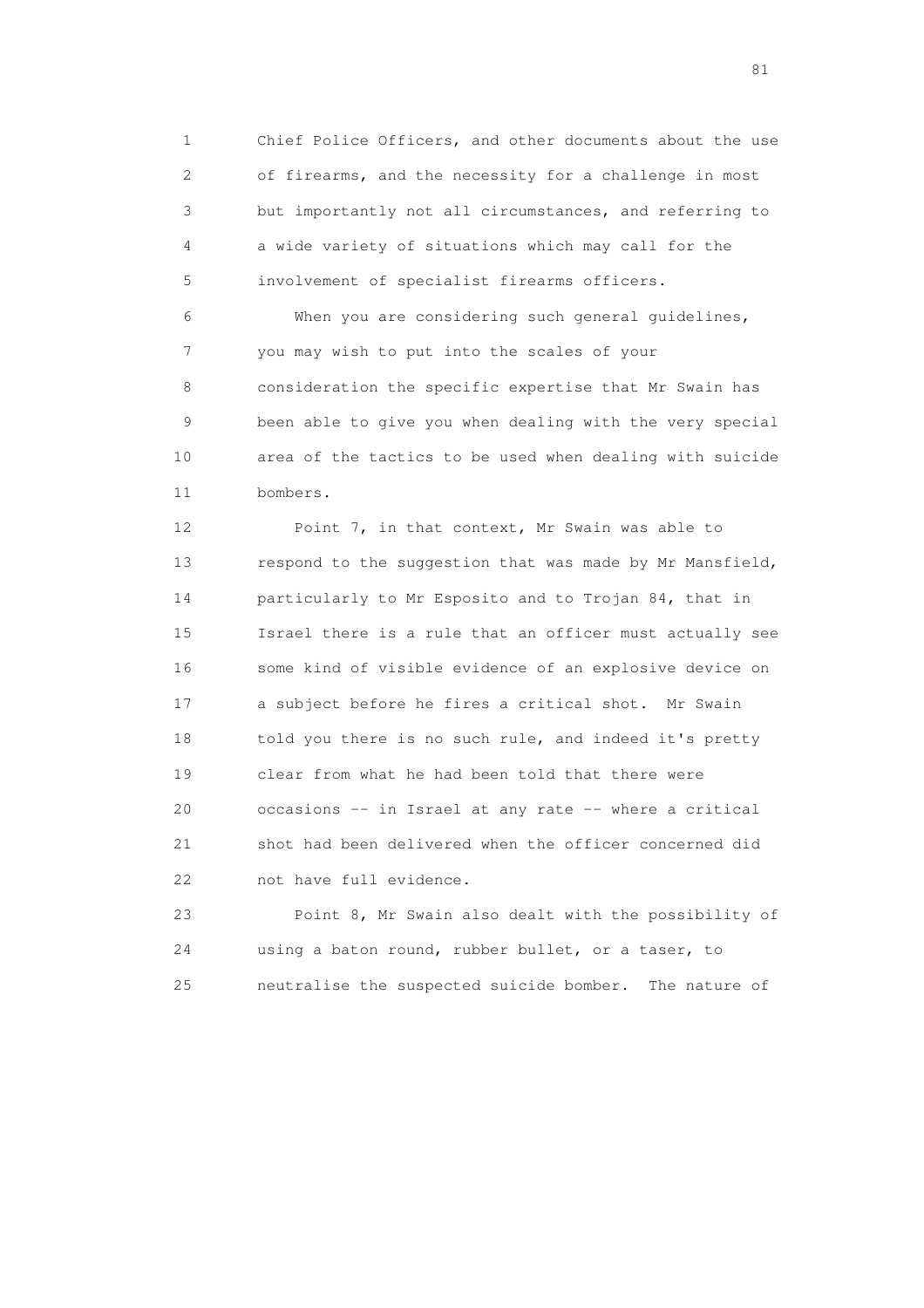1 this peroxide-based explosive is such that a baton round 2 to the body will set the bomb off. Tasers were not in 3 general use in 2005, but if they had been, they also 4 would have set off a bomb.

 5 The tactic of controlling someone by forcing him to 6 the ground, which he had heard about in Israel but had 7 never seen used in real life, notwithstanding that Ivor 8 had suggested it, he regards as too hazardous because 9 the force involved might itself be likely to cause 10 an explosion.

11 In any event, you may remember Mr Tillbrook, one of 12 the last witnesses you saw, who is the current 13 Operational Command Unit Commander in the firearms 14 branch, the CO19, he told you that in July 2005 this was 15 not a technique that the Metropolitan Police would have 16 used.

 17 Point 9, by January 2003 the working party had 18 produced a presentation, both for the 19 Metropolitan Police and indeed for police within the 20 United Kingdom as a whole, setting out the policies and 21 lessons that had been learned.

 22 At tab 62 of your bundle, you have two pages, 23 I simply show you to remind you what it looks like. 24 That's the Kratos People Firearms Officer Awareness 25 package. The first page deals with the position where

experience of the state of the state of the state of the state of the state of the state of the state of the s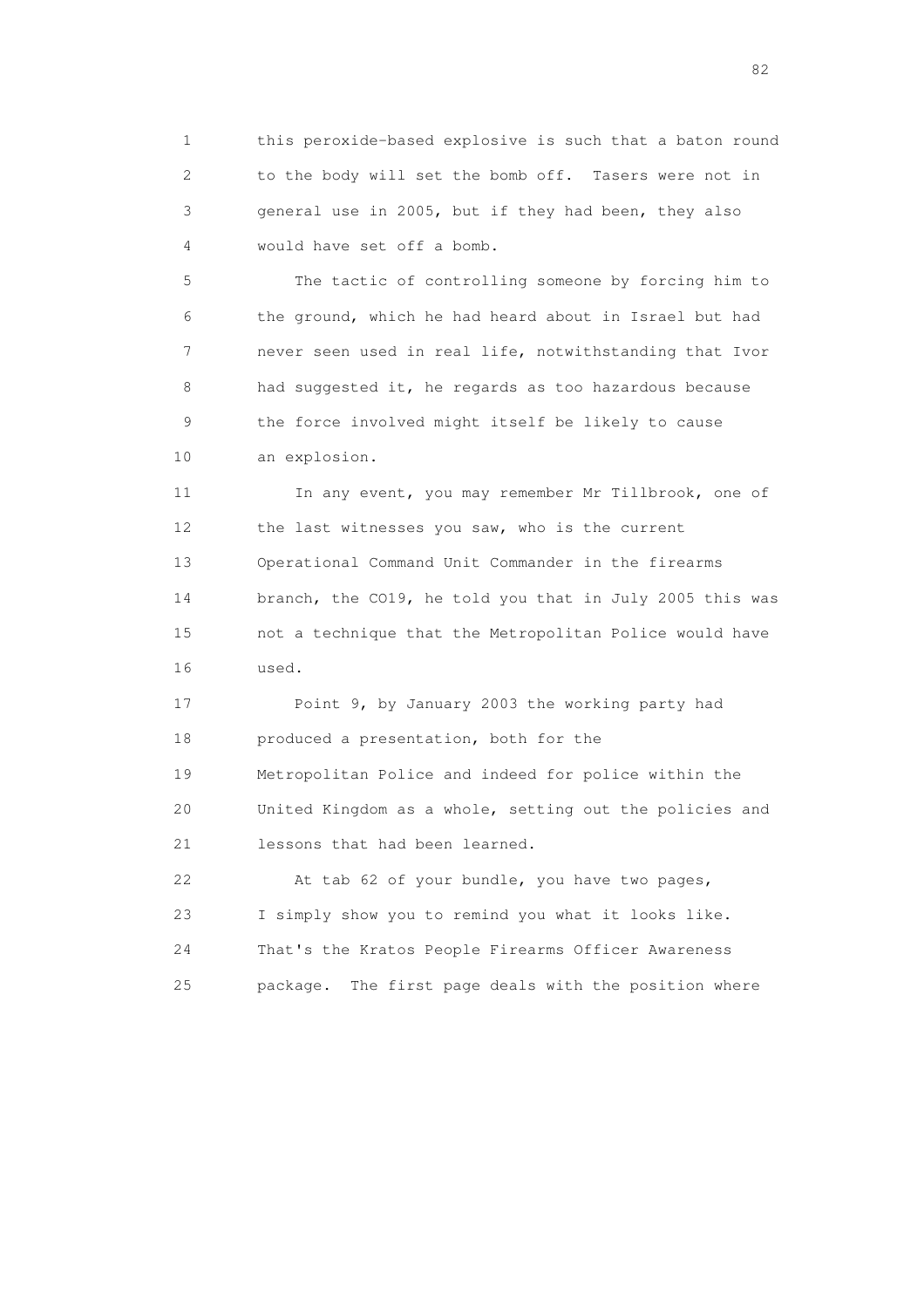1 a person is suspected of carrying a bomb but this has 2 not been confirmed. The guidance there, as you can see, 3 is that the suspect should be challenged from a position 4 of safety. The second page relates to the situation 5 where a suspect has been identified and immediate action 6 is absolutely necessary. In such circumstances, 7 a critical head shot can be delivered.

8 The thinking behind this guidance, Mr Swain said, 9 was that in the vast majority of cases, because it would 10 be very difficult to know whether this was a suicide 11 bomber at all, then the approach would have to be 12 a challenge. But what this guidance does not deal with, 13 of course, is where a person is believed to be a suicide 14 bomber but this is not confirmed, and there is no 15 position of safety and members of the public may be in 16 a position of apparent danger.

 17 Point 10, Mr Swain was asked to consider the 18 tactical options document prepared by Mr Esposito and 19 Andrew on the evening of 21 July. That's tab 42 in your 20 bundle. Just to remind you what it looks like, you will 21 find it at tab 42 in your bundle. He agreed that the 22 advice contained in that document correctly recognises 23 that where there is intelligence to suggest that the 24 suspect is a suicide bomber and is carrying an explosive 25 device, with the means of detonating it, overt

experience of the contract of the contract of the contract of the contract of the contract of the contract of the contract of the contract of the contract of the contract of the contract of the contract of the contract of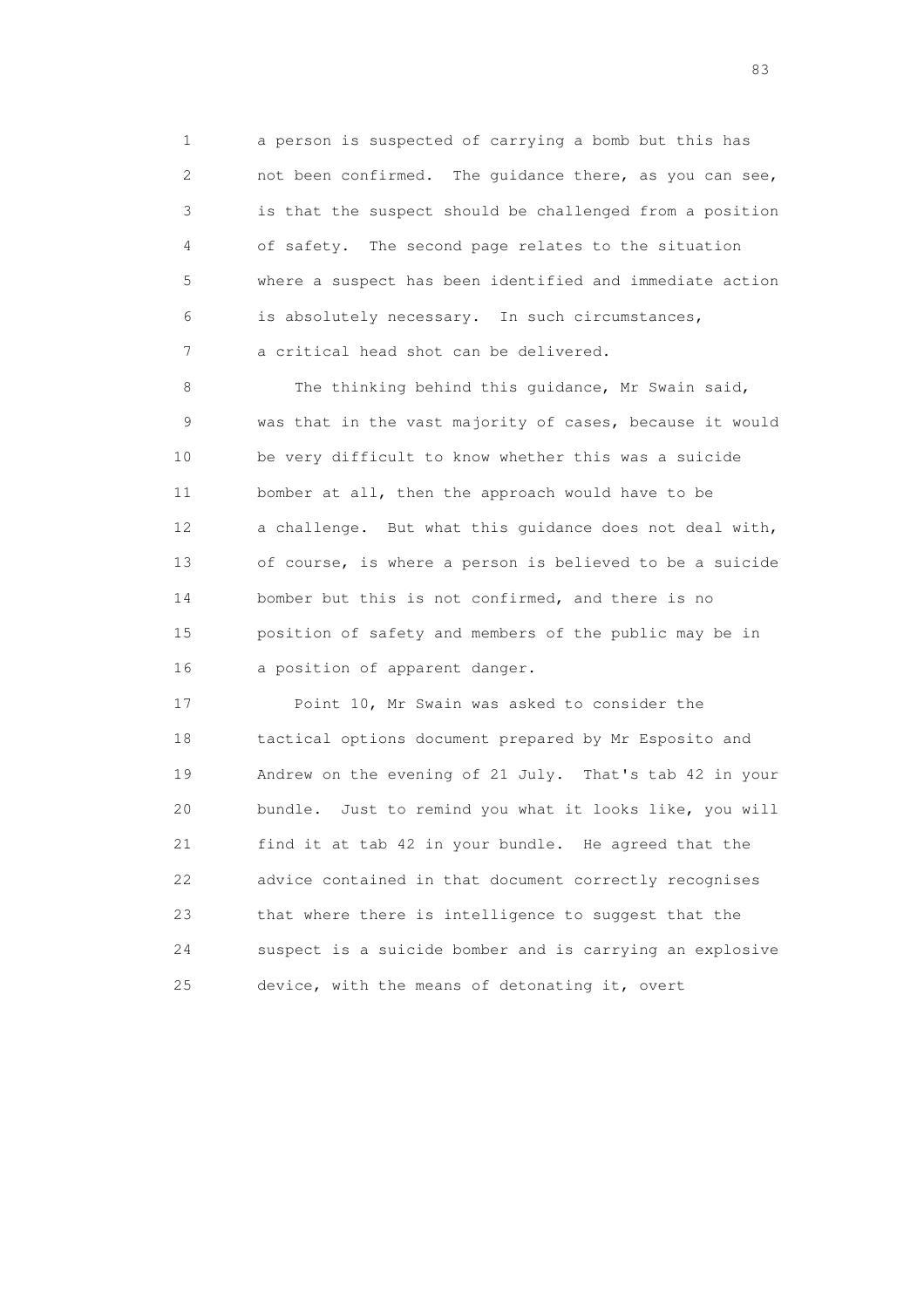1 deployment is likely to endanger those around, and the 2 use of conventional tactics must be carefully considered 3 and risk assessed prior to use.

 4 Then there come in the document these words, and 5 again quotes:

 6 "In all these options there exists a real 7 possibility that should the subject be non-compliant 8 with the commands of the officers initiating the 9 interception, then an immediate critical shot may be 10 taken."

 11 Point 11, Mr Swain pointed out that this passage, 12 which I have just read to you, reflects the position set 13 out by Section 3 of the Criminal Law Act 1967 which 14 gives officers the powers to use lethal force if they 15 think they are faced with somebody who poses such 16 an extreme threat.

 17 That is something that is trained into every 18 firearms officer so that he would expect that this is 19 what they would have uppermost in their minds in that 20 situation. The Criminal Law Act 1967, in summary, 21 provides that no more force may be used than it 22 reasonably or absolutely necessary, and that is printed 23 on the blue card that every firearms officer carries. 24 Remember, you have one in your jury bundle.

25 It must be for the officer on the ground to exercise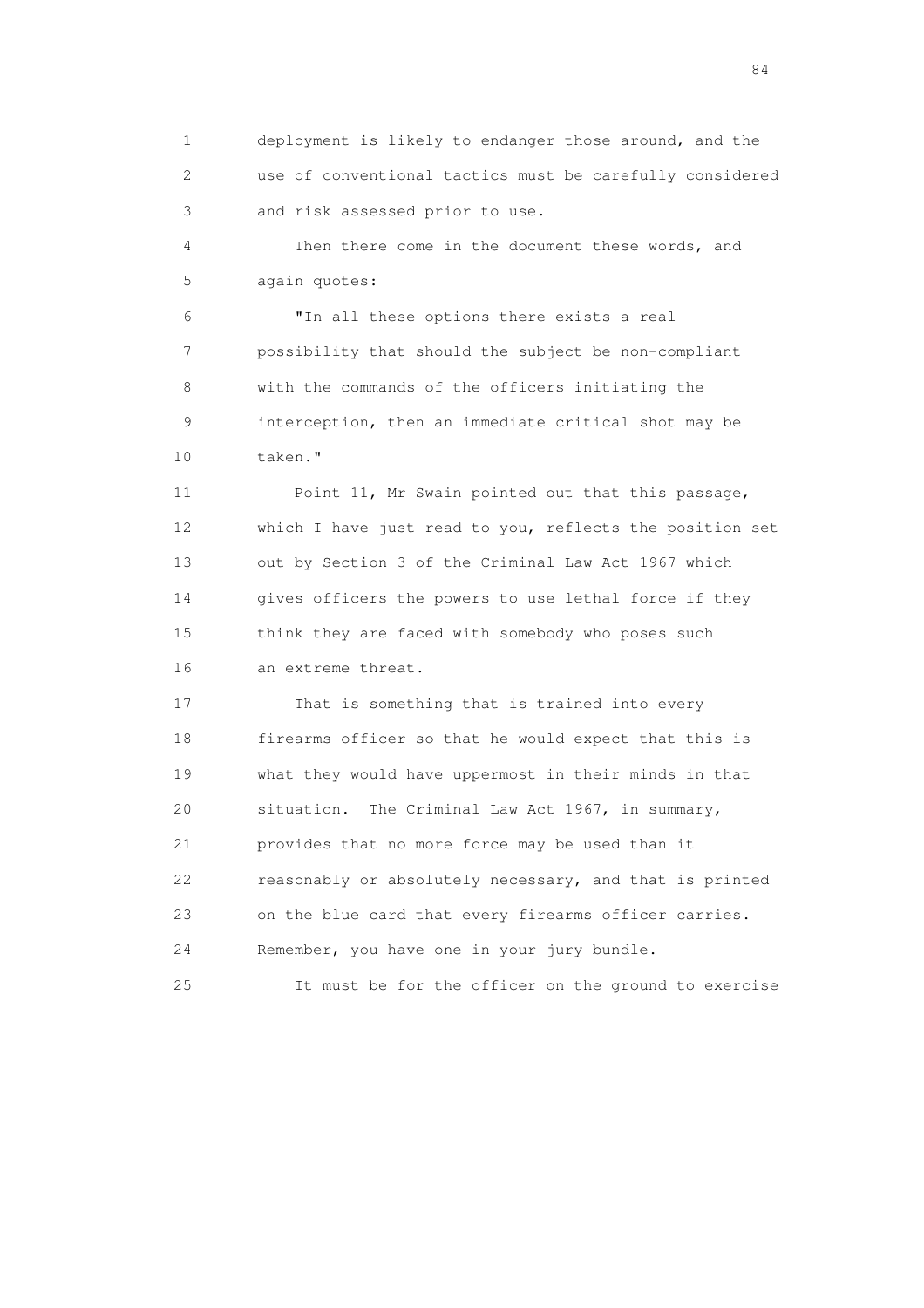1 judgment whether the subject under surveillance is 2 a bomber, and if so whether he is actually carrying 3 a bomb, and is threatening to detonate. The officer 4 involved needs to make that assessment based on any 5 intelligence that he may have, plus any other indicators 6 that he may derive from the situation as it is 7 developing in front of him, but so much depends upon the 8 circumstances.

 9 While non-compliance is a factor of importance when 10 a firearms officer is deciding what he has to do, the 11 caution against alerting a person who is thought to be 12 presenting a threat means that in many cases a challenge 13 is not appropriate. If there can be no challenge, then 14 there may be no basis upon which compliance or 15 non-compliance can be fully judged, and this is another 16 of those dilemmas to which there is no answer.

 17 Point 12, although the Metropolitan Police has been 18 seeking to learn the lessons from the events of 22 July 19 ever since, with a review body which is still running, 20 the whole policy is continually being reviewed. But the 21 reality is, said Mr Swain, that these are extremely 22 difficult things to deal with. He said this:

 23 "Life will always be in danger in these types of 24 things, and I don't know what the answer to that is. 25 I am not even sure that there is an answer."

experience of the contract of the contract of the contract of the contract of the contract of the contract of the contract of the contract of the contract of the contract of the contract of the contract of the contract of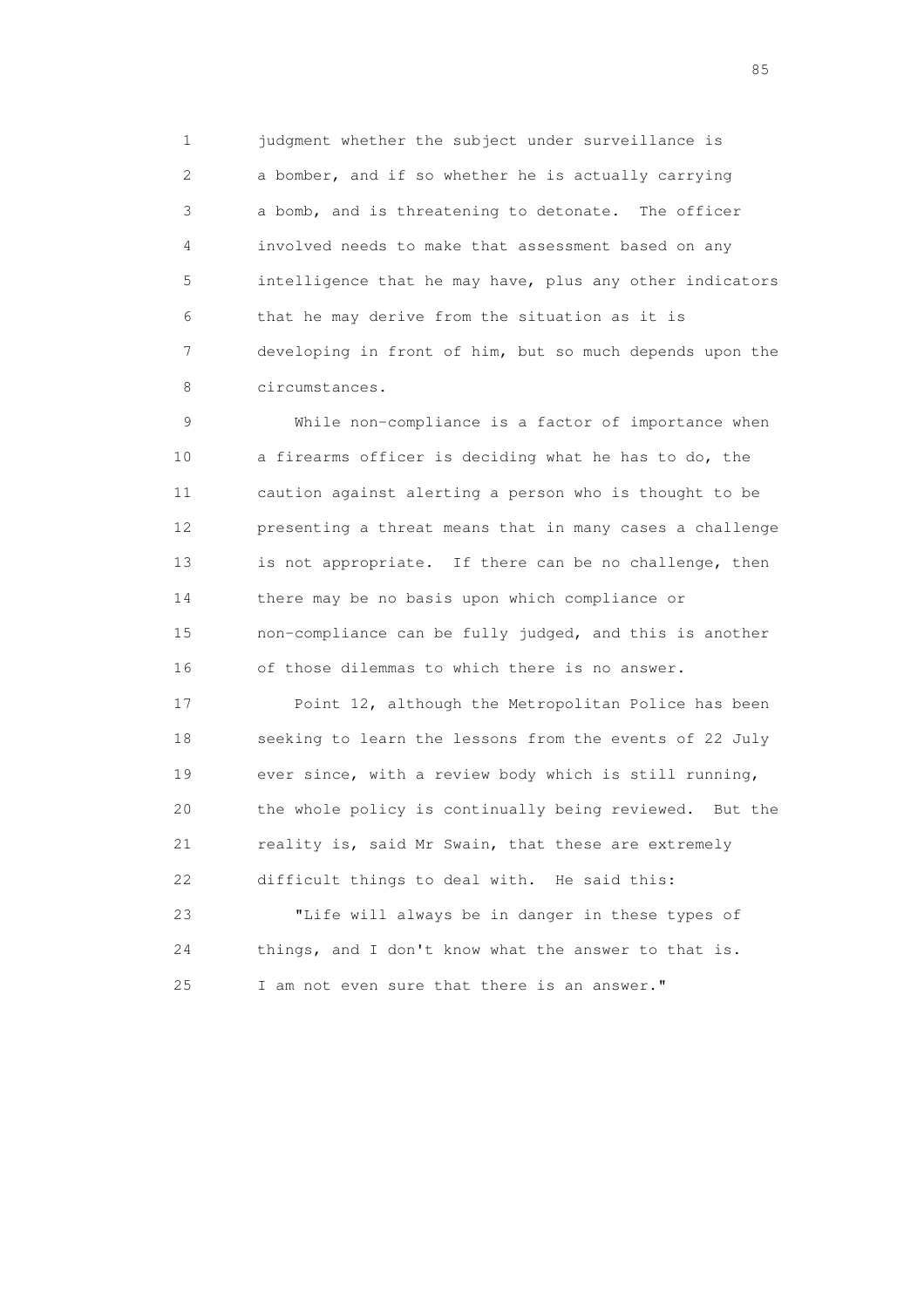1 Mr Swain observed that there is no written guidance 2 to help officers in the exercise of the discretion one 3 way or another as to whether to fire without having 4 issued a challenge or warning, because any such guidance 5 that was attempted would simply produce a lot of 6 different "what ifs". It's not possible to cover every 7 conceivable set of circumstances. His view is that it 8 is not practicable to produce any abstract, generalised 9 words of guidance other than those that are already 10 available.

 11 Point 13, Mr Swain described to you how the two 12 policies known as Operation Kratos and 13 Operation Clydesdale were developed. Kratos was for 14 situations where information comes into the police which 15 suggests the prospect of a spontaneous attack. 16 Clydesdale was for situations where an attack is 17 anticipated at a pre-planned event. For some reason the 18 Trooping of the Colour seems to crop up on every 19 occasion.

 20 However, by 2005, the word "Kratos" appears to have 21 been used by some officers colloquially to cover any 22 kind of suicide bomber incident. Designated senior 23 officer or DSO was the term for the senior officer 24 nominated to take charge under the Clydesdale strategy. 25 However, by 2005, DSOs were being used for oncall

entration of the contract of the contract of the contract of the contract of the contract of the contract of the contract of the contract of the contract of the contract of the contract of the contract of the contract of t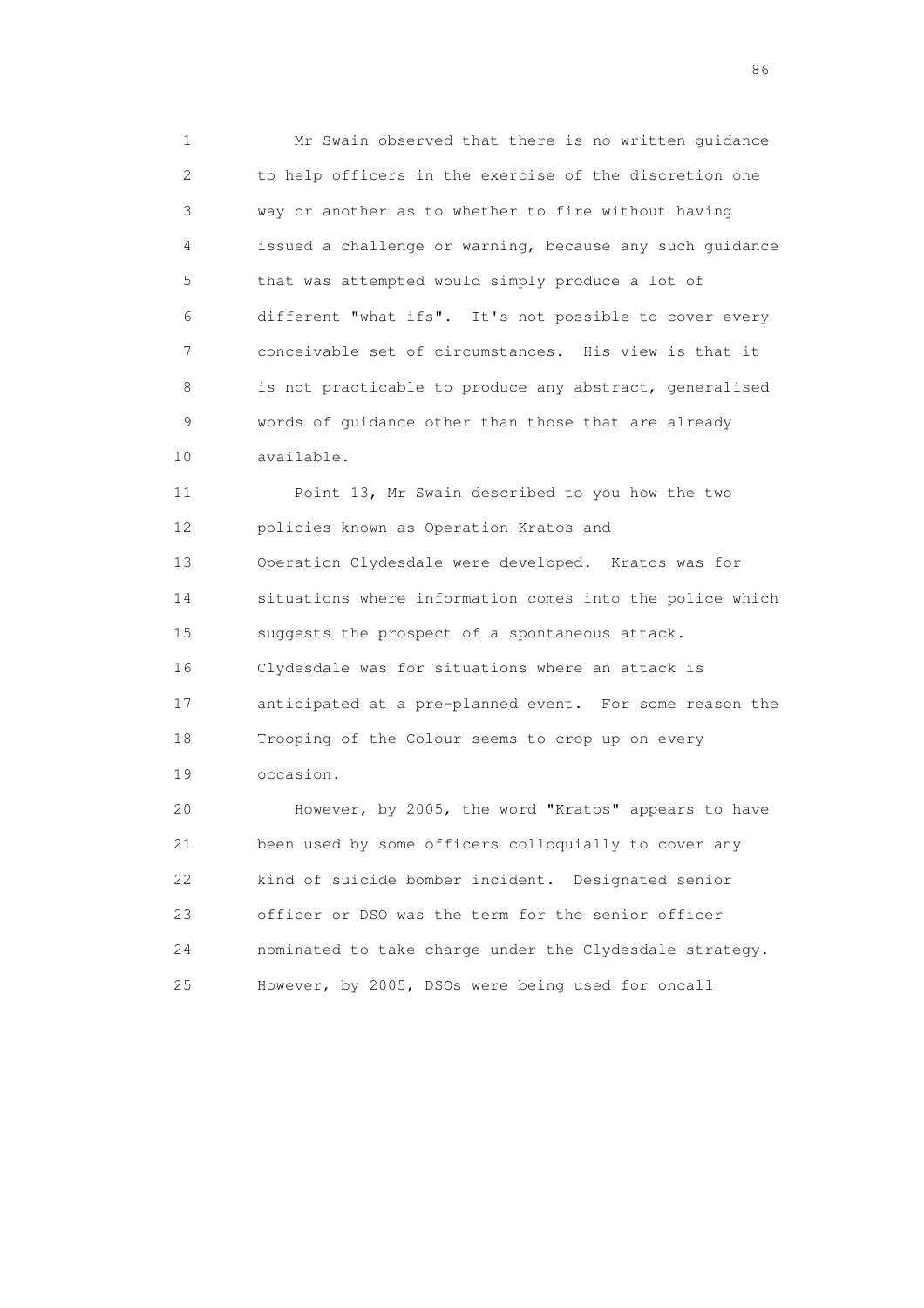1 response to Kratos incidents. Mr Swain acknowledged 2 that before 2005 neither in this country nor, so far as 3 he was aware, anywhere else in the world had anyone 4 considered the problems that might arise that a suicide 5 bombing attack failed because the bomb didn't go off. 6 It was not something that was expected to happen.

 7 Accordingly, and he accepts this, when the situation 8 of the 21/7 attacks presented itself, there was no 9 pre-prepared strategy to deal with it. That strategy 10 was evolved with some input from Mr Swain himself in the 11 series of meetings that took place on the 21st and into 12 the early hours of the morning of 22 July. That is the 13 strategy that would be used by the Metropolitan Police 14 in the unlikely event that a similar situation arose 15 again today. He considers that it is sound, and he says 16 that it is generally accepted as being sound.

 17 Point 14, Mr Swain was asked about the criticisms 18 levelled by Mr Paddick at the strategy that was 19 developed. In general, he regards them as being based 20 on a lack of understanding, a lack of understanding of 21 the situation that was being dealt with. Mr Paddick's 22 experience in previous years with the Notting Hill 23 Carnival did not, in Mr Swain's view, enable him to 24 offer informed criticism in the context of a previously 25 unplanned, fast-moving and dynamic situation such as

experience of the state of the state of the state of the state of the state of the state of the state of the s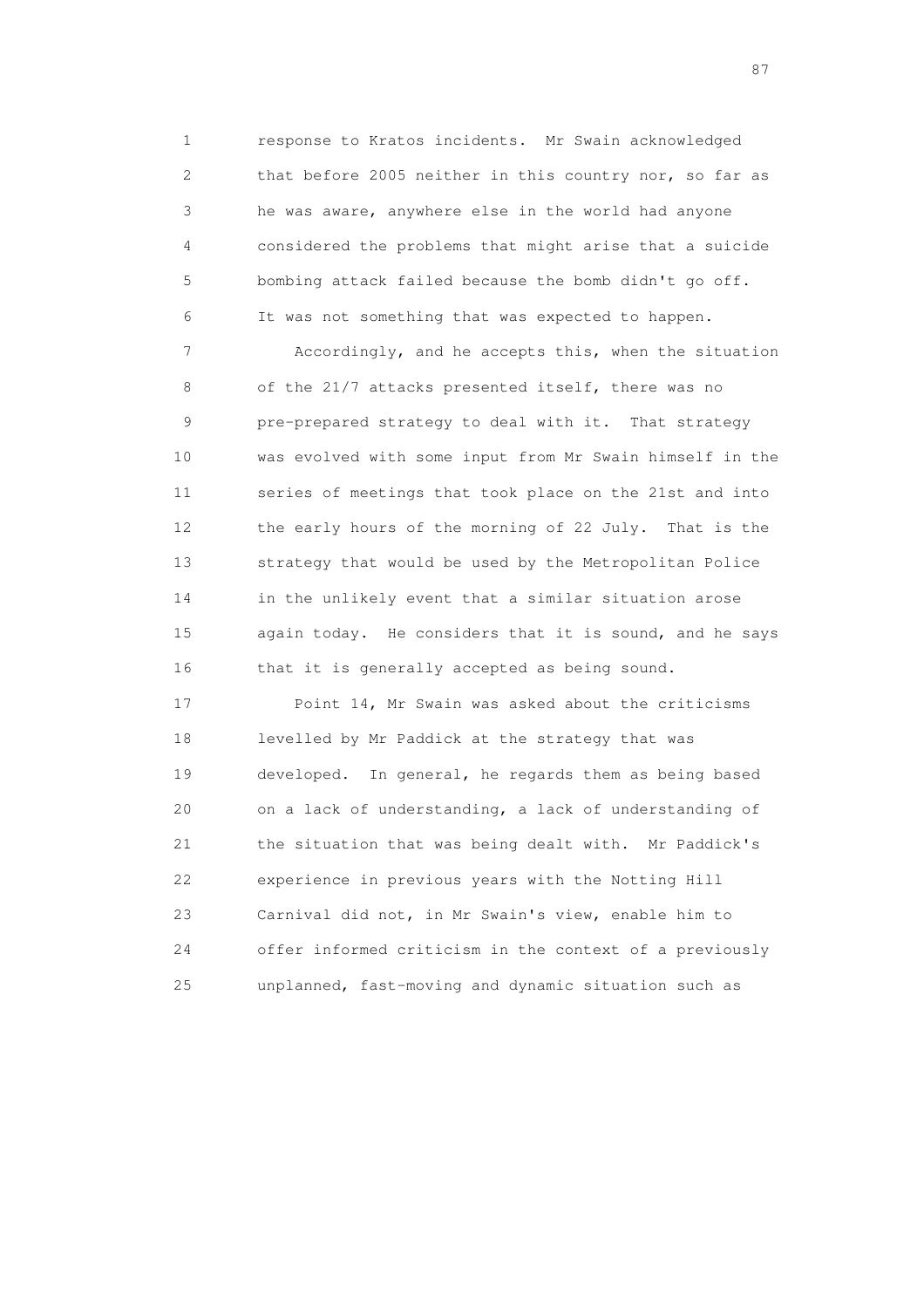1 that which obtained on 22 July.

 2 The only point upon which he had some sympathy with 3 Mr Paddick was the suggestion that there should have 4 been a system of code words in use for the operation, 5 and in particular for the giving of an instruction to 6 take a critical shot. That's to say an order to use 7 lethal force.

 8 However, as Mr Swain pointed out, there is nothing 9 unambiguous about the words "critical shot authorised", 10 and he would never have thought that the order "stop" 11 means "shoot". And in any event again, as no officer 12 that you have heard from ever considered that a critical 13 shot had been authorised so that the responsibility for 14 taking a decision remained fairly and squarely on the 15 frontline officers, you may conclude that Mr Paddick's 16 criticism, even if having some merit, is in no way of 17 significance in the circumstances which led to 18 Mr de Menezes' death.

 19 Those are the points that Mr Swain made to you. 20 I am going to move on now from his evidence to summarise 21 other evidence about background events.

 22 While London had been the subject of sporadic 23 terrorist attacks over a number of years before 2005, 24 mostly at the hands of the Provisional IRA, the four 25 suicide bomb attacks on 7 July were totally

en de la construction de la construction de la construction de la construction de la construction de la constr<br>1880 : le construction de la construction de la construction de la construction de la construction de la const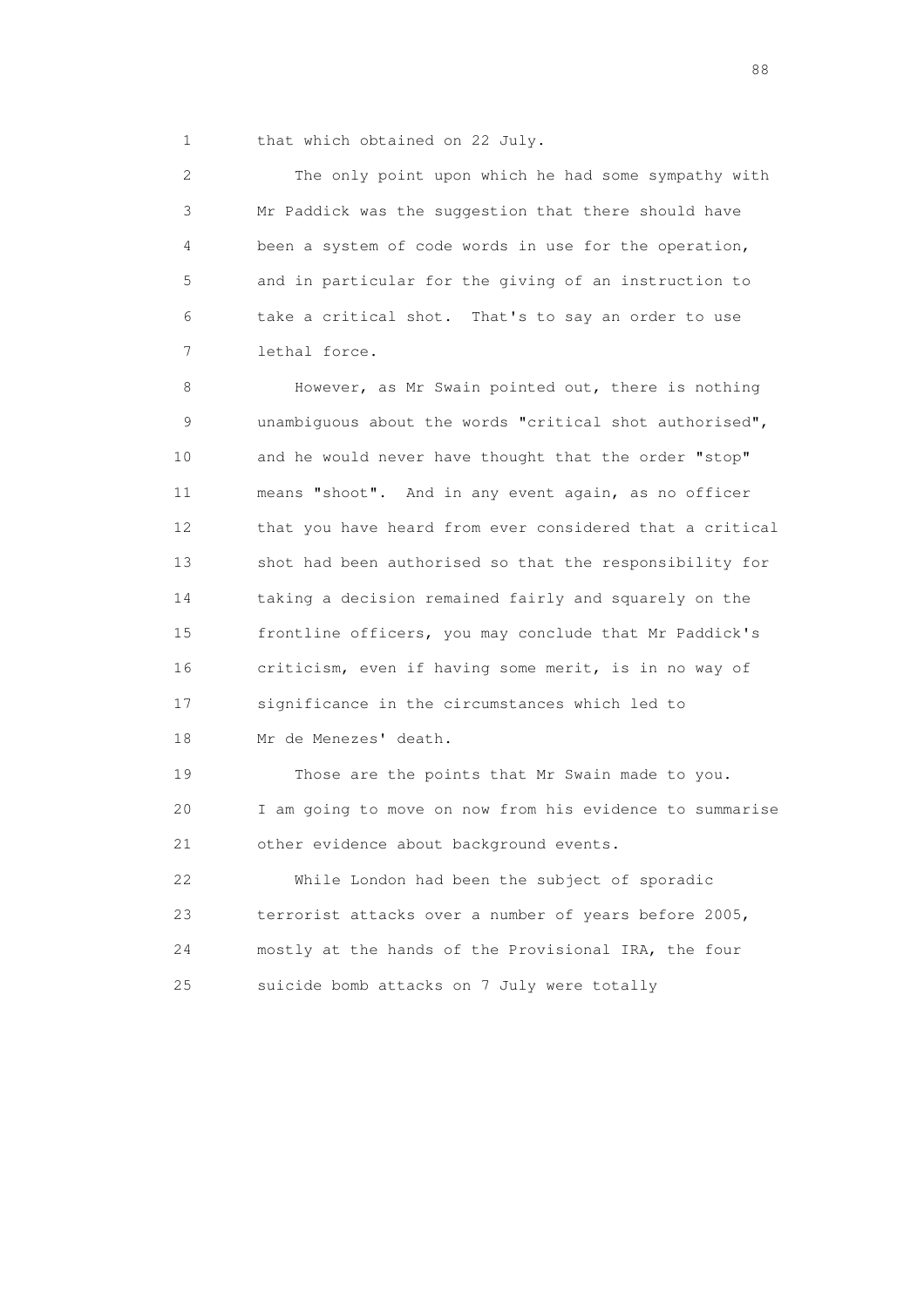1 unprecedented in the British experience of such matters. 2 You remember over 50 people died and hundreds of people 3 were injured.

 4 Mr Peter Clarke -- who was, until he retired, the 5 Assistant Commissioner Special Operations and head of 6 the Anti-Terrorist Branch -- told you that Irish 7 terrorism was a totally different experience, because 8 the Irish terrorists were not intent on blowing 9 themselves up as well as any other persons who might 10 have been around, and they usually transmitted coded 11 warnings which would enable evacuations to take place.

 12 The dangers presented by this new form of terrorism, 13 so far as Great Britain was concerned, presented 14 entirely new problems for the police in general and the 15 Metropolitan Police in particular.

 16 The effect upon London of the 7/7 attacks was 17 extreme. In the two weeks after 7 July, the number of 18 calls from the public about suspected terrorist threats 19 rose from two to 104. Reports about suspect objects 20 rose from 215 to 2,406. The anti-terrorist hotline 21 received more than 3,900 calls in the fortnight between 22 7 and 21 July, while the number of extra days worked by 23 police officers over and above their normal policing 24 duties nearly doubled.

25 It became necessary to institute a system of 24-hour

en andere de la provincia de la provincia de la provincia de la provincia de la provincia de la provincia de l<br>En 1910, en la provincia de la provincia de la provincia de la provincia de la provincia de la provincia de la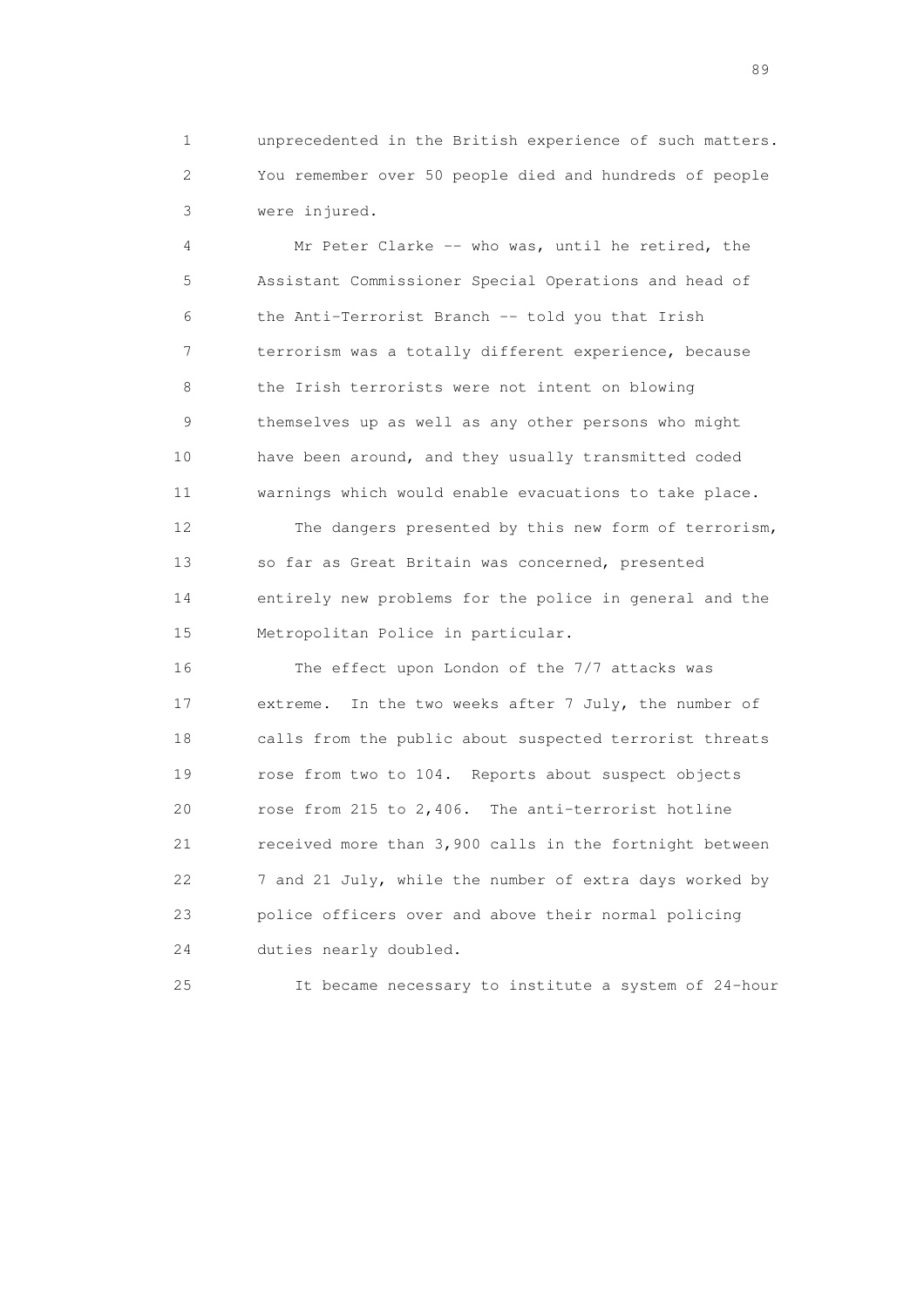1 oncall DSOs, and also to put into operation a filtering 2 system to ensure that they did not get swamped by the 3 deluge. The exercise by police officers of the power to 4 stop and search, which is vested in them by the 5 Home Secretary under the Terrorism Act, rose by a factor 6 of nearly four, and as Mr Clarke said, the fortnight 7 between 7 and 21 July was one of unprecedented intensity 8 in terms of policing activity, investigation, 9 expectation and fear of further attacks.

 10 The assessment of the threat posed to the 11 United Kingdom from international terrorism was raised 12 for the first time to its very highest level, the level 13 being critical.

 14 You will remember hearing some evidence from the 15 bystander witnesses who were on the train who gave 16 evidence about the state of nervous tension that existed 17 on the train on that morning, and I dare say you will 18 all be able to remember it for yourselves. There is no 19 reason to suppose, you may think, that police officers 20 who would be in the front line of defence of the threat 21 presented by suicide bombers would be otherwise than 22 similarly affected.

 23 I come to the events of 21 July. On 21 July 24 terrorists attempted to explode bombs on three tube 25 trains, at the Oval, Shepherd's Bush and Warren Street

entral de la construction de la construction de la construction de la construction de la construction de la co<br>1900 : le construction de la construction de la construction de la construction de la construction de la const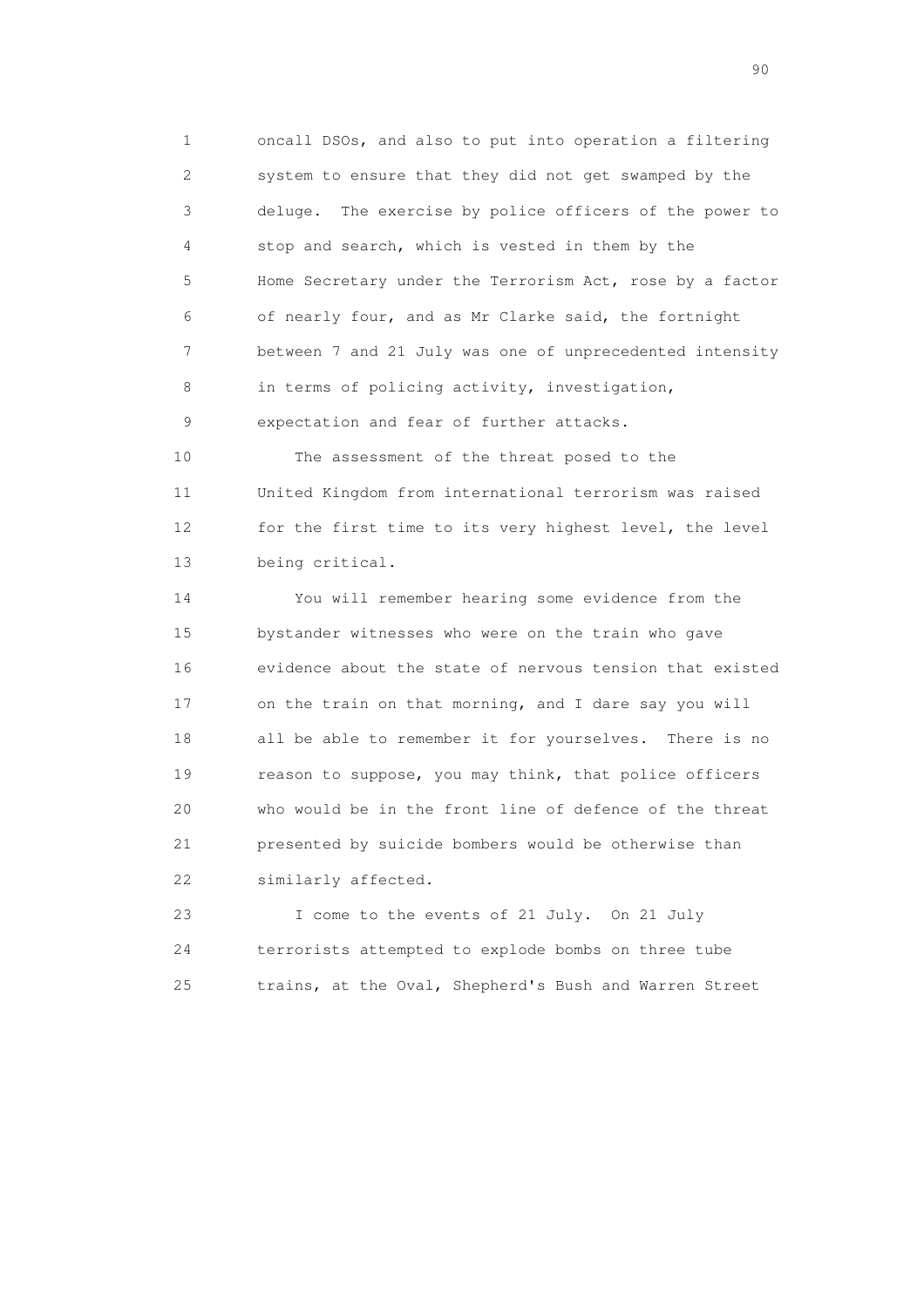1 and on a bus in Hackney. Later, a fifth bomb was found 2 near Wormwood Scrubs prison. All the attempts were made 3 between 12.30 and 1.15 pm. Three of the bombers had 4 entered the tube system at Stockwell, a fact which 5 became known to the police quite soon, and which led 6 some on the following day to have a particular concern 7 about that station.

 8 It was soon discovered that the devices were of 9 a very similar kind to those used on 7 July. Teams of 10 police were at the scene of each attempted attack very 11 soon afterwards, and it became apparent that the bombers 12 had left rucksacks containing the devices behind them. 13 But these could not be examined immediately. Monitoring 14 devices and the reactions of the bystanders led police 15 to be concerned that the devices might represent 16 a chemical or biological hazard, and in addition the 17 devices proved to contain highly unstable explosive 18 material. It was therefore necessary to have specialist 19 experts from the Ministry of Defence, as well as 20 explosives officers, brought to the scene.

 21 Commander McDowall was the Deputy National 22 Co-ordinator for terrorist investigations, deputy to 23 Mr Clarke. You will remember that he was one of the 24 first witnesses, and he gave evidence by videolink. He 25 was on his way back to London from important meetings in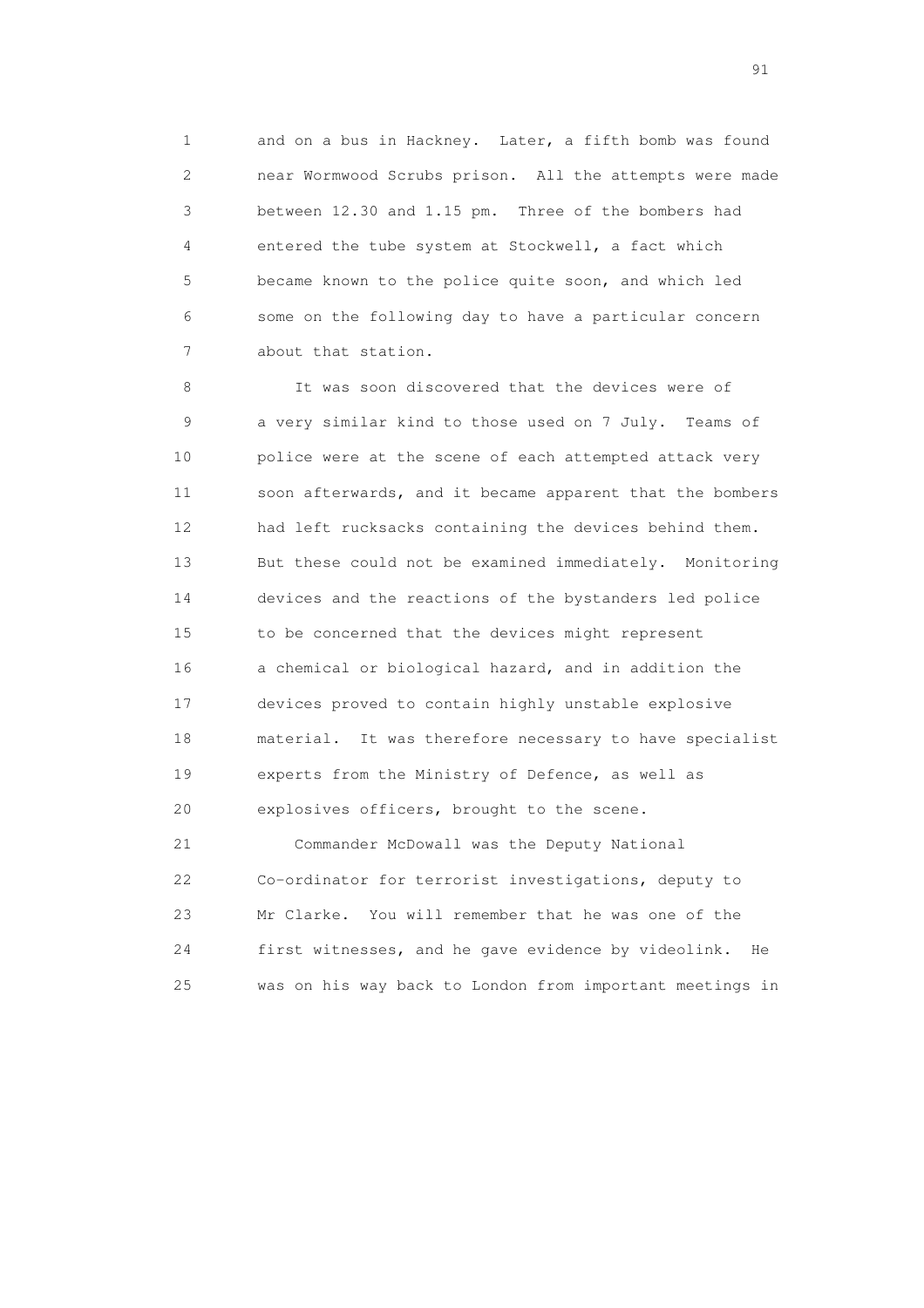1 West Yorkshire when he received a phone call about the 2 attempted bombings. He took on the role of 3 Gold Commander for the investigations into these 4 attacks. You will recall that very broadly speaking, 5 the remit of a Gold Commander is to set the overall 6 strategy for an operation, but he still has some 7 continuing responsibility to oversee it.

 8 The Silver Commander then decides on tactics to 9 implement that strategy, and Bronze Commanders then 10 command particular groups of police officers on the 11 ground.

12 I am now going to deal with you with the 13 chronological sequence of events which we can piece 14 together from the evidence of the witnesses, from the 15 contemporaneous documents, from the closed-circuit 16 television footage and from the telephone records. It's 17 only fair, only fair indeed, that I should acknowledge 18 the assistance I have had in this task from all the 19 interested persons, in particular the legal 20 representatives of the senior officers and the IPCC, 21 Independent Police Complaints Commission.

 22 Mr McDowall arrived back at New Scotland Yard in the 23 early afternoon of the 21st, and began convening 24 meetings of senior officers. He decided that 25 Detective Superintendent Boutcher should be the senior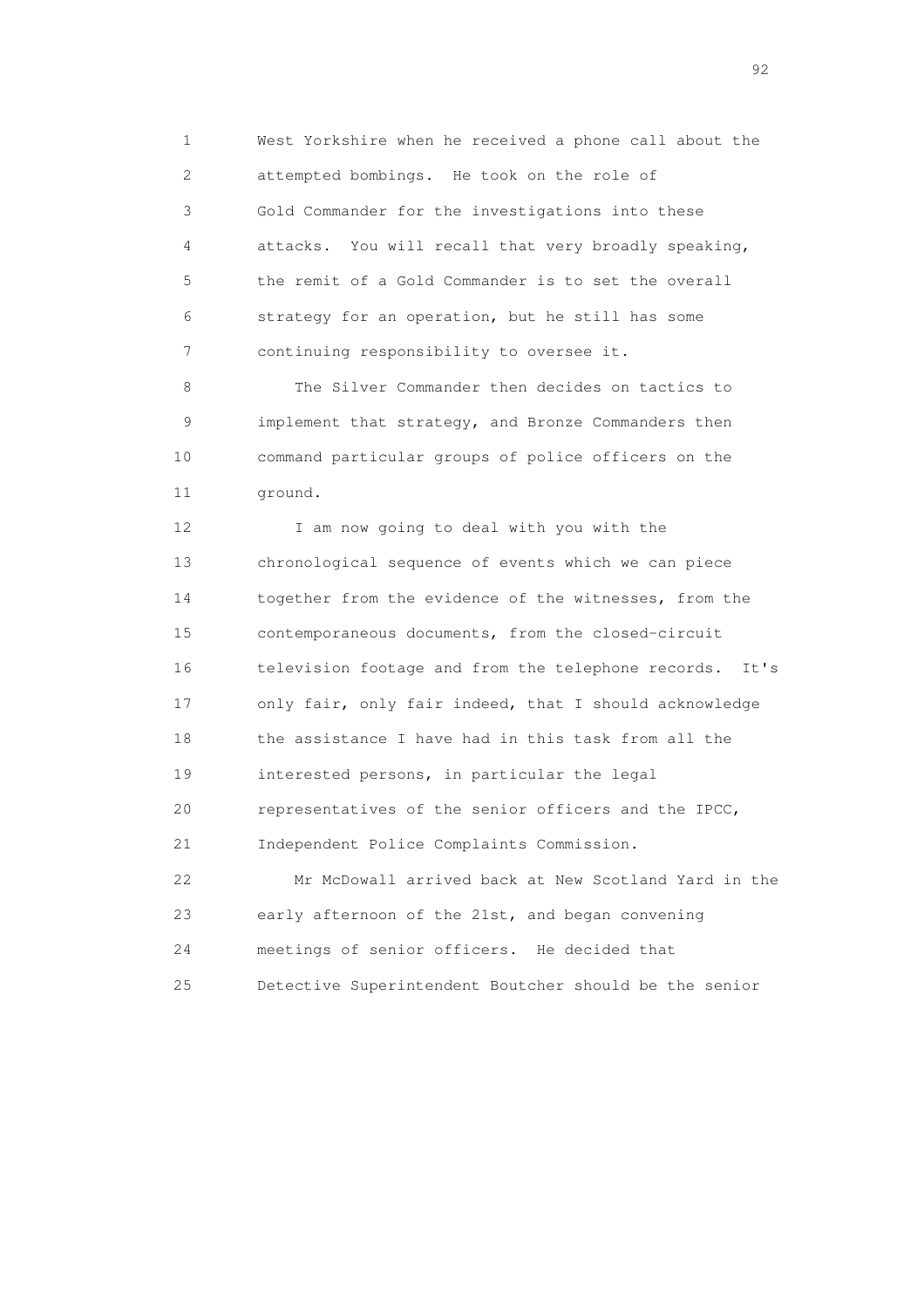1 investigating officer for the proactive investigation 2 aimed at finding those who had attempted the bombings. 3 He decided that Detective Superintendent Prunty should 4 be in charge of the investigation of the scenes of the 5 attempted bombings.

 6 Over the course of the afternoon, Mr McDowall was 7 involved in meetings with colleagues concerned with the 8 investigations into the 7 July bombings, and the 9 attempted attacks, and he had very many commitments on 10 his time.

 11 Later in the afternoon, Mr Boutcher appointed 12 a deputy, Detective Chief Inspector Angela Scott, and 13 from then on they were directly responsible for the 14 manhunt to find the suicide bombers.

 15 While that operation was going on, the police had to 16 have a separate group of officers manning an information 17 room at New Scotland Yard, and they were responsible for 18 receiving calls from the public about suspected 19 terrorist activity. Within those officers was 20 a designated senior officer in a small room called "the 21 bubble", who would be asked to take over if information 22 about a suspected suicide bomber came in from a member 23 of the public.

 24 You were told by Mr Swain that a filtering system 25 had been introduced to prevent that DSO, the oncall DSO,

experience of the contract of the contract of the contract of the contract of the contract of the contract of the contract of the contract of the contract of the contract of the contract of the contract of the contract of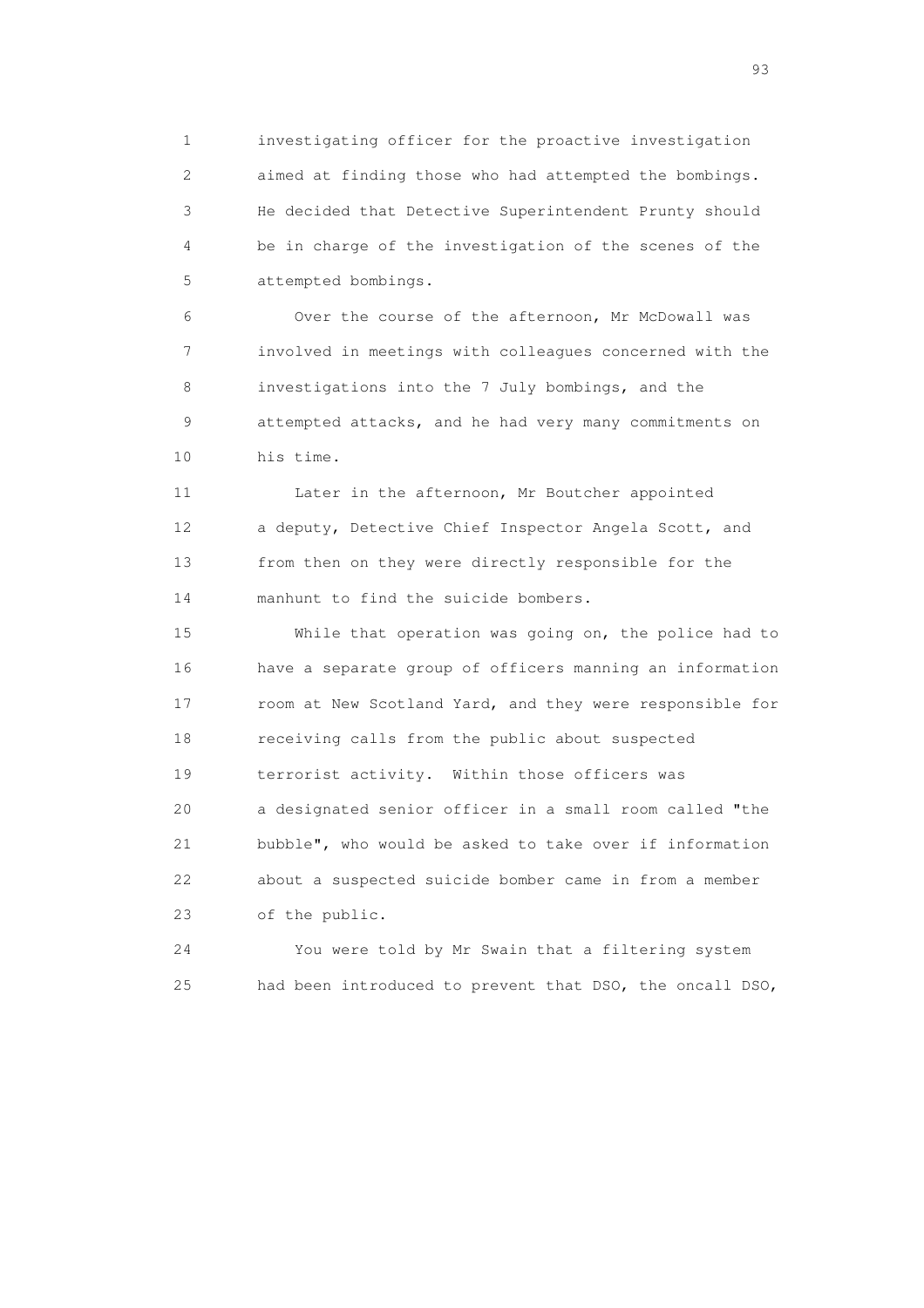1 from being swamped with calls.

 2 Just to remind you, the information room of course 3 is not room 1600. That is the information room at New 4 Scotland Yard. 1600 was the ops room for the operation 5 to track down the attempted suicide bombers.

 6 At 5.15 on the 21st, Mr McDowall held a meeting of 7 the command team in the SO13 conference room. 8 A briefing was given by explosives officers about the 9 devices used in the failed attacks. They could not say 10 why the devices had not detonated, but they were able to 11 give a 90 per cent assessment that the devices were 12 peroxide-based, and this gave rise to immediate concerns 13 that there was a link with the 7 July attacks.

 14 After this meeting, arrangements were made to ensure 15 that there were sufficient resources of firearms teams 16 from CO19, the firearms department. About half past 5 17 Mr Boutcher and Ms Scott met Inspector -- who has 18 a pseudonym -- ZAJ, who was the firearms tactical 19 adviser to Commander Carter, who was the DSO in the 20 bubble.

 21 They asked ZAJ to ensure that specialist firearms 22 teams were in place for possible deployment 24 hours 23 a day. It was envisaged that there would be one team on 24 duty overnight and later, as the investigation went on, 25 there would be two early turn firearms teams and two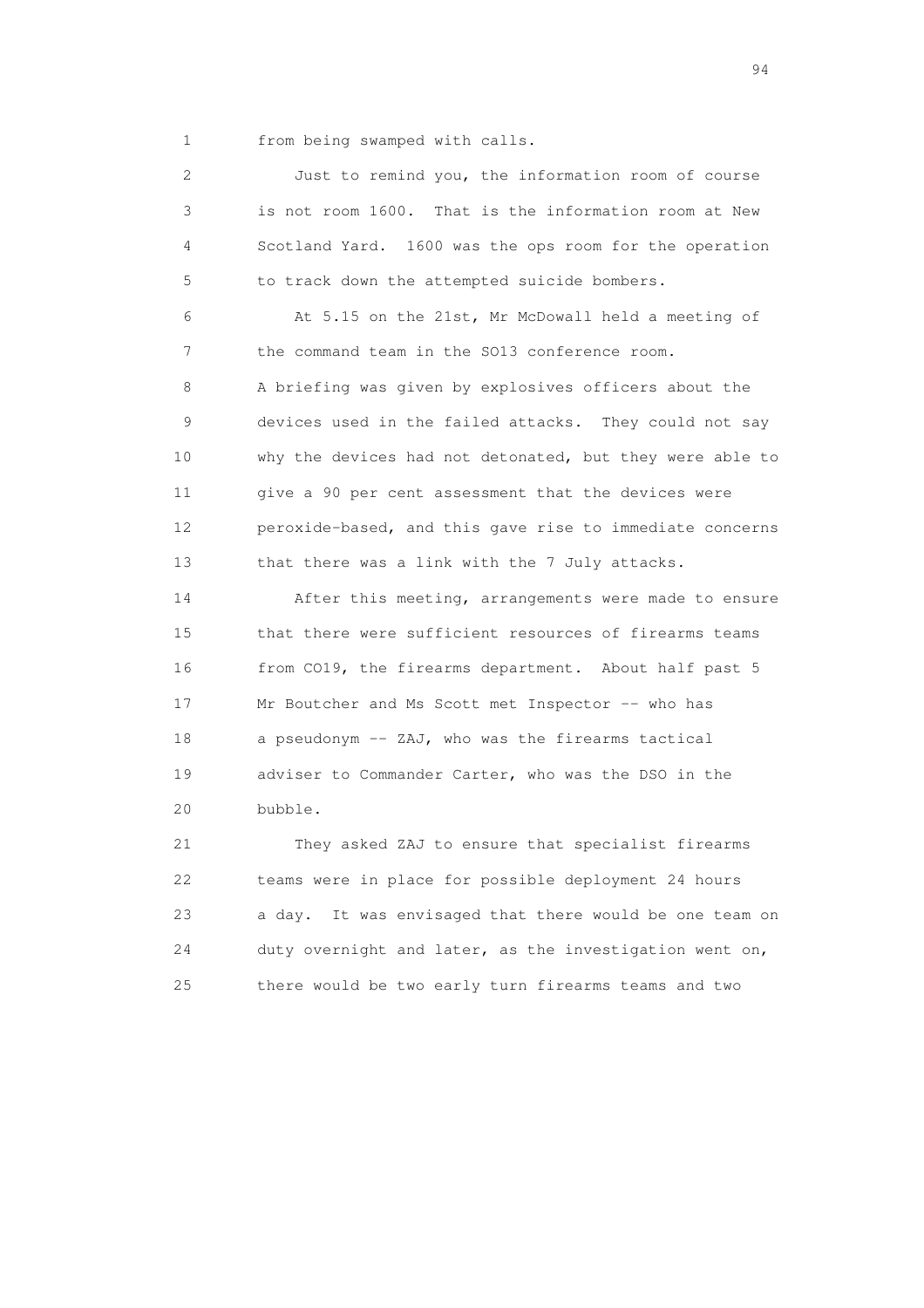1 late turn teams.

 2 After that meeting, Inspector ZAJ passed on the 3 request to Andrew, a Chief Inspector in the firearms 4 department who was the night duty tactical adviser, and 5 it was his general responsibility to ensure that proper 6 arrangements were made overnight to provide firearms 7 teams for operations which might need them. 8 He recorded ZAJ's request in the CO19 operation 9 policy log and recorded that the oncall night duty 10 firearms team would be the orange team under its leader, 11 Alpha 1. 12 At 6 o'clock that evening, Mr McDowall briefed 13 a group of about 100 officers on the events of the 14 afternoon. At 6.15, there was a further meeting of the 15 command team under Mr McDowall. He says that he wanted 16 to ensure that the scenes were being examined with 17 fingertip precision and that thorough attempts were 18 being made to find witnesses. Also by this time 19 Mr McDowall had identified the operations room on the 20 16th floor of New Scotland Yard as the appropriate room 21 from which to run the manhunt for the suspected bombers. 22 He told you that he chose it because it was well 23 connected to the Cougar radio system, and because it had 24 a linked intelligence cell which could be used to bring

25 in intelligence from other parts of the police, from the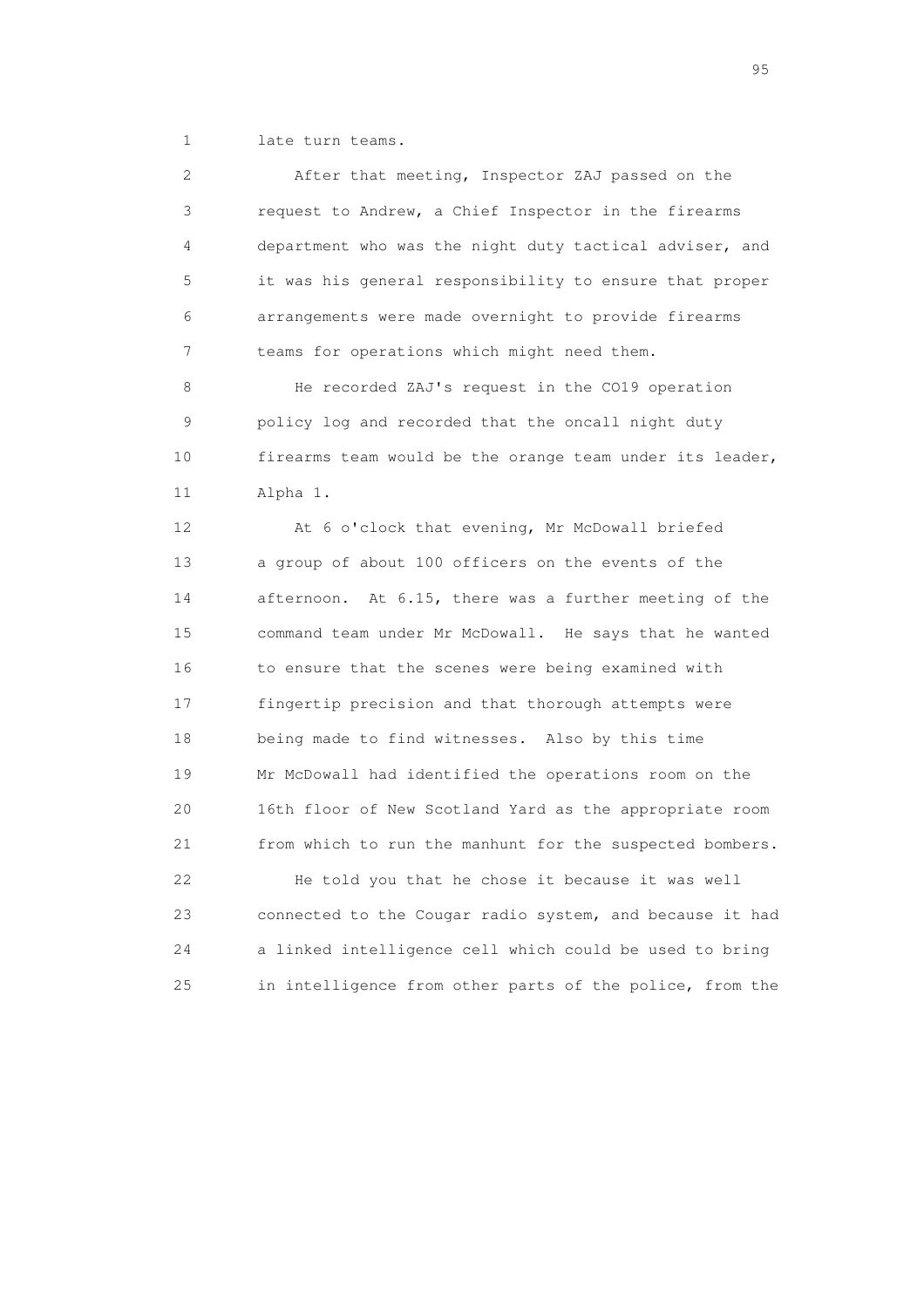1 security services, and so on; and to assist in the 2 manhunt Mr McDowall ordered an intensive trawl of 3 closed-circuit television footage from the stations 4 where the bomb attacks had been attempted, the purpose 5 being to obtain photographs of the attempted bombers.

 6 Over the course of these meetings in the late 7 afternoon, Mr McDowall asked that steps be taken to 8 ensure that there were sufficient surveillance and 9 firearms officers available for operations which might 10 have to be mounted as intelligence came in. As the 11 evening went on, he had further meetings. Consideration 12 began to be given to a possible media appeal, calling on 13 the public to help find the bombers.

14 At 8.15, Mr McDowall saw Superintendent -- as he 15 then was -- Mr Swain. He discussed the possibility of 16 having to use the tactics developed under 17 Operation Kratos. It was only by 9 o'clock that evening 18 that the experts at the various tube stations had 19 completed their assessment of the devices and regarded 20 it as safe for scene examiners to look at the bomb bags, 21 and the careful process then began of opening the bags 22 and taking photographs of their contents. This process 23 took some hours.

 24 Shortly after 10 o'clock, Mr McDowall had a meeting 25 of the command team. Commander Carter, the oncall DSO,

<u>96 and the state of the state of the state of the state of the state of the state of the state of the state of the state of the state of the state of the state of the state of the state of the state of the state of the st</u>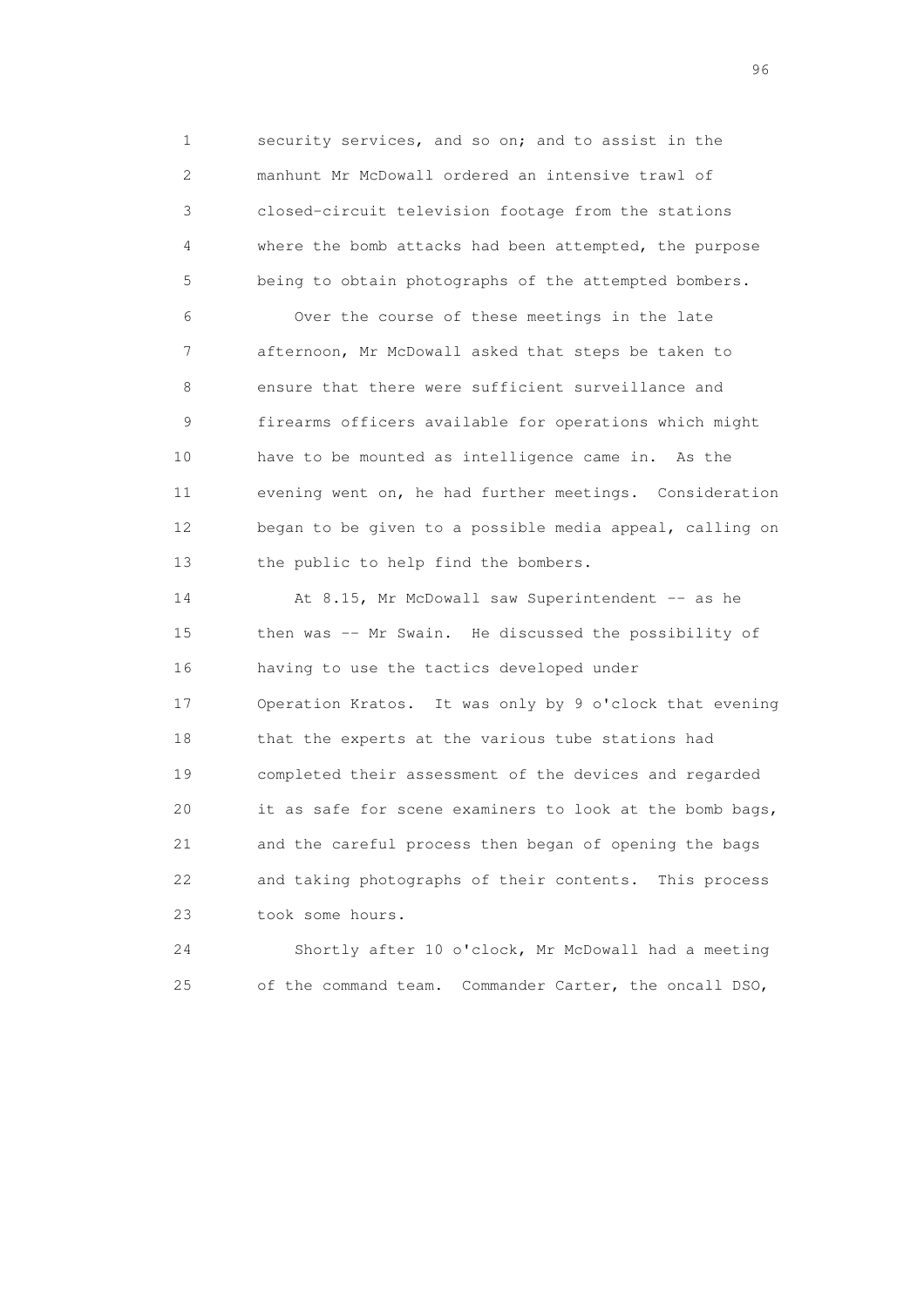1 Mr Boutcher, Mr Prunty and Ms Scott were there. From 2 CO19, Inspector ZAJ was there, as was Andrew. As I have 3 mentioned, Andrew had already recorded that the orange 4 firearms team were to be the night duty team of 5 specialist firearms officers. He had also given 6 authority for firearms teams involved in the manhunt to 7 use hollow point ammunition which was considered 8 particularly suitable for incapacitating a target while 9 causing the least collateral damage to those around.

 10 Also at the 10 o'clock meeting was Detective Chief 11 Inspector Noel Baker, a senior officer from 12 Special Branch, who was to be the co-ordinator of the 13 16th floor operations room overnight.

 14 At this meeting, the senior officers discussed 15 whether or not there should be a media appeal. By the 16 end of the meeting, this overt strategy seemed to be 17 favoured, probably because at that stage no information 18 had come in giving the names or much less the addresses 19 of the suspected bombers. It was decided that firearms 20 authorisation would be required on a contingency basis, 21 so that CO19 firearms officers could be deployed in 22 armed teams at short notice. There was a preliminary 23 discussion about the possibility of appointing 24 a designated senior officer, DSO, specifically for the 25 manhunt. As you have heard, this was a novel suggestion

experience of the contract of the contract of the contract of the contract of the contract of the contract of the contract of the contract of the contract of the contract of the contract of the contract of the contract of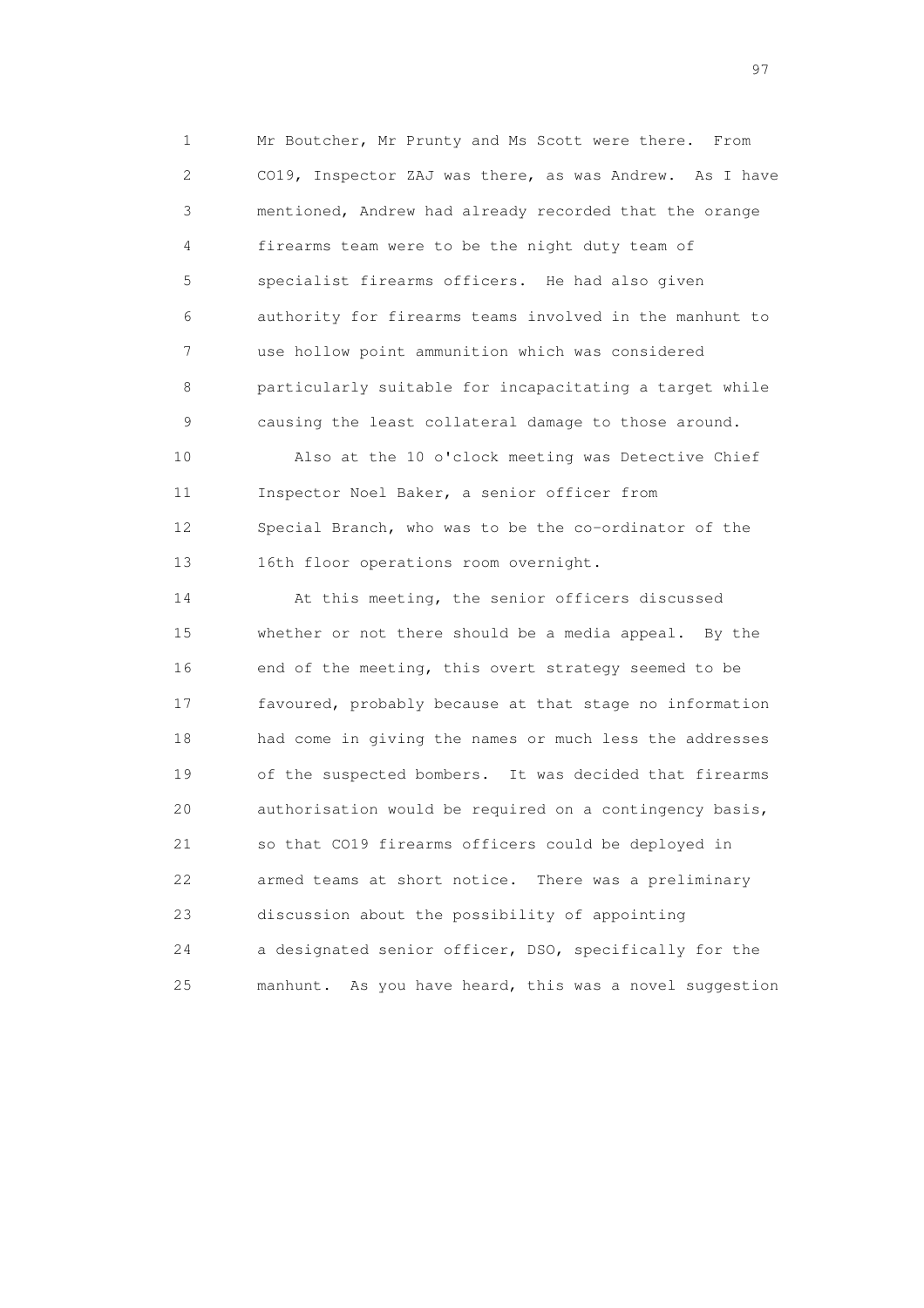1 for an intelligence-led operation.

 2 Following on from that meeting, at 10 to midnight, 3 11.50, Detective Chief Superintendent White of CO19 4 orally gave authority for the use of firearms by 5 officers of that department. Just before midnight, 6 Andrew, the night duty firearms tactical adviser, gave 7 to Mr Boutcher a tactical options document which he and 8 Chief Inspector Esposito had produced the previous day.

 9 It dealt with a number of different possible 10 scenarios, one of which involved interception of 11 a suicide bomber on foot. The advisers gave a range of 12 tactical options for dealing with that scenario, some 13 involving a stop, some involving containment and 14 challenge. They set out the types of firearms officers 15 who could be used for the various options, and in the 16 document they acknowledged that if officers faced 17 a person who was believed to be a suicide bomber with 18 a bomb, they would have to consider whether ordinary 19 conventional firearms tactics could be used.

 20 Past midnight, 22 July. Shortly after 1 o'clock on 21 22 July, there was a meeting at a hotel near New 22 Scotland Yard, the purpose of which was to decide on 23 appointing a DSO for the manhunt. Mr Boutcher and 24 Ms Scott consulted with Commanders Allison and Carter. 25 Mr Swain and Andrew were there as well. They agreed

en 1988 en 1989 en 1989 en 1989 en 1989 en 1989 en 1989 en 1989 en 1989 en 1989 en 1989 en 1989 en 1989 en 19<br>De grote en 1989 en 1989 en 1989 en 1989 en 1989 en 1989 en 1989 en 1989 en 1989 en 1989 en 1989 en 1989 en 19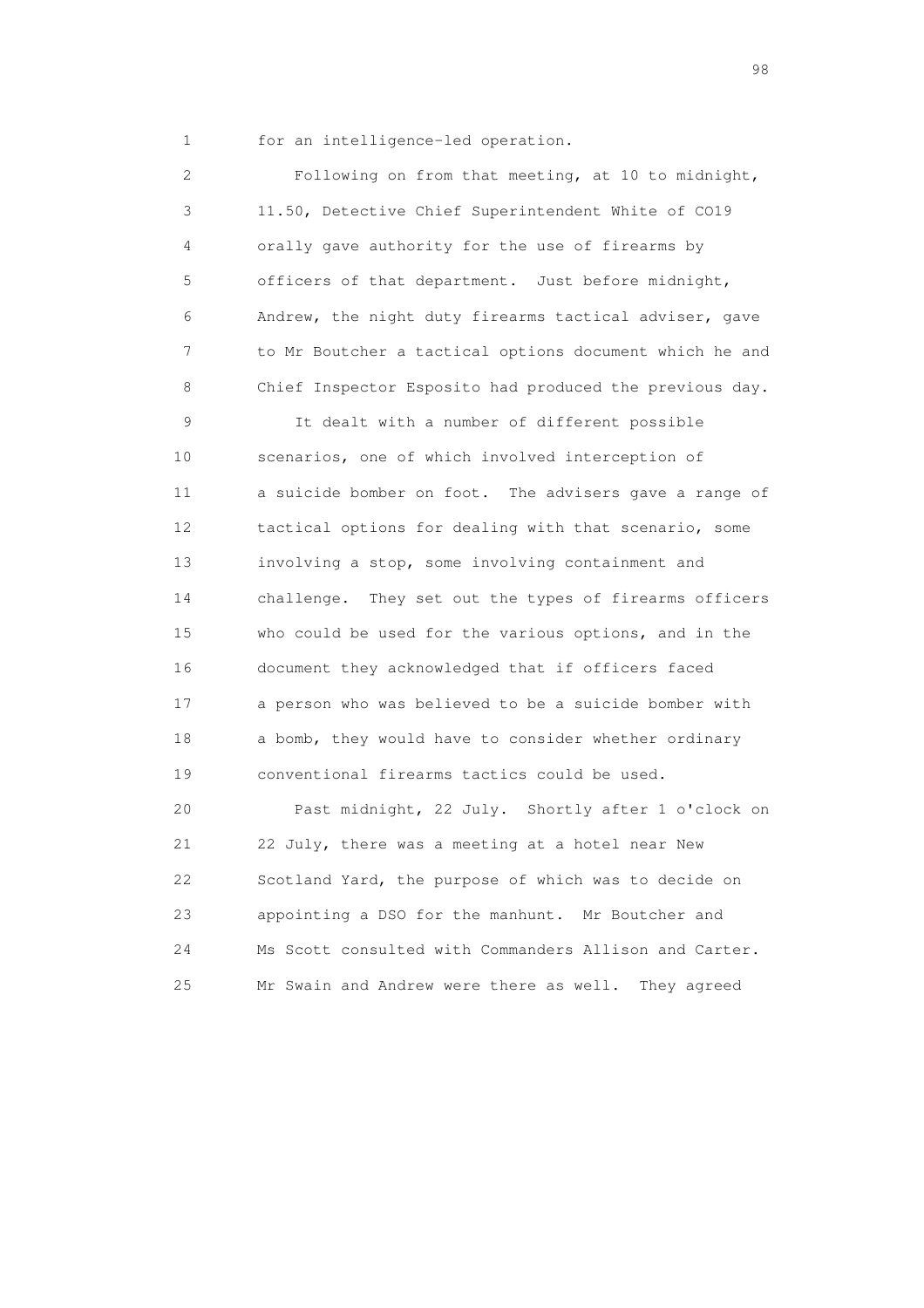1 that a DSO should be appointed, and they settled on 2 Commander Dick as she then was. She was particularly 3 experienced in the role, having been one of the first 4 senior officers to receive training to be a DSO for 5 Operation Kratos situations.

 6 When she gave evidence, she dealt with the career 7 experience she had which made her particularly suitable 8 for that role. A call was made to her at around 9 1.30 am, when she was asked to arrive at Scotland Yard 10 by 7 o'clock that morning.

 11 Andrew recorded his work in an operational policy 12 log. After the meeting at the hotel, he recorded in the 13 log that two photographs of suspects were to be released 14 as part of a media appeal, and that there might be, 15 accordingly, a need for two firearms teams to deploy 16 simultaneously. He recorded that the grey team was 17 nearing the end of its duty and was to bed down in 18 a hotel until 10 o'clock on the morning of the 22nd. He 19 also recorded that Ms Scott was to be the night duty 20 Silver.

 21 At 2 o'clock in the morning, Mr McDowall left New 22 Scotland Yard to go to a nearby hotel for some rest. 23 His loggist, a Detective Inspector Forteath, remained at 24 New Scotland Yard. By that time, it still seemed likely 25 that a media appeal would take place. Ms Scott also

en de la construction de la construction de la construction de la construction de la construction de la constr<br>1990 : la construction de la construction de la construction de la construction de la construction de la const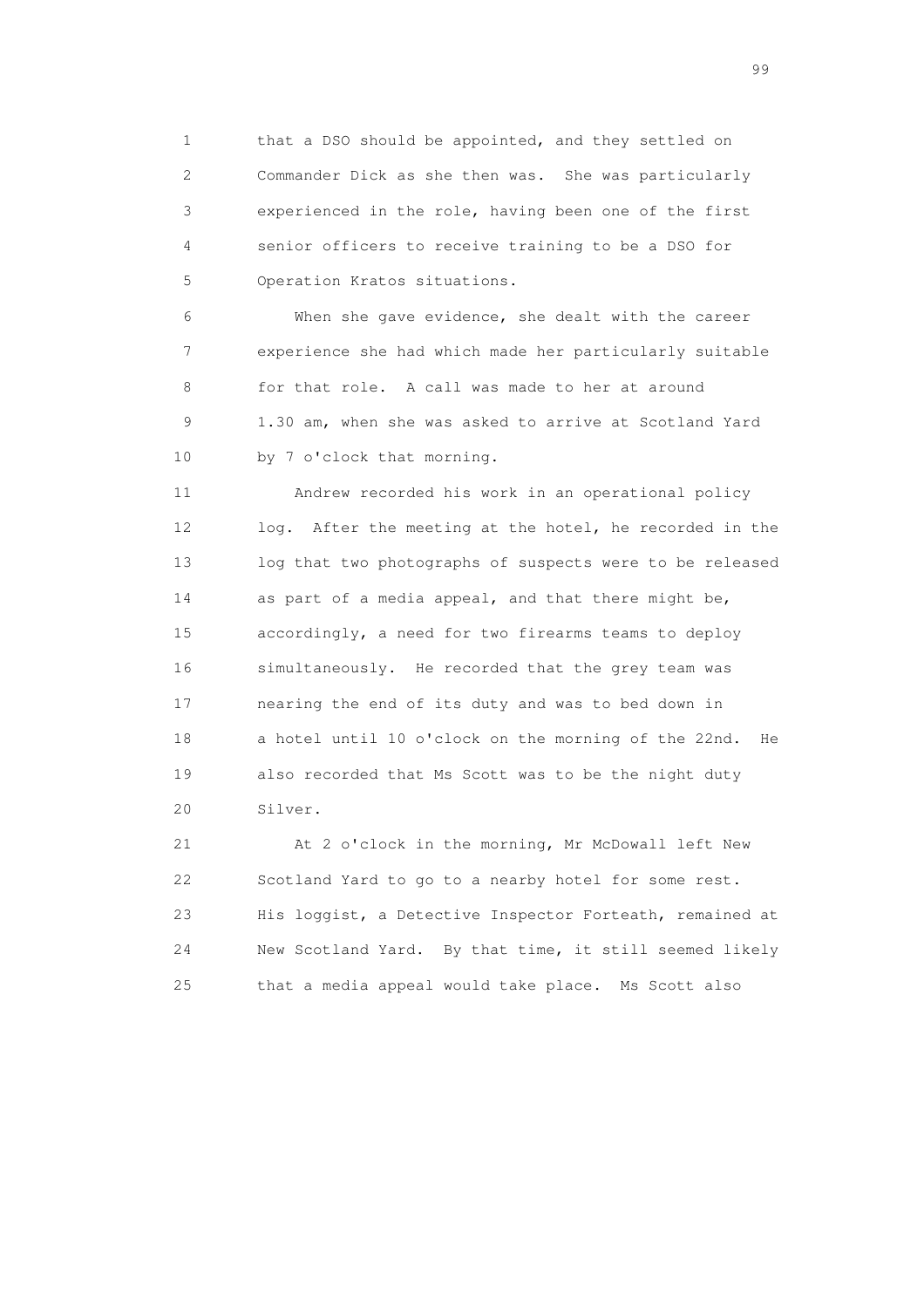1 left for a short break at about 2 o'clock in the 2 morning, and Mr Boutcher left at about 2.30.

 3 While they were away, the operations room on the 4 16th floor was under the control of Detective Chief 5 Inspector Noel Baker of Special Branch, and Andrew of 6 CO19 was also in the room at times.

 7 However, criticism has been made of the fact that 8 Mr Boutcher and his deputy were both away from New 9 Scotland Yard at the same time, and there was nobody 10 formally nominated as Silver Commander for the manhunt 11 while they were away.

 12 Be that as it may, the investigation continued. At 13 around five past 2, just after Mr McDowall had left, 14 information came in from those examining the rucksack at 15 Shepherd's Bush to Mr Macbrayne, who was a senior 16 officer in SO13, the anti-terrorist squad. The 17 information was that a gym card had been found in the 18 name of Hussain Osman, and that the card bore 19 a photograph of that man. According to the records kept 20 by Mr Forteath, the loggist, he received the information 21 about Osman at about 2.15 in the morning. Mr Macbrayne 22 also discussed this new information with 23 Detective Chief Inspector Mellody, who is 24 a Special Branch officer with responsibility for 25 intelligence.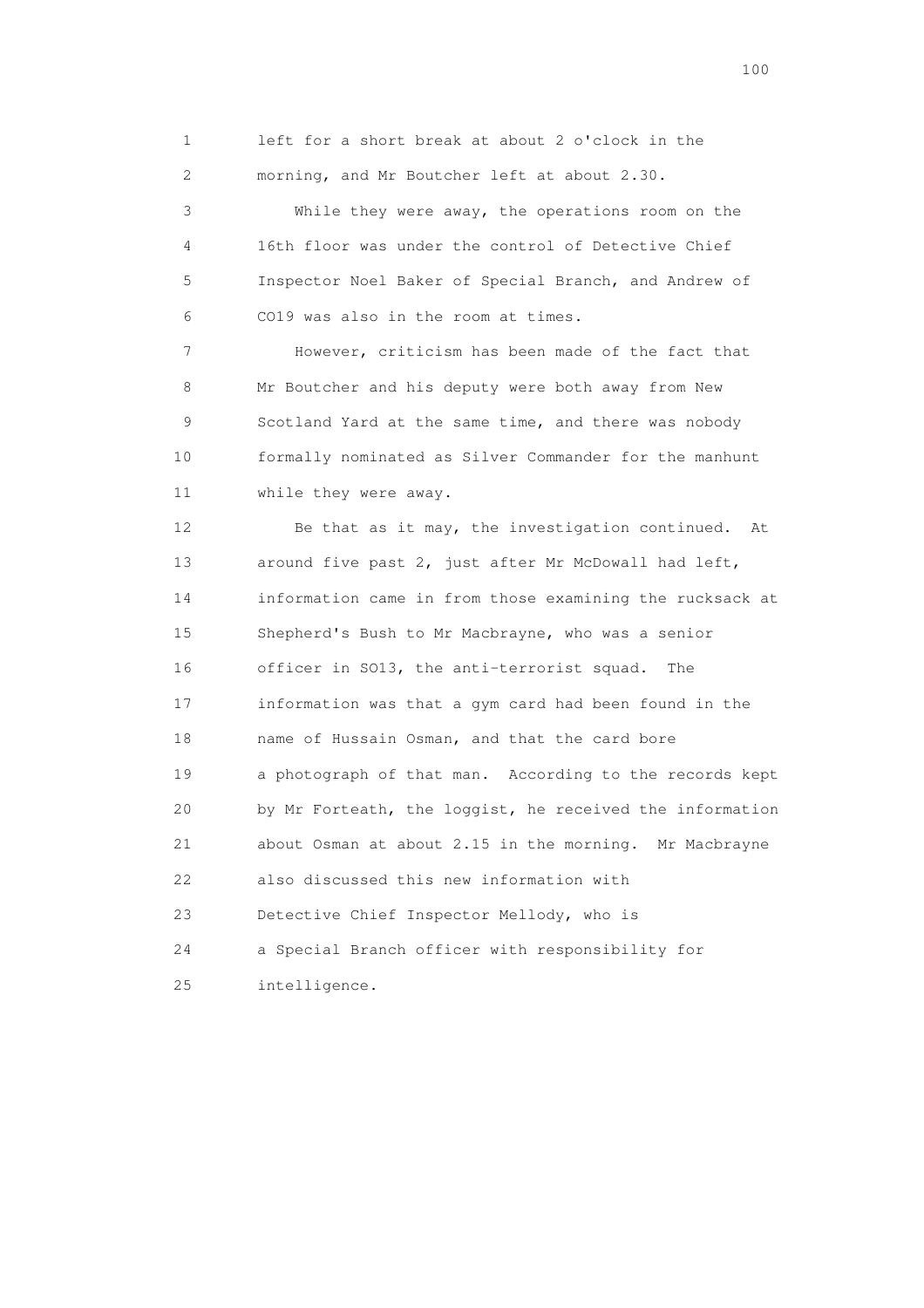1 Police enquiries then turned to the gym, and 2 officers tracked down the keyholder of the gym in order 3 to get access to its records. They were at the gym by 4 3 o'clock in the morning, and had recovered duplicate 5 membership cards held at the gym. This showed that the 6 membership was jointly held by Hussain Osman and 7 Abdi Omar, who had both given as their address 8 21 Scotia Road in the Tulse Hill area.

 9 The duplicate cards had photographs of both the men, 10 and these were taken back to New Scotland Yard. The 11 police now had photographs of the two men, taken from 12 the gym membership cards, but did not know when those 13 photographs had been taken.

 14 All the time that these enquiries were going on, 15 police officers at the scenes of the various attempted 16 bombings were continuing to photograph the contents of 17 the bags. Those at the Shepherd's Bush scene were 18 photographing some torn up photographs which had been in 19 the rucksack and which showed a man and a woman. These 20 have been called the wedding photos and we now know that 21 they show Mr Osman and his wife, Yeshiembet Girma.

 22 At about ten past 3 one of the officers at the scene 23 told Mr Macbrayne that the man in the wedding 24 photographs was the same as the man on the gym card 25 photograph. Mr Macbrayne told you that a decision was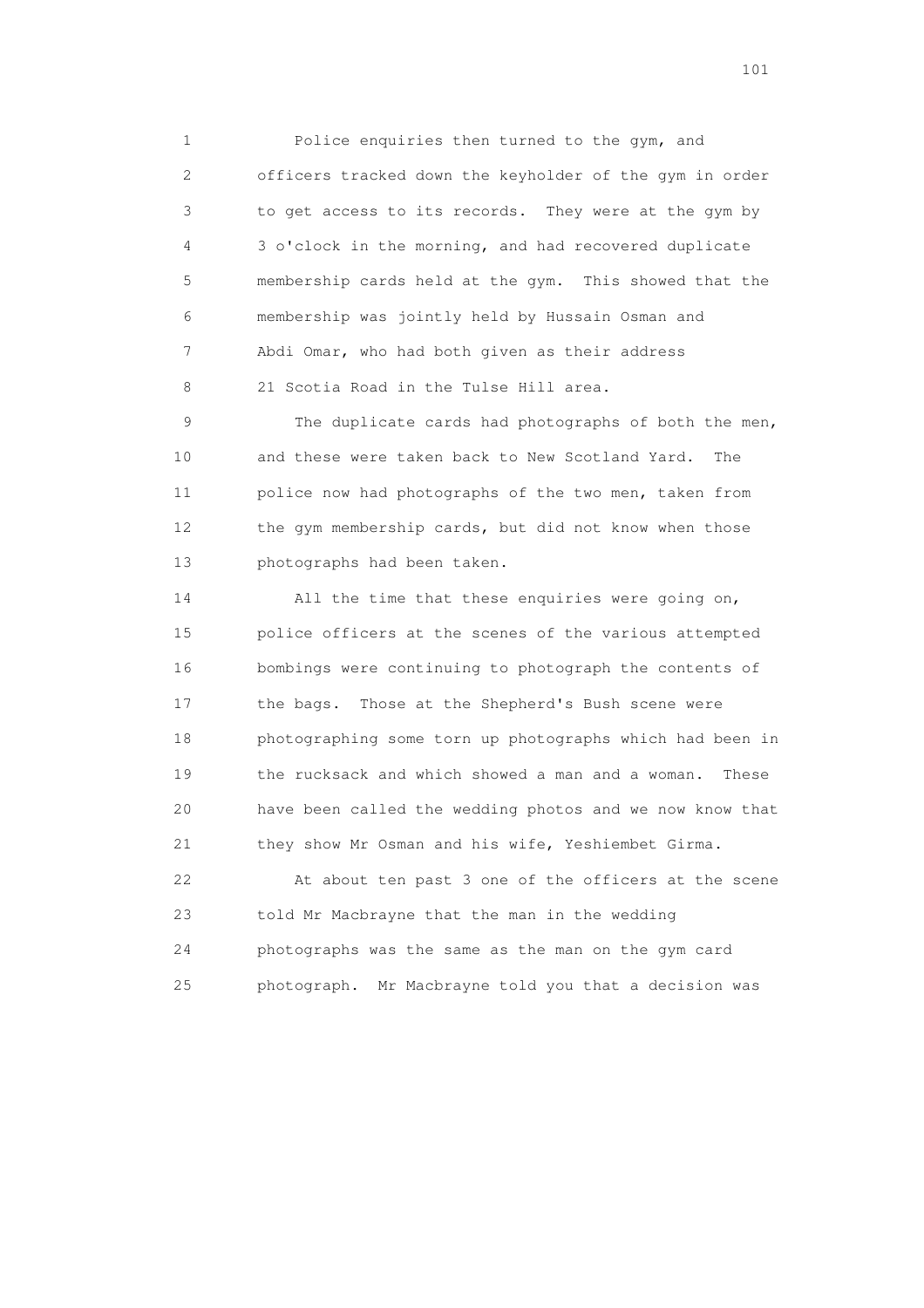1 taken not to forward on the wedding photographs to New 2 Scotland Yard because they might be an important source 3 of fingerprint and DNA evidence and because a photograph 4 from the gym card had already been sent through. Of 5 course, a photograph of the wedding photographs could 6 have been sent through.

 7 At 4 o'clock in the morning, Mr McDowall returned to 8 New Scotland Yard, and his loggist, Mr Forteath, went 9 off duty. At around this time, Mr McDowall and other 10 officers were able to compare the photographs taken from 11 the gym with closed-circuit television stills which had 12 been obtained from the various scenes of the attempted 13 bombings.

 14 It was concluded that Hussain Osman was a good 15 likeness for the man shown attempting to detonate 16 a device at Shepherd's Bush.

17 On that score, they were right; he was 18 Hussain Osman, the failed bomber.

 19 They concluded that Abdi Omar was a good likeness 20 for the Warren Street suspect shown on CCTV stills from 21 that station. They were wrong about that. Abdi Omar 22 was, so far as we can tell, entirely innocent in 23 relation to these attacks.

 24 Therefore, by the time that Mr McDowall was back, 25 the situation had changed dramatically. The police now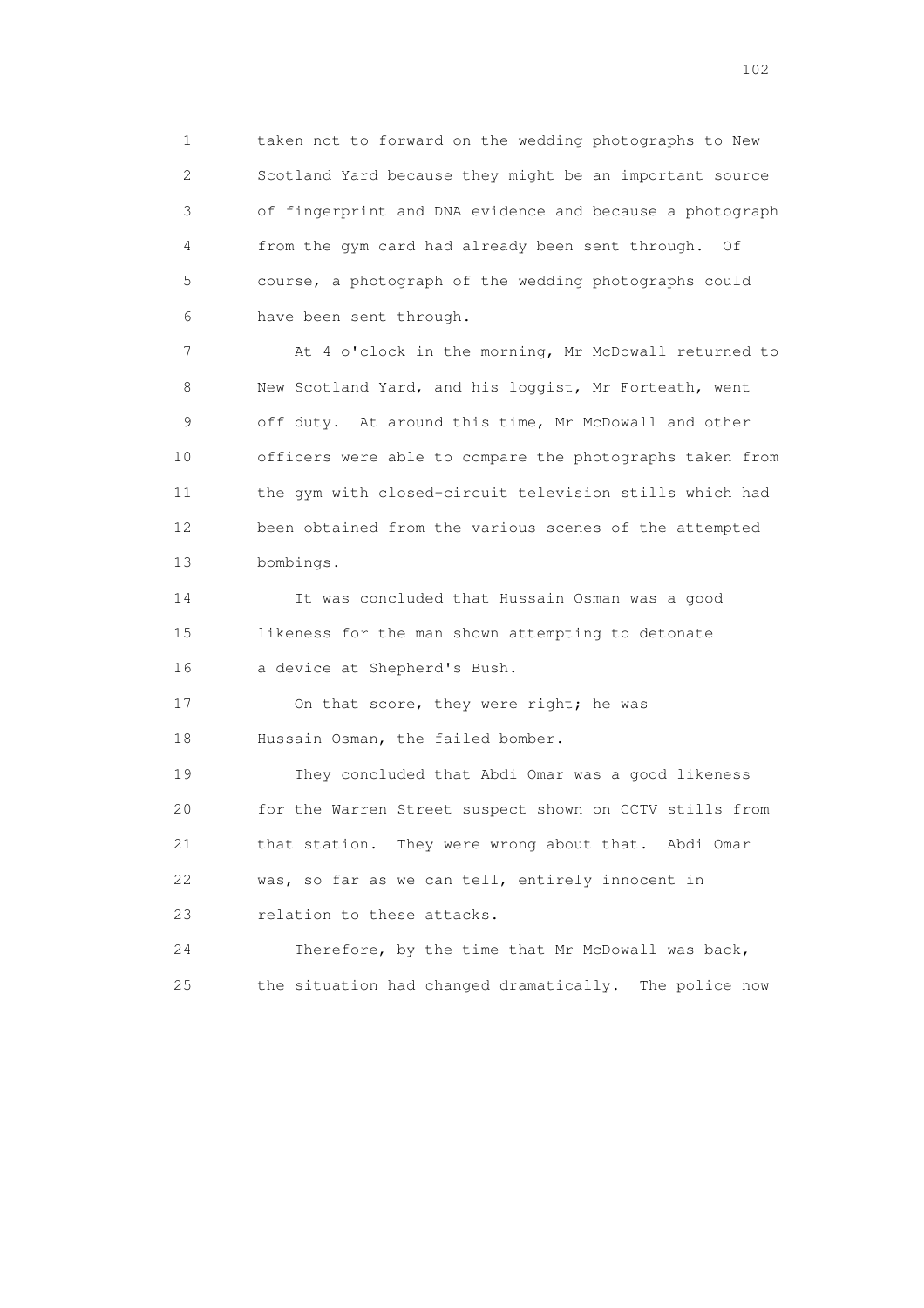1 had two names, photographs associated with those names, 2 closed-circuit television stills, and an address, 3 21 Scotia Road. 4 It is 3 o'clock, I could do with a break and I dare 5 say you could too. 6 (3.05 pm) 7 (A short break) 8 (3.20 pm) 9 (In the presence of the jury) 10 SIR MICHAEL WRIGHT: I had just got to the establishment of 11 the names and addresses. We are now down to 4 o'clock 12 in the morning. Very shortly after 4 o'clock in the 13 morning, instructions were given to research 14 intelligence on Hussain Osman. Those researches were to 15 reveal that he had been stopped by police on a driving 16 matter. Officers were told to contact the driving 17 licensing authorities and the immigration authorities to 18 obtain photographs and other information about him. 19 However, it appears that the DVLA photographs did not 20 come through until about midday on the 22nd, and that of 21 course was after the shooting in Stockwell, and the 22 immigration authority's photographs came through later 23 in the afternoon. 24 Detective Chief Inspector Southworth explained how

25 these things work and that it can take some hours to get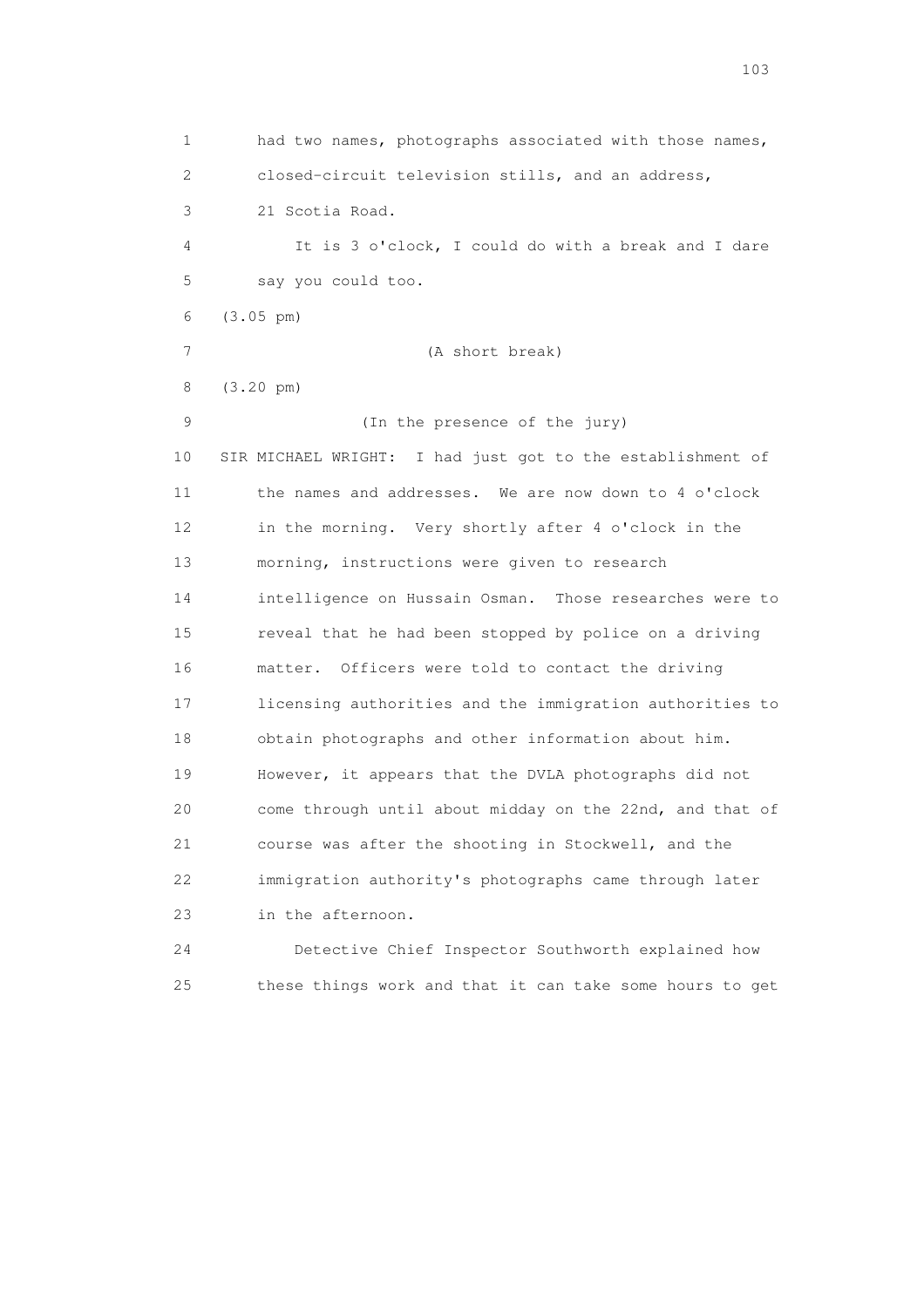1 such photographs or intelligence from those sources.

 2 I did, you may remember, ask him what the 3 accessibility was of the DVLA for such enquiries, and he 4 said, well, we can only access them in office hours. 5 That, as it happens, has turned out to be wrong. Having 6 told you that you are not going to hear any more 7 evidence, you now are. But that is a statement that 8 came in before the guillotine came down, and this is the 9 most convenient moment to tell you what it is.

10 I am going to read to you extracts, what we need, 11 anyway, from a witness statement of Martin Edwards, who 12 is a police officer working within the

13 Metropolitan Police intelligence bureau. He says that:

 14 "Any enquiries made to the DVLA have to be made 15 through a DVLA liaison officer, of which I am one of two 16 such officers. In 2005 this would have included checks 17 with the DVLA for terrorism. DVLA will only deal in the 18 first instance with authorised liaison officers. I make 19 this statement in relation to the call-out procedure 20 operated by DVLA for out-of-hours requests from police. 21 This call-out procedure has been in operation since 22 1985. The call-out procedure in 2005 is the identical 23 procedure as is used today. DVLA hours of operation are 24 8.15 am to 4.30 pm Monday to Friday. DVLA do not 25 operate 24 hours a day."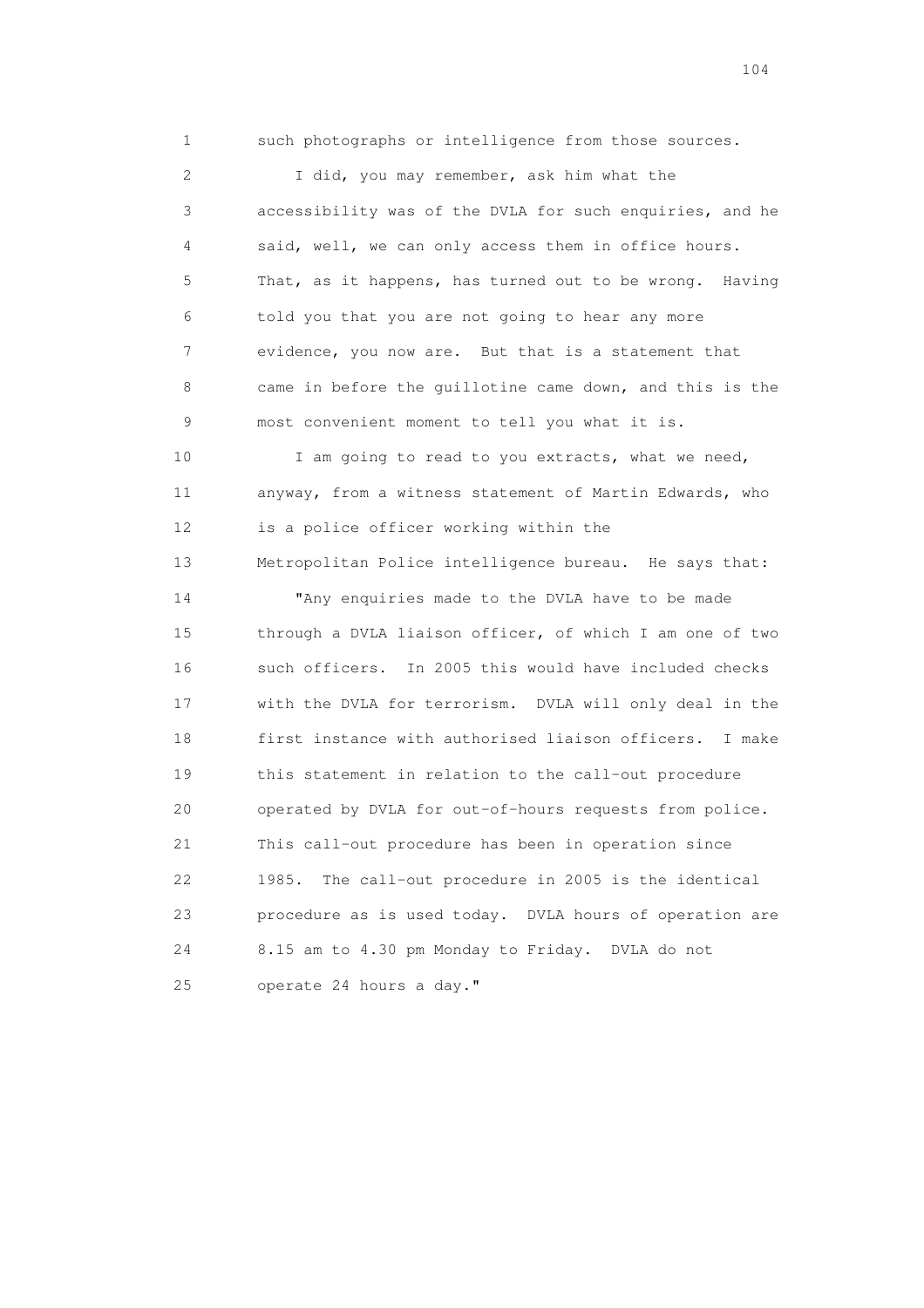1 (3.25 pm) 2 (A short break) 3 (3.45 pm) 4 (The court adjourned until 10.00 am on 5 Wednesday, 3 December 2008)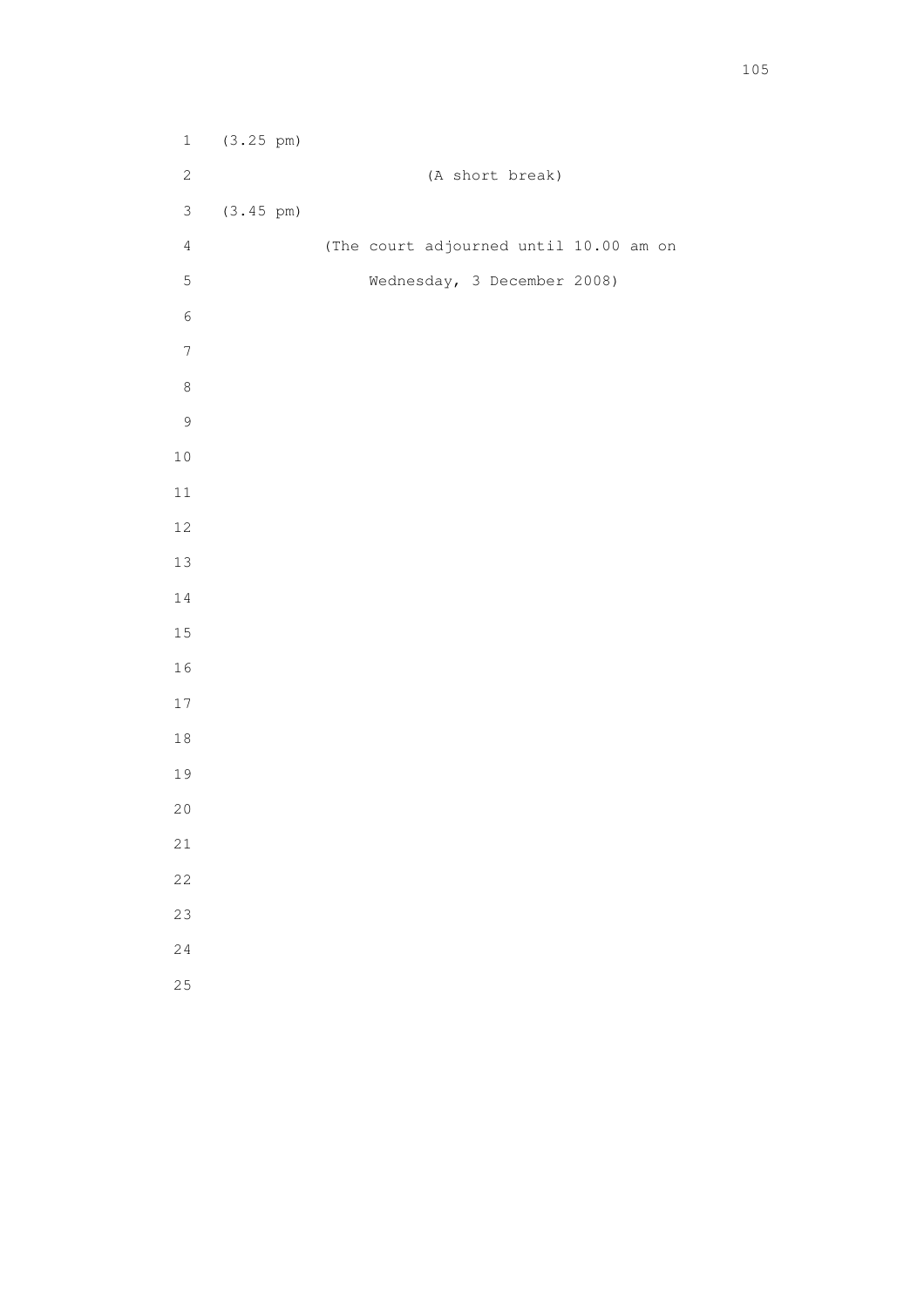| $\mathbf 1$  | INDEX                               |      |
|--------------|-------------------------------------|------|
| 2            |                                     | PAGE |
| $\mathbf{2}$ |                                     |      |
| 3            | Application for adjournment         | 1    |
| 4            |                                     |      |
| 5            | Submissions by MR MANSFIELD         | 1    |
| 6            |                                     |      |
| 7            | Submissions by MR STERN             | 10   |
| 8            |                                     |      |
| 9            | Submissions by MS LEEK              | 21   |
| 10           |                                     |      |
| 11           | Submissions by MR PERRY             | 21   |
| 12           |                                     |      |
| 13<br>14     | Submissions by MR GIBBS             | 25   |
| 15           | Submissions by MR KING              | 25   |
| 16           |                                     |      |
| 17           | Submissions by MR HORWELL           | 27   |
| 18           |                                     |      |
| 19           | Submissions by MR HILLIARD          | 30   |
| 20           |                                     |      |
| 21           | Further submissions by MR MANSFIELD | 32   |
| 22           |                                     |      |
| 23           | Further submissions by MR PERRY     | 35   |
| 24           |                                     |      |
| 25           | Further submissions by MR HILLIARD  | 36   |